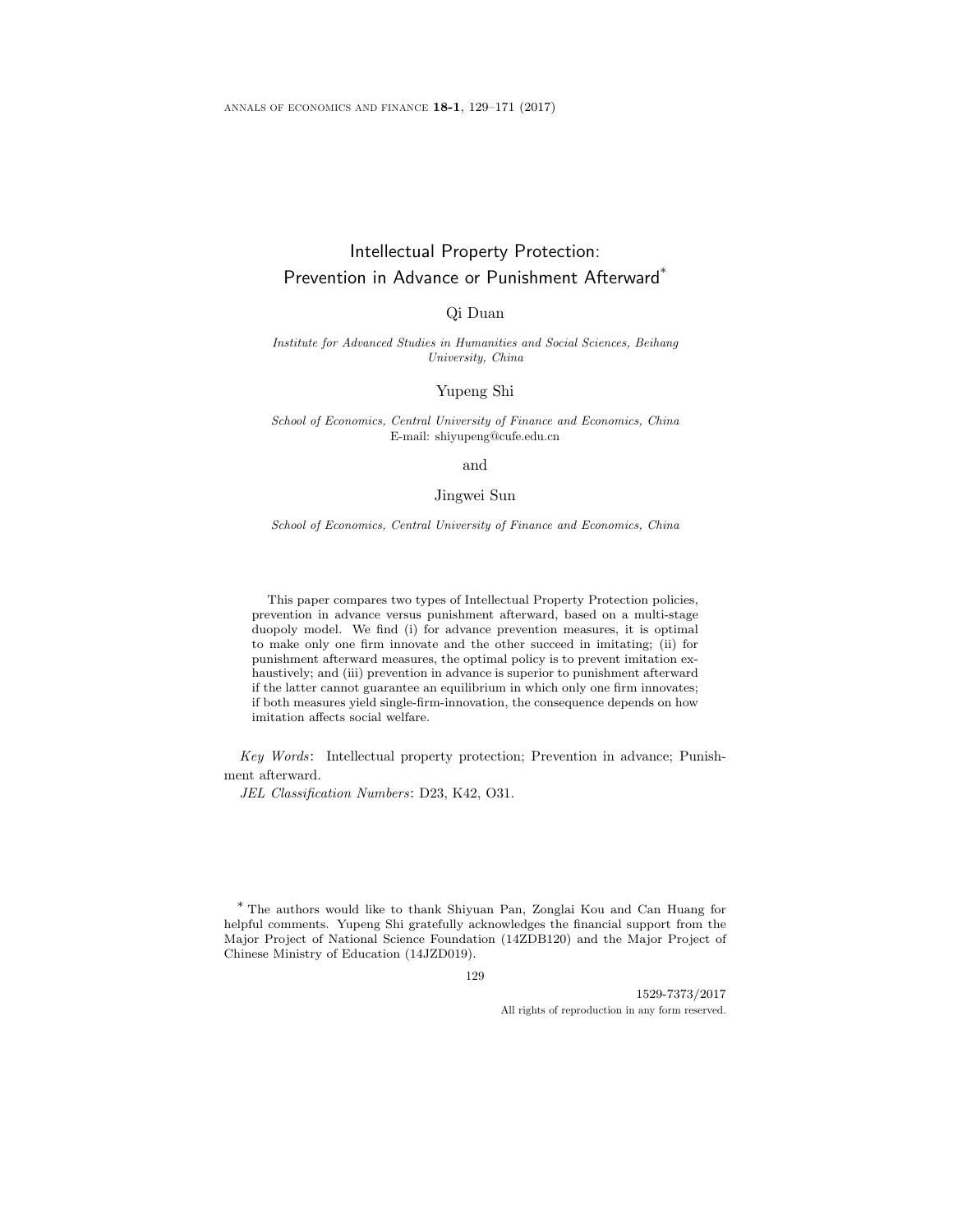# 1. INTRODUCTION

Innovation, by providing firms with substantial advantages in competition and spurring the technological progress of the whole society, plays a pivotal role in modern economies. One of the key issues on protecting and motivating innovation is constructing an appropriate intellectual property protection (IPP) system composed of a series of policies and measures primarily to protect innovators' legal rights.

According to the specific patterns of enforcement, all IPP measures can be divided into two categories: prevention in advance and punishment afterward. Prevention in advance refers to measures that aim at reducing opportunities of intellectual property infringement, by spreading knowledge on IPP to the public conducting protection registration for possible-faking technology and products, and promulgating laws or formulate regulation rules for preventing commercial secrets from being illegally usurped, etc. In sum, the primary purpose of this type of measures is to reduce the possibility of infringement. Punishment afterward refers to the punishment on the infringement of the intellectual property rights which has already occurred, including imposing penalty on the individuals or firms who have implemented the violations. Although policies regarding punishment afterward have been commonly adopted all through the world, preventing infringement in advance is attracting greater attention and widely believed to be a more ideal way to protect intellectual properties. Policies or agreements to prevent infringement in advance are numerous, and here we only list a few of them. According to the 1994 GATT (WTO) Agreement on Trade-related Aspects of Intellectual Property Rights (TRIPS), "The judicial authorities shall have the authority to order a party to desist from an infringement, inter alia to prevent the entry into the channels of commerce in their jurisdiction of imported goods that involve the infringement of an intellectual property right, immediately after customs clearance of such goods..." (Article 44), "The judicial authorities shall have the authority to order prompt and effective provisional measures: (a) to prevent an infringement of any intellectual property right from occurring, and in particular to prevent the entry into the channels of commerce in their jurisdiction of goods, including imported goods immediately after customs clearance. . . " (Article 50). IPP in China, although was somehow delayed compared to the developed countries, has made great progress in the recent decades, and been developed following a similar pattern as the others do. In June 2008, the State Council of China issued The Outline of National Intellectual Property Strategy, served "to encourage and support the market entities to improve the management system of technical information and commercial secret, and to formulate intellectual property information retrieval system and the early-warning system of important issues, . . . , to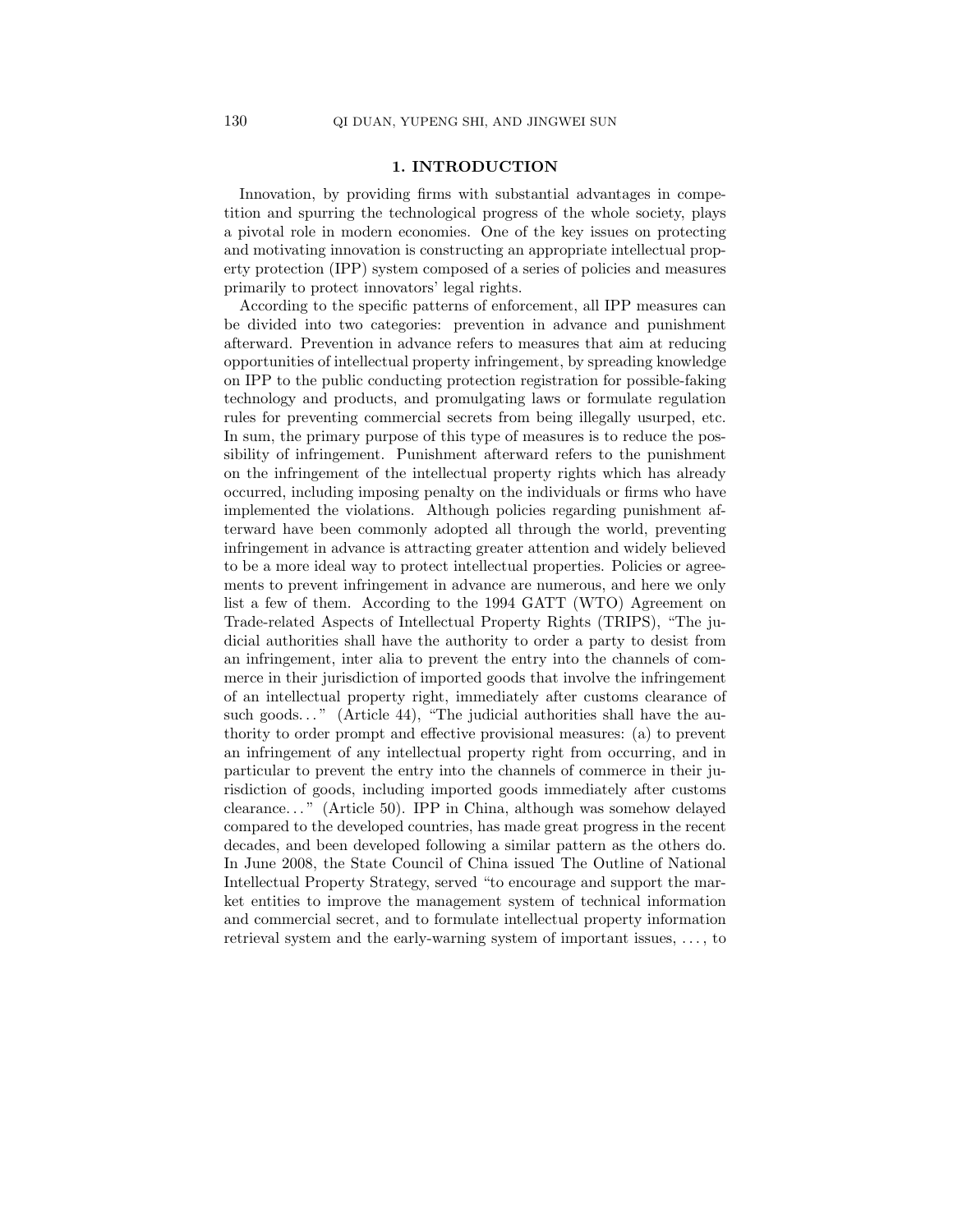establish the early-warning and emergency-response mechanism of intellectual property, . . . , in order to control the damage, to present report about situations of intellectual property development in key fields, ..., to deal with the potential intellectual property disputes and conflicts that cover a wide range and have great influence." In 2011, the Ministry of Commerce of China established the Assistance Center of Chinese Firms Intellectual Property Rights Overseas, to construct the beforehand protection system of oversea intellectual property and promote Chinese firms' innovation.

Numerous studies have been proposed on IPP during the past decades,<sup>1</sup> among which most employed perfectly competitive market structure by assuming that all firms in the market are price takers with the same production technology.<sup>2</sup> Such models suffer limitations in several aspects, such as being not appropriate in analyzing the dynamic process of the economy or the strategic interdependence between new technology's developer and imitator. In the 1980s, the limitations of the perfectly competitive models became spurs to motivate the rapid development of imperfectly competitive models. These models included dynamic general equilibrium models that took forward earnings and recent costs as the basic trade-off to consider the consequences of the IPP policies, and further analyzed the optimal patent length and patent breadth of patent protection.<sup>3</sup> In particular, some monopolistic competition general equilibrium models are used to discuss how the IPP policies in the southern countries affected the technological innovation of the northern countries (which has advanced technology) and welfare of both sides.<sup>4</sup>

Meanwhile, there is a substantial amount of studies on firms' R&D strategies and IPP policies using oligopoly models. Such models typically analyze firms' optimal R&D strategies under the conditions of rivalrous competition (see Kamien and Schwartz (1972), Reinganum (1981), Messica and David (2000), Druehl, Schmidt and Souza (2009), Hur (2010) for instance), oligopoly firms' R&D competition vs. joint venture (see Kamien, Muller and Zang (1992), D' Aspremont and Jacquemin (1988, 1990), Amir and Wooders (1998), Cellini and Lambertini (2003) for instance), R&D compe-

<sup>&</sup>lt;sup>1</sup>The economic analysis on Intellectual Property Protection issues can at least be traced back to Arrow (1962). Arrow (1962) analyzed the information as a commodity in the meaning of innovation activities, and the influence that market structure may have on firms' innovation motivation.

<sup>&</sup>lt;sup>2</sup>The representative studies include Nordhaus (1969, 1972), and Scherer (1972). Under these conditions, during the patent protection duration period, a firm which has successfully innovated would either become a monopolist and gain monopoly profits, or sell its patent and gain the economic rent as large as monopoly profits.

<sup>3</sup>See Judd (1985), Gilbert and Shapiro (1990), Mukoyama (2003), O'Donoghue and Zweimüller (2004), Acemoglu and Akcigit (2006), Okawa (2010) for instance.

<sup>4</sup>See Chin and Grossman (1988), Grossman and Helpman (1991), Helpman (1993), Lai (1998), Markusen (2001), Yang and Maskus (2003) for instance.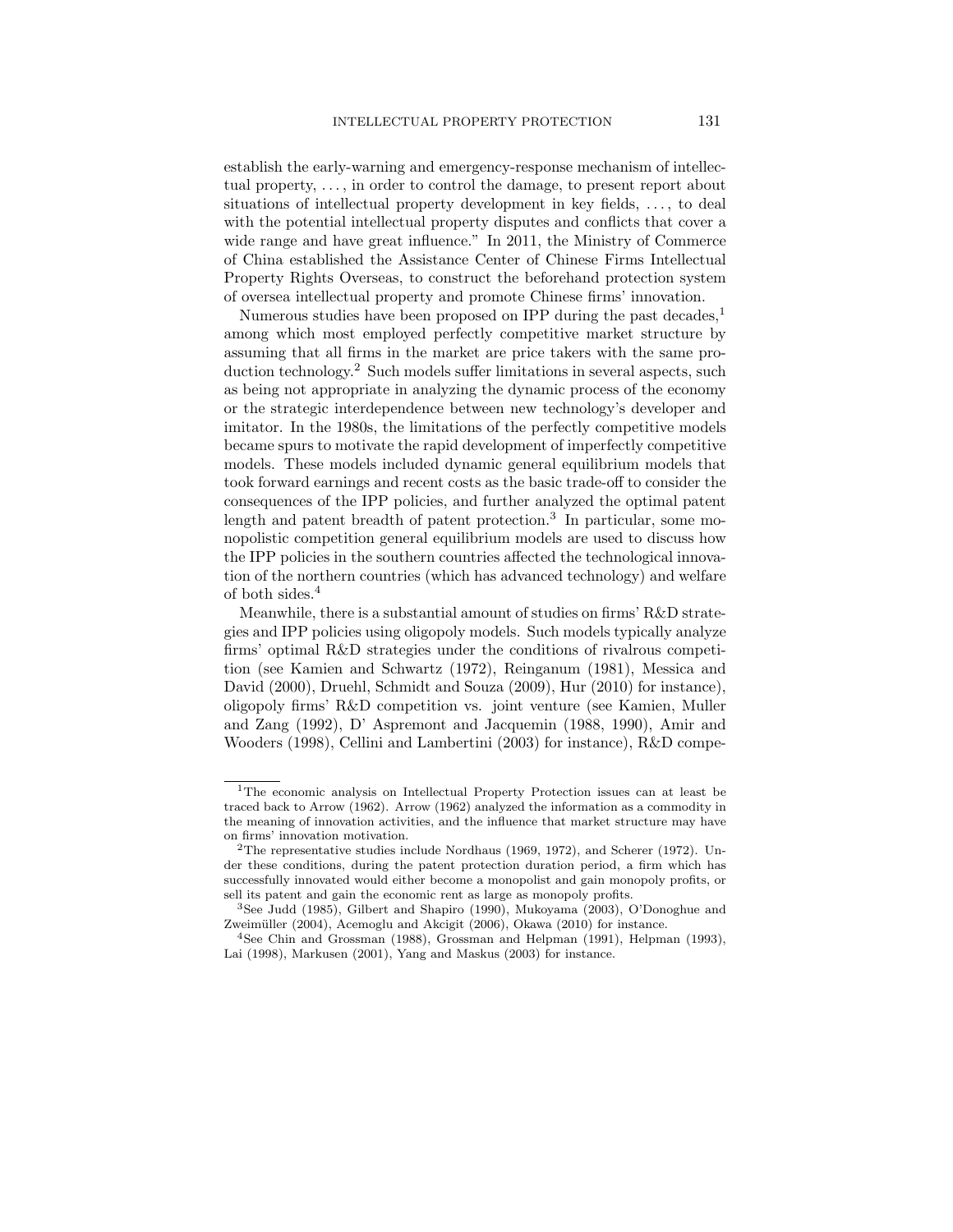tition and industrial structure (see Fudenberg, Stiglitz and Tirole (1988), Kyung and Shogren (1992), Baye and Shin (1999), Colombo and Labrecciosa (2008) for instance). In the studies of these fields, attentions have been paid on not only the IPP polices but also those related to IPP, including industrial and antitrust policies (such as R&D taxes and subsidies) for supporting R&D investment and innovation, stimulating competition (see Jorde and Teece (1990) for instance), and cross border rent-shifting (see Brander and Spencer (1983), Wang and Blomström (1992), Salant and Shaffer (1999) for instance) and new technology seeking (see Deardorff (1992), Zigic (1998), Kim and Lapan (2008) for instance).

Besides the abundant literature on IPP policies, studies that rigorously discuss the prevention mechanism in IPP or the welfare contrast of the two types of IPP measures are rarely seen. In this paper, we distinguish two types of protection mechanisms, prevention in advance and punishment afterward, and discuss their different effects on firms' innovation strategies and social welfare. Specifically, we construct a Cournot duopoly model and discuss for a social welfare maximizing government:<sup>5</sup> (1) Within each type of measures, what is the optimal policy choice? (2) Within each type of measures, what are the firms' optimal R&D strategies? (3) What will be the welfare consequence of two types of policies, and which yields higher social welfare? The analysis shows that: (1) If the government adopts advance prevention measures to restrict technology imitation, the optimal policy (represented by the probability of successful imitation,  $p^*$ ) must lead to an equilibrium in which only one firm invests in R&D, while the others obtain the new technology by imitating with the probability of success  $p^*$ ; (2) If the government intends to punish technology imitation afterword, the optimal punishment (represented by the amount of fine,  $T^*$ ) must be prohibitive, that is, it must be great enough that no imitation will occur. In this case, both firms invest in R&D (and obtain the new technology), or only one firm engages in R&D (and the other does not obtain the new technology); (3) In the circumstance that afterword punishment does not lead to equilibrium in which only one firm invest in R&D, prevention in advance is superior to punishment afterward. When both types of policies lead to the equilibrium in which only one firm invests in R&D, which type is more favorable depends on whether the non-innovation firm's technology imitation is beneficial or harmful to the social welfare: advance prevention

<sup>5</sup>We conduct our discussions in a duopoly model both for the issue we consider in the current paper and for the consistency with realities. First, in the current paper we discuss the effects of different types of IPP policy measures on firms' innovation incentives and R&D strategies, which will in turn affect the equilibrium outcomes and social welfare. Second, the market structures of the industries where IPP issues attract most attentions, for example cars, personal computer chips, mobile phones, electronic business, and civil aviation, etc, are close to oligopoly.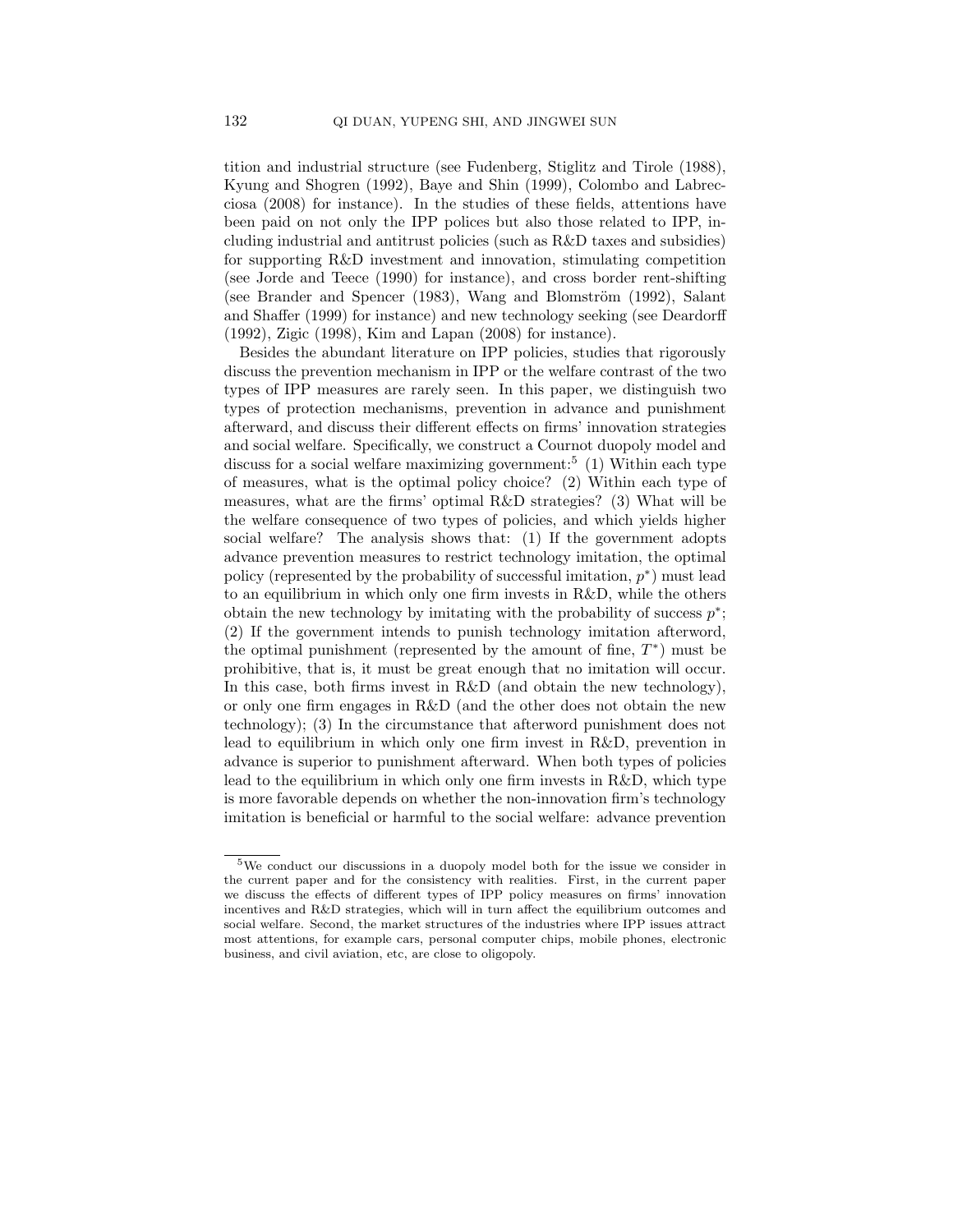is superior to punishment afterward if imitation is beneficial, while advance prevention is inferior otherwise.

The following part of this paper is organized as follows. Section 2 introduces the theoretical framework in a multi-stage duopoly model. Section 3 solves the equilibrium without policy intervention. Analyses on the optimal actions taken by the government under the circumstances of prevention in advance and the punishment afterword are presented in Section 4 and 5, respectively. Section 6 concludes and provides policy implications.

### 2. THE MODEL

### 2.1. Preference and Demand

The utility function of the representative consumer can be expressed in a quasi-linear utility function as follows:

$$
u(q_1, q_2, z) = q_1 + q_2 - \frac{1}{2}(q_1 + q_2)^2 + z \tag{1}
$$

where  $q_1$  and  $q_2$  denote the quantity of product 1 and product 2, respectively, and z is the numeraire goods whose price is normalized to 1. Suppose that product  $z$  is supplied by a perfectly competitive sector with linear production technology: each unit of labour produces w units of  $z$ . In the labor market, the representative consumer inelastically provides one unit of labor and get the unit wage, which equals  $w$ . When take government tax and transfer payments into consideration, each consumer should also pay a lump-sum tax to the government (if the tax is negative, it could be considered as subsidy). Therefore, the total expenditure of the representative consumer should not exceed the wage income minus the tax paid (or plus the subsidy).

From equation (1) we can easily get the inversed demand function of product 1 and product 2:

$$
p_1 = p_2 = 1 - q_1 - q_2
$$

where  $p_1$  and  $p_2$  denote the price of product 1 and product 2, respectively.

### 2.2. R&D and Production

Two firms, firm 1 and firm 2, produce product 1 and product 2, respectively. If a firm does not invest in R&D before production, its unit costs is  $c \in (0, 1)$ .<sup>6</sup> Meanwhile, a firm could pay for a fixed innovation costs  $F > 0$ , to improve its production technology and reduce the unit costs of production to some lower level  $c' \in (0, c)$ .

 $6c < 1$  ensures that under any condition, the supplies of product 1 and product 2 are above zero.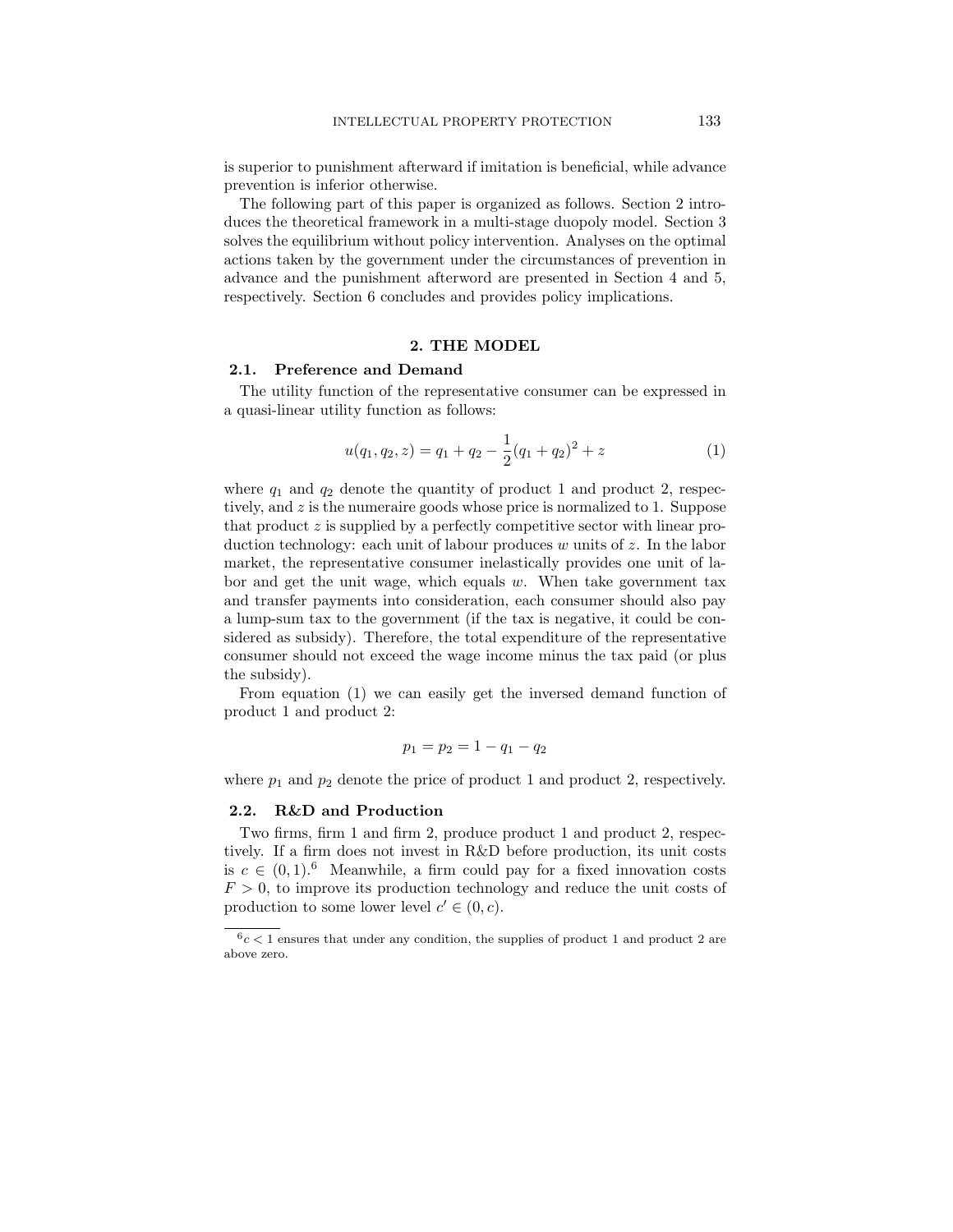We denote the behavior of "invest in  $R\&D$ " by r and "do not invest in  $R\&D^{\prime\prime}$  by n. Hence, the R&D strategy combination of two firms can be expressed as a vector  $\omega = (i, j)$ , where  $i, j \in \{r, n\}$ , which means firm 1 chooses strategy  $i$  and firm 2 would chooses strategy  $j$ . Therefore, in the set of R&D strategy profile of the two firms, expressed by  $\Omega$ , there are four elements:  $\omega \in \Omega \equiv \{(r, r), (r, n), (n, r), (n, n)\}.$  Due to the symmetry of two firms, of the two combinations  $\omega = (r, n)$  and  $\omega = (n, r)$ , without loss of generality, we merely consider the former  $\omega = (r, n)$ .

For simplicity, we suppose that the fixed production costs product 1 and product 2 are zero.

#### 2.3. Technical Imitation and Intellectual Property Protection

When a firm, for example firm 1, has not invested in R&D but its opponent (firm 2) does, firm 1 can imitate firm 2's successfully developed technology, to reduce the unit costs of production to  $c'$ .

For simplicity, we assume that the costs of imitation behavior are zero.<sup>7</sup>

### 2.4. Timing

Consider a three-stage game.

In the first stage, the government first chooses the type of its IPP policies, either prevention in advance or punishment afterward, and then decides the specific policy efforts, that is, the intensity of advance prevention or afterward punishment.

In the second stage, the two firms simultaneously decide whether to engage in R&D to reduce the marginal costs of production, and whether to imitate the opponent's technology if it does not innovate by itself but its opponent does.

In the third stage, two profits-maximizing firms compete in output quantities in the market.

For simplicity, we assume that the discount factor between stages equals to 1.

### 2.5. Social Welfare

Social welfare,  $W$ , is the sum of the utility of representative consumers, u, and firms' profits,  $\pi_1$  and  $\pi_2$ :

$$
W = u + \pi_1 + \pi_2 = q_1 + q_2 - \frac{1}{2}(q_1 + q_2)^2 + z + \pi_1 + \pi_2 \tag{2}
$$

<sup>7</sup>The punishment of the government is not considered for now.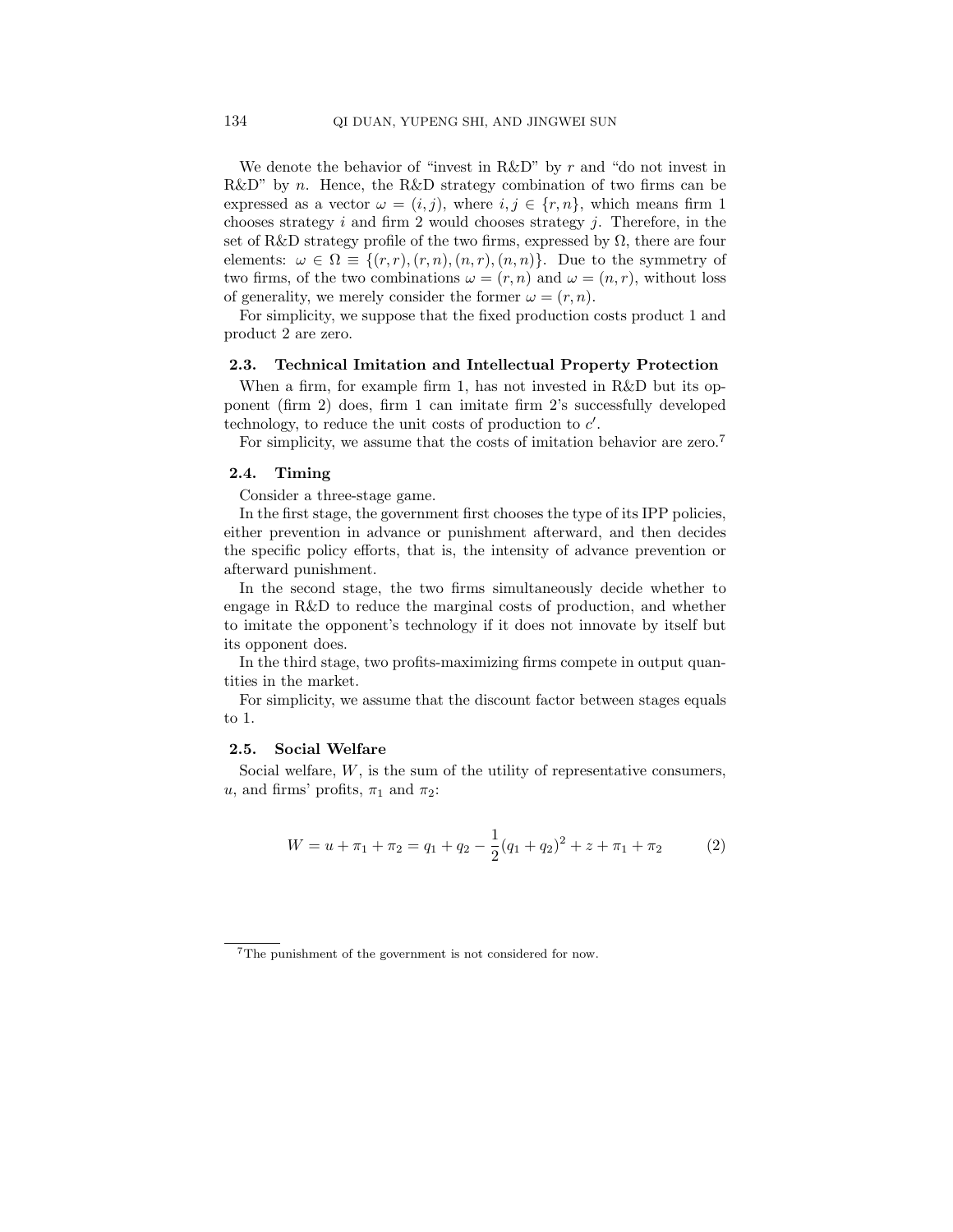### 3. THE EQILIBRIUM WITHOUT POLICY INTERVENTION

In this section, we consider a basic model without policy intervention. Based on this model, we will discuss the case in which a firm's imitation behavior is beneficial to the social welfare as well as the case in which a firm's imitation behavior is harmful to the social welfare.

# PROPOSITION 1. When there is no policy intervention:

(1) If the possibility of technology imitation is zero, then at least one firm innovates in the equilibrium if the R&D cost satisfies the condition  $F <$  $4(1-c')(c-c')$  $\frac{f(c-c)}{9}$ ; neither firm innovates if the R&D cost satisfies the condition  $F \geq \frac{4(1-c')(c-c')}{9}$  $rac{((c-c)}{9}$ .

(2) If there exists technology imitation behavior, then only one firm innovates in the equilibrium if the R&D cost satisfies the condition  $F <$  $(2-c' - c)(c - c')$  $\frac{e^{(c-c)}}{9}$ ; neither firm innovates if the R&D cost satisfies the condition  $F \geq \frac{(2-c'-c)(c-c')}{2}$  $rac{c(c-c)}{9}$ .

*Proof.* See in Appendix. ■

Without policy intervention and technology imitation, firms' R&D decision depends on the R&D cost  $(F)$ , the reduction of unit costs after R&D,  $c - c'$ , and the market scale,  $1 - c$ . So given that the R&D cost is not excessively high compared with the benefits, specifically  $F < \frac{4(1-c')(c-c')}{9}$  $rac{1}{9}$  in our model, at least one firm will have the incentive to invest and innovate. However, when imitation behavior exists, given that its opponent does not innovate, the profits of the firm that innovates would be less than what it is able to obtain when imitation behavior does not exist, suggesting that more strict condition is required to make a firm innovate. It can be proved that

$$
\frac{(2-c'-c)(c-c')}{9}<\frac{4(1-c')(c-c')}{9}
$$

which means if there is only one firm innovates when technology imitation exists, then there must be at least one firm innovates when technology imitation does not exist.

According to Proposition 1, we would make some restrictions on the parameters before furthering our analyses.

ASSUMPTION 1. Assume that the parameters satisfy the condition.

In this paper, in order to analyze different types of IPP policies, we first clarify the condition in which the restriction of the technology imitation is beneficial for the social welfare. Assumption 1 guarantees that at least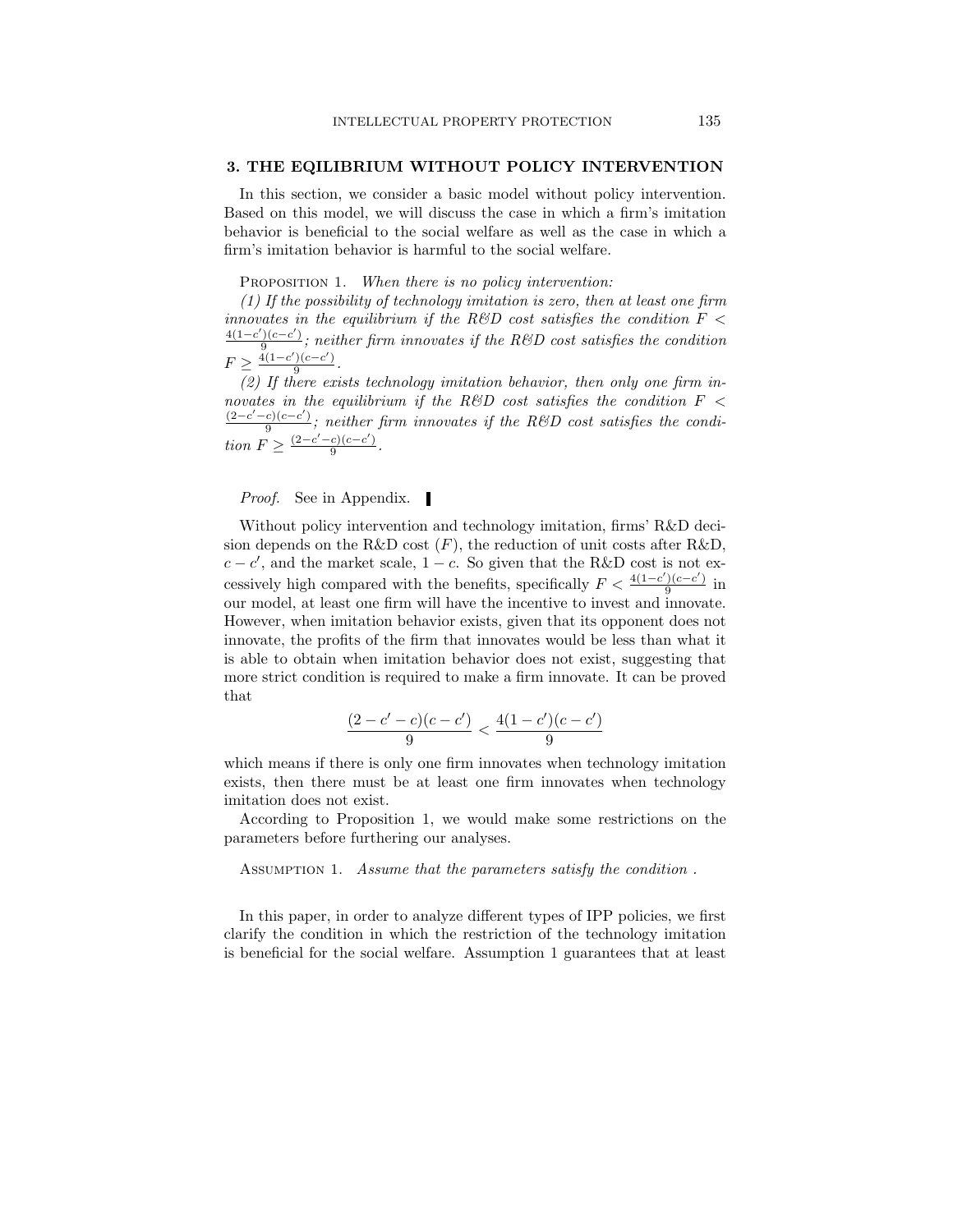one firm innovates if we do not consider the technology imitation. This assumption is necessary for the analysis of technology imitation's effects and the comparison between different IPP policies. If innovation costs are so high that Assumption 1 does not hold, then no firm would innovate no matter whether technology imitation exists or not, needless to say technology imitation and any restriction measures on such behavior. Therefore, the following discussions in this paper are based on Assumption 1.

Furthermore, if Assumption 1 holds but  $F$  is still higher than the threshold value distinguishing between the case that only one firm innovates and the case that no firm innovates when technology imitation may exist, that is

$$
\frac{(2-c-c')(c-c')}{9} < F < \frac{4(1-c')(c-c')}{9} \tag{3}
$$

then at least one firm innovates when technology imitation is not allowed. However, if imitation is allowed, firm's incentive to innovate will be weakened and no firm innovates. As a result, in this case allowing technology imitation will reduce social welfare. It is summarized in Proposition 2.

PROPOSITION 2. Suppose that the parameters satisfy the condition  $(3)$ , then:

(1) If technology imitation is not allowed, then at least one firm innovates; if technology imitation is allowed, then no firm innovates.

(2) The social welfare in the situation where technology imitation is allowed is lower than in the situation where prohibits technology imitation is not allowed.

*Proof.* See in Appendix. ■

When innovation costs  $F$  are lower than the threshold value distinguishing between the case that only one firm innovates and the case that no firm innovates when technology imitation may exist, that is  $F < \frac{(2-c-c')(c-c')}{9}$  $\frac{(c-c)}{9},$ no matter whether technology imitation is allowed or not, there will be at least one firm to innovate. Further, if technology imitation is allowed, then there will be only one firm to innovate, while the other firm imitates the new technology directly; if technology imitation is not allowed, only one firm innovates or both firms innovate.<sup>8</sup> We make a comparison between these two cases and summarize the results in Lemma 1 and Lemma 2.

Lemma 1. Suppose that the parameters satisfy the condition

$$
F < \min\left\{\frac{4(1-c)(c-c')}{9}, \frac{(2-c-c')(c-c')}{9}\right\}
$$

<sup>8</sup>See Proposition 1.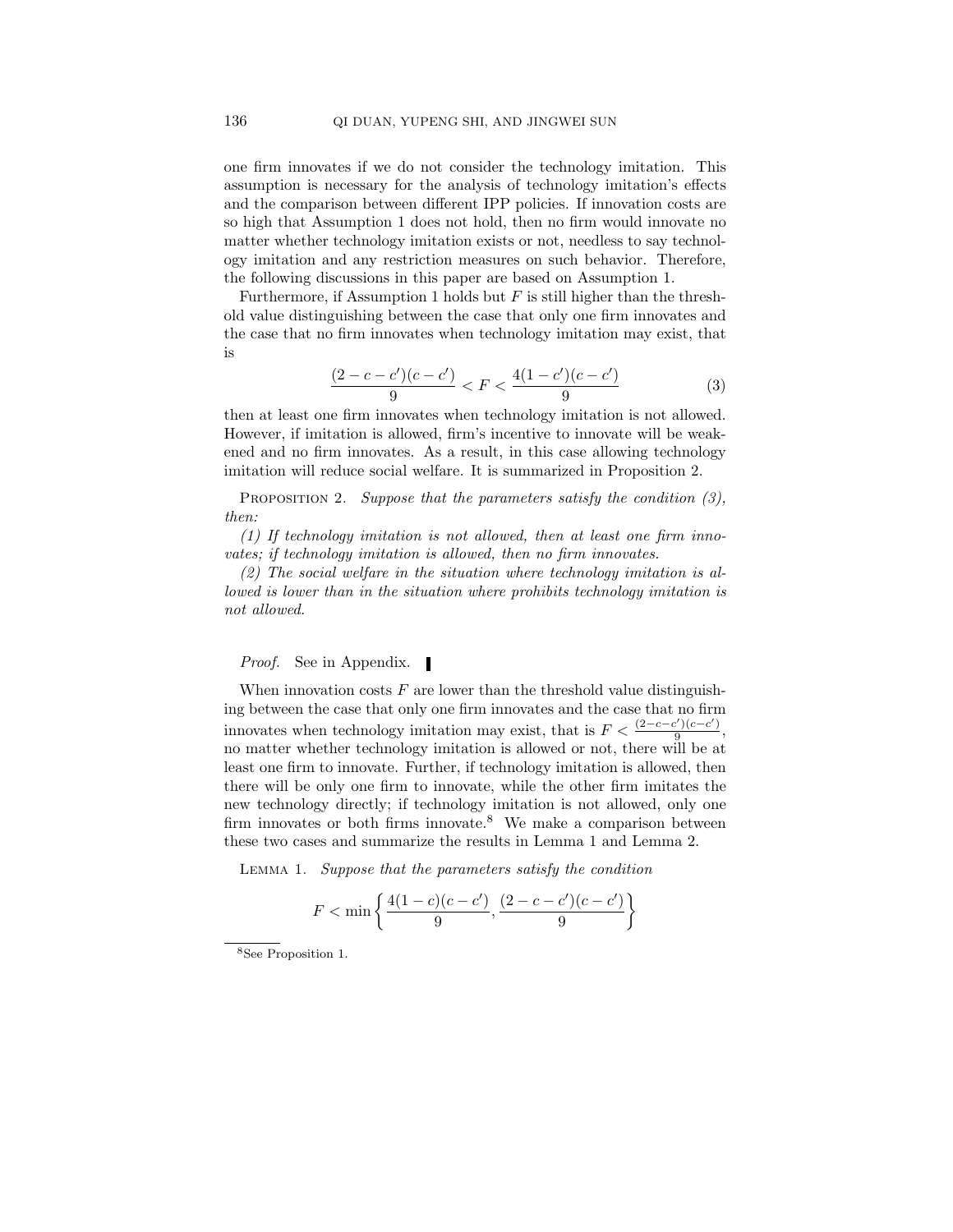(1) If technology imitation is allowed, then only one firm innovates in equilibrium; if technology imitation is not allowed, then both firms innovate in equilibrium.

(2) The social welfare when technology imitation is not allowed is lower than that when technology imitation is allowed.

Proof. We directly obtain conclusion (1) above by **Proposition 1** and Proposition 2. For conclusion (2), note that in this case, no matter imitation happens or not, both firms obtain the new technology, and the innovation behaviors of both firms can be considered as a duplication of R&D investment and resource waste.

Lemma 2. Suppose that the parameters satisfy the condition

$$
\frac{4(1-c)(c-c')}{9} < F < \frac{(2-c-c')(c-c')}{9}
$$

then:

(1) No matter whether technology imitation is allowed or not, only one firm innovates in equilibrium.

(2) The social welfare when technology imitation is not allowed is lower than that when the technology imitation is allowed, if and only if  $\frac{c-c'}{1-c} < \frac{8}{3}$ .

*Proof.* See in Appendix.

If  $F < \min\left\{\frac{4(1-c)(c-c')}{\alpha}\right\}$  $\frac{((c-c')}{9}, \frac{(2-c-c')(c-c')}{9}$  $\frac{g(2)(c-c)}{9}$ , prohibition of technology imitation means that in the equilibrium both firms invest in R&D and innovate, so that they both have the new technology and enjoy lower unit production cost. Therefore, consumer surplus and gross profits of the two firms (without minusing the fixed R&D cost  $F$ ) would be unchanged no matter whether imitation is allowed or not. The only difference is that if technology imitation is prohibited, the total R&D cost of the society equals  $2F$ , more than that in case that technology imitation is allowed, which is a net loss of social welfare.

If  $\frac{4(1-c)(c-c')}{9} < F < \frac{(2-c-c')(c-c')}{9}$  $\frac{e^{j}(c-c)}{9}$ , then no matter whether technology imitation is allowed or not, only one firm innovates. In such circumstance, we need to judge whether the social welfare will be bettered off due to allowance of technology imitation. Intuitively, given that one firm invests and innovates while its opponent does not, the social welfare maximization choice is to let the other firm imitate the technology. However, that is not always the case.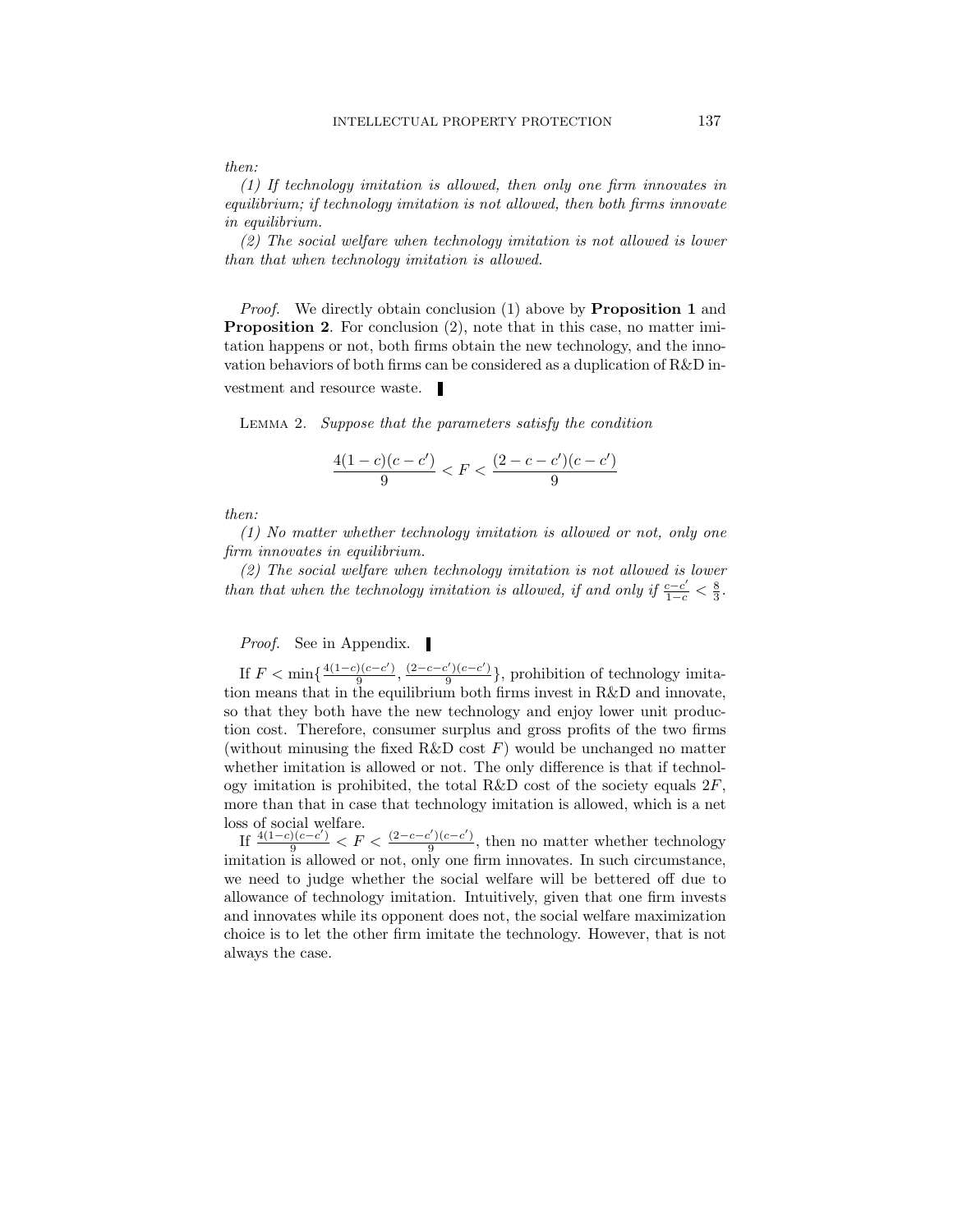We use  $W(c_1, c_2)$  to denote the social welfare (in which the R&D costs are not considered) where  $c_1$  and  $c_2$  represent the unit production costs of firm 1 and firm 2, respectively. Suppose that one of the firms, say firm 1, operates with the unit production cost of  $c_1 = c'$ , and firm 2 operates with the unit production cost of  $c_2 \in \{c', c\}$ . The proof of the second part of Lemma 2 is derived from the following facts:

- (i) If  $\frac{c-c'}{1-c} < \frac{8}{3}$ , then  $W(c', c') < W(c', c)$ ,
- (ii) If  $\frac{c-c'}{1-c} > \frac{8}{3}$ , then  $W(c', c') > W(c', c)$ .<sup>9</sup>

By Lemma 1 and Lemma 2, to compare the social welfare when technology imitation is allowed and not allowed, obviously we should contrast the highest R&D cost that makes only one firm innovate when technology imitation is allowed,  $\frac{(2-c-c')(c-c')}{9}$  $\frac{(\frac{1}{2})(c-c)}{9}$ , with the lowest R&D cost that makes only one firm to innovate when technology imitation is not allowed,  $4(1-c)(c-c^{\prime})$  $\frac{(\overline{c}-c')}{9}$ . It can easily be proved that  $\frac{(2-c-c')(c-c')}{9} > \frac{4(1-c)(c-c')}{9}$  $rac{1}{9}$  if and only if  $\frac{c-c'}{1-c} > 2$ , and  $\frac{(2-c-c')(c-c')}{9} < \frac{4(1-c)(c-c')}{9}$  when  $c < 2/3$ . Combining Lemma 1 with Lemma 2, Proposition 3 summarizes the comparison of social welfare between the two cases given that  $F < \frac{(2-c-c')(c-c')}{9}$ 9 .

PROPOSITION 3. Suppose that parameters satisfy the condition  $F <$  $(2-c-c')(c-c')$  $\frac{\binom{c-c}{9}}{2}$ , then:

(1) If  $c < 2/3$ , then  $F < \frac{(2-c-c')(c-c')}{9} < \frac{4(1-c)(c-c')}{9}$  $\frac{9}{9}$ . The social welfare when technology imitation is not allowed is lower than that when technology imitation is allowed.

(2) If  $c \geq 2/3$ , then: (i) When  $F < \frac{4(1-c)(c-c')}{9}$  $\frac{9}{9}$ , the social welfare when technology imitation is not allowed is lower than that when technology imitation is allowed. (ii) When  $\frac{4(1-c)(c-c')}{9} < F < \frac{(2-c-c')(c-c')}{9}$ 9 and  $\frac{c-c'}{1-c} > \frac{8}{3}$ , the social welfare when technology imitation is not allowed is higher than that when technology imitation is allowed. (iii) When

<sup>9</sup>What we present here is actually a sufficient (but not necessary) condition of the second part of Lemma 2, which is equivalently to assume that if we can determine the unit production cost of firm 1 and firm 2 at will, then  $W(c', c') < W(c', c)$  if  $\frac{c - c'}{1 - c} < \frac{8}{3}$ , and  $W(c', c') > W(c', c)$  if  $\frac{c-c'}{1-c} > \frac{8}{3}$ . Note that this condition is valid as long as we do not consider the R&D costs, no matter the production cost combination of the two firms can be supported an equilibrium strategy profile or not.

By Proposition 1 and Proposition 2, when  $\frac{4(1-c)(c-c')}{9} < F < \frac{(2-c-c')(c-c')}{9}$ , no matter imitation is allowed or not, only one firm innovates in equilibrium (the first part of **Lemma 2**). Therefore, on the one hand,  $(c_1, c_2) = (c', c')$  and  $(c_1, c_2) = (c', c)$  are exactly the unit cost combination of the two firms when technology imitation is allowed and not allowed, on the other hand, the total R&D costs are the same when technology imitation is allowed and not allowed (both of which equal to  $F$ ). This means that whether or not to take the R&D costs into consideration will not change the relative levels of social welfare of the two cases. Combined with previous conditions, we can obtain the second part of Lemma 2.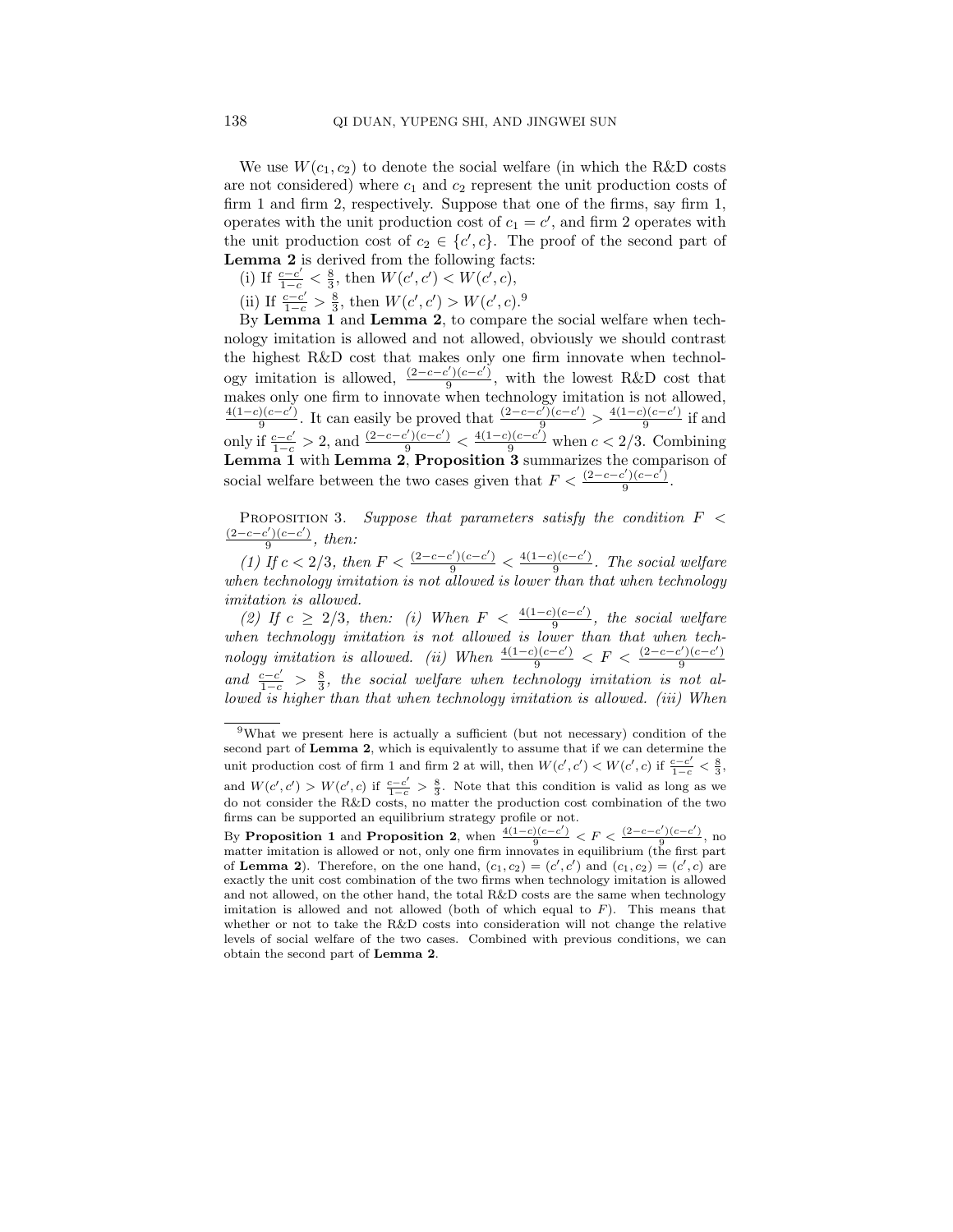$\frac{4(1-c)(c-c')}{9}$  <  $F$  <  $\frac{(2-c-c')(c-c')}{9}$  $\frac{c^2}{c^2}$  and  $\frac{c-c'}{1-c} < \frac{8}{3}$ , the social welfare when technology imitation is not allowed is lower than that when technology imitation is allowed.

*Proof.* See in Appendix.



Figure 1 (a) and (b) depicts the first part  $(c < 2/3)$  and second part  $(c \geq 2/3)$  of **Proposition 3** respectively. Based on **Proposition 2** and Proposition 3, we can directly obtain Corollary 1, regarding whether

we should take measures to restrict technology imitation.

Corollary 1. (1) If  $F > \frac{(2-c'-c)(c-c')}{9}$  $\frac{e_1(e-c)}{e_1}$ , then the policy that restricts technology imitation should be taken;<sup>10</sup>

(2) Given  $F \leq \frac{(2-c'-c)(c-c')}{9}$  $\frac{c_1(c-c)}{9}$ , then the policy that restricts technology imitation should not be adopted if  $F < \frac{4(1-c)(c-c')}{9}$  $\frac{1(c-c)}{9}$ .

(3) If  $\frac{4(1-c)(c-c')}{9} < F \leq \frac{(2-c'-c)(c-c')}{9}$  $\frac{c_1(c-c)}{9}$  (If and only if  $c \geq 2/3$ , this interval exists), and  $\frac{c-c'}{1-c} > \frac{8}{3}$ , then the policy that restricts technology imitation should be adopted;

(4) If  $\frac{4(1-c)(c-c')}{9}$  < F  $\leq \frac{(2-c'-c)(c-c')}{9}$  $\frac{c_1(c-c)}{9}$  (If and only if  $c \geq 2/3$ , this interval exists), and  $\frac{c-c'}{1-c} < \frac{8}{3}$ , then the policy that restricts technology imitation should not be adopted.

<sup>&</sup>lt;sup>10</sup>Note that we always assume that  $F < \frac{4(1-c')(c-c')}{9}$  (by Assumption 1). Otherwise, innovation cost is so high that no firm will invest and innovate even if any imitation is prohibited.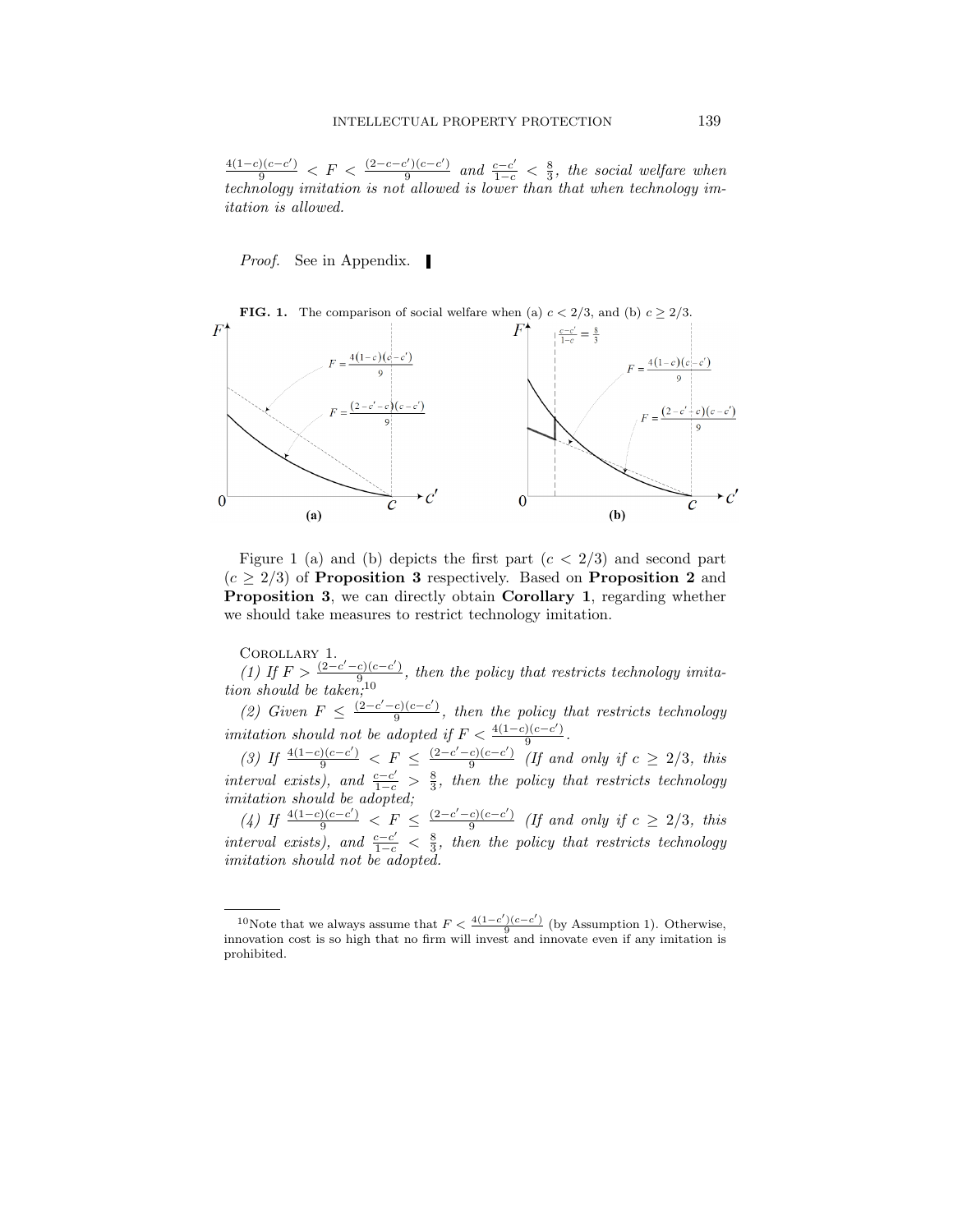Proof. The conclusions can be obtained by comparing the social welfare in different equilibrium.

Corollary 1 is straightforward. The negative effect of technology imitation reduces the R&D incentives of firms, while its positive effect may save the R&D costs and make the advanced technology not be confined within one firm. If the negative effect on firms' incentive prevents R&D behaviors, then the technology imitation is harmful to social welfare and should be prohibited. If the market benefits are large enough relative to the R&D cost, a firm would invest and innovate although its R&D achievements may be imitated. Under this circumstance, the development of new technology is obstructed; technology imitation is beneficial to social welfare and should be allowed.

Figure 2 shows the parameter intervals in the area of which prohibition policies and permission policies should be taken, where (a) corresponds to the case of  $c \leq 8/11$  and (b) corresponds to the case of  $c > 8/11$ .<sup>11</sup>

FIG. 2. The dominantregion of prohibition of imitation and permission of imitation, when (a)  $c \leq 8/11$ , and (b)  $c > 8/11$ .



From above, we know that if and only if the parameter combination is located within the interval of "Prohibit imitation", that is, if and only if the parameter combination satisfies the condition:

$$
\begin{cases} \frac{(2-c'-c)(c-c')}{9} < F < \frac{4(1-c')(c-c')}{9}, \quad \text{if } \frac{c-c'}{1-c} < \frac{8}{3} \\ \frac{4(1-c)(c-c')}{9} < F < \frac{4(1-c')(c-c')}{9}, \quad \text{if } \frac{c-c'}{1-c} \ge \frac{8}{3} \end{cases} \tag{4}
$$

the social welfare maximization government should take measures to restrict technology imitation. Therefore, the following discussions about the

<sup>&</sup>lt;sup>11</sup>It can be easily proved that if and only if  $c > 8/11$ , the parameter interval of  $\frac{c-c'}{1-c} > \frac{8}{3}$  exists.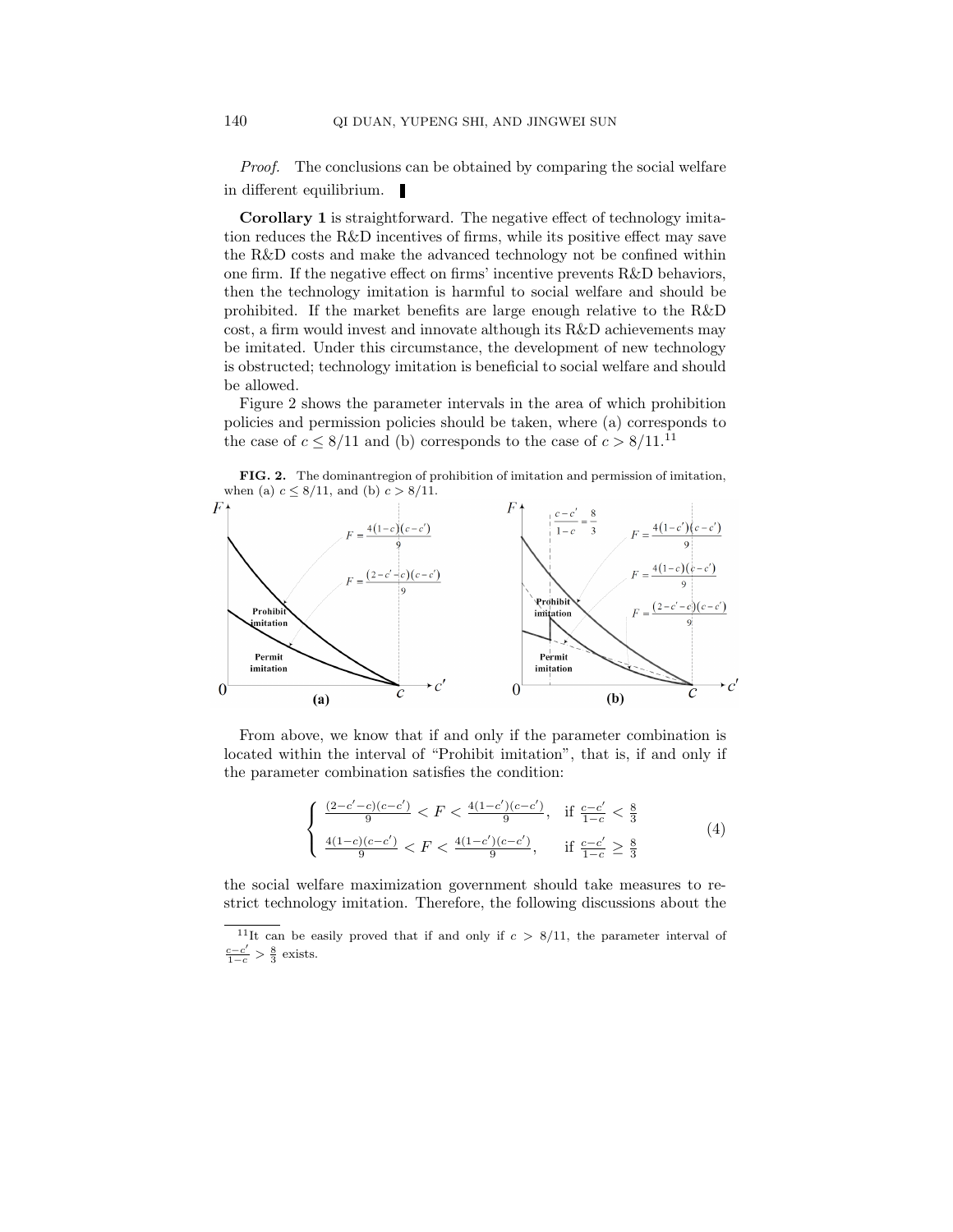government's IPP polices, are based on the precondition that equation (4) is satisfied.

In the following two sections, we discuss two types of IPP policies, Prevention in advance and punishment afterward, respectively.

### 4. PREVENTION IN ADVANCE

Suppose that the government is to take prevent-in-advance policy measures to reduce the imitation firm's success probability to a level of  $p \in$  $(0, 1)$ , of which the imitation firm will successfully imitate its opponent's technology and reduce its unit costs of production to  $c'$ . Otherwise, the firm would still operate with unit production of c.

We use backward induction to solve the equilibrium. We will first consider firms' R&D game, then analyze the social welfare maximization policies.

# 4.1. The Maximization of Firms

First, we consider the maximization behavior of the firms given government's policy.

PROPOSITION 4. If the government takes prevent-in-advance measures to restrict technology imitation, making the success probability of imitation to be  $p \in (0,1)$ , then:

(1) When  $F < (1-p)^{\frac{4(1-c)(c-c')}{a}}$  $\frac{f(c-c)}{9}$ , both firms innovate. That is,  $\omega = (r,r)$ is the unique dominant strategy equilibrium of the  $R\&D$  game.

(2) When  $(1-p)^{\frac{4(1-c)(c-c^{\gamma})}{9}} < F < p^{\frac{(2-c-c^{\prime})(c-c^{\prime})}{9}}$  $\frac{g(y)(c-c)}{9}$ , only one firm innovates. That is,  $\omega = (r, n)$  and  $\omega = (n, r)$  are the only two (pure strategy) Nash equilibriums of the R&D game.

(3) When  $p \frac{(2-c-c')(c-c')}{9} + (1-p) \frac{4(1-c')(c-c')}{9} < F$ , neither firm innovates. That is,  $\omega = (n, n)$  is the unique dominant strategy equilibrium of the R&D game.

*Proof.* See in Appendix.

Intuitively, on the one hand, compared with the case that technology imitation is not allowed (see Proposition 1), a positive probability of technology imitation will decrease firms' R&D incentive, and switch part of the parameter interval in which only one firm innovates into that no firm innovates; at the same time part of parameter interval in which both firms innovate will be changed into that where only one firm innovates. Corresponding changes are presented in Figure 3 (a). On the other hand, compared with the case where technology imitation is allowed, the decrease in success probability of imitation increase firms' R&D incentive, switching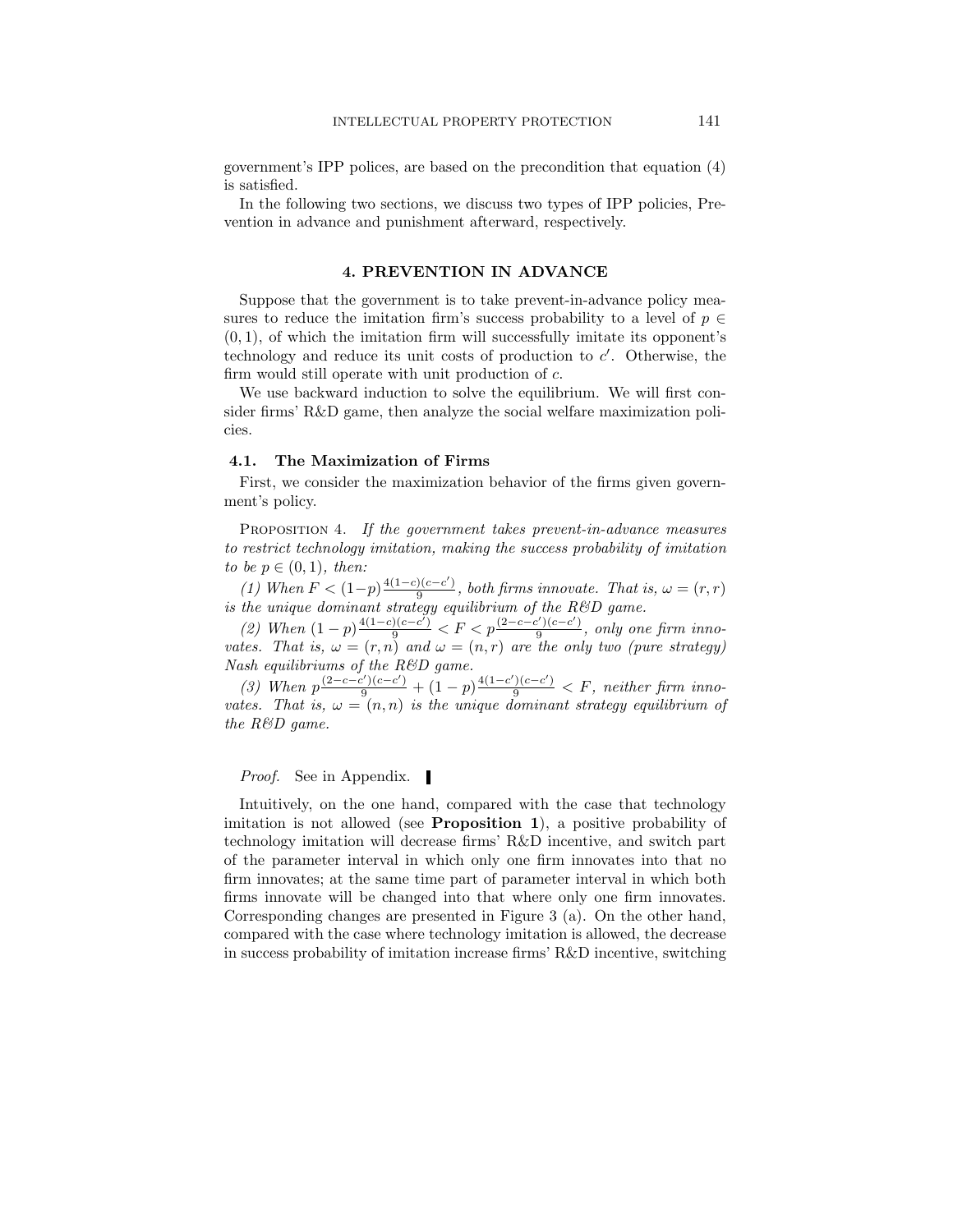part of the parameter interval where no firm innovates into that at least one firm innovates; at the same time, part of the parameter interval in which both firms innovate may come into being. Corresponding changes are presented in Figure 3 (b).

FIG. 3. Firms' equilibrium R&D strategy profile: before and after technology imitation is allowed.



# 4.2. Social Welfare Maximization

Suppose that the government can freely formulate some prevent-in-advance policy measures to choose  $p \in (0,1)$ . Then we want to examine: if the parameter combination satisfies expression  $(4)^{12}$  and the social welfare when technology imitation is allowed is lower than that when it is not allowed, to maximize social welfare, should the government choose  $p = 0$  or set the probability at some "middle level"? We will answer this question by two steps (Proposition 5 and Proposition 6).

We will first prove that in the parameter interval that characterized by expression (4), the social welfare maximization policy should always be  $p \in (0, 1)$  which makes only one firm to innovate.

Proposition 4 shows that if the parameter combination satisfies expression (4), by choosing different values of  $p \in (0,1)$ , we can always divide the whole parameter interval into the three sub-intervals in which only one firm innovates, no firm innovates, and both firms innovate, respectively. So, we can obtain the following proposition.

<sup>&</sup>lt;sup>12</sup>We have known that if the parameters satisfy the condition  $F < \frac{(2-c'-c)(c-c')}{9}$ , even if there is no restriction on technology imitation, there will be at least one firm to innovate, and the socially total R&D costs can be reduced by technology imitation. As a result, the government should allow technology imitation, that is, to set  $p = 1$ . And if the parameters satisfy the condition  $F > \frac{4(1-c')(c-c')}{9}$ , even if there is no possibility to imitate, no firm will choose to innovate. As a result, no matter what kind of IPP policy the government takes, neither innovation nor imitation will happen.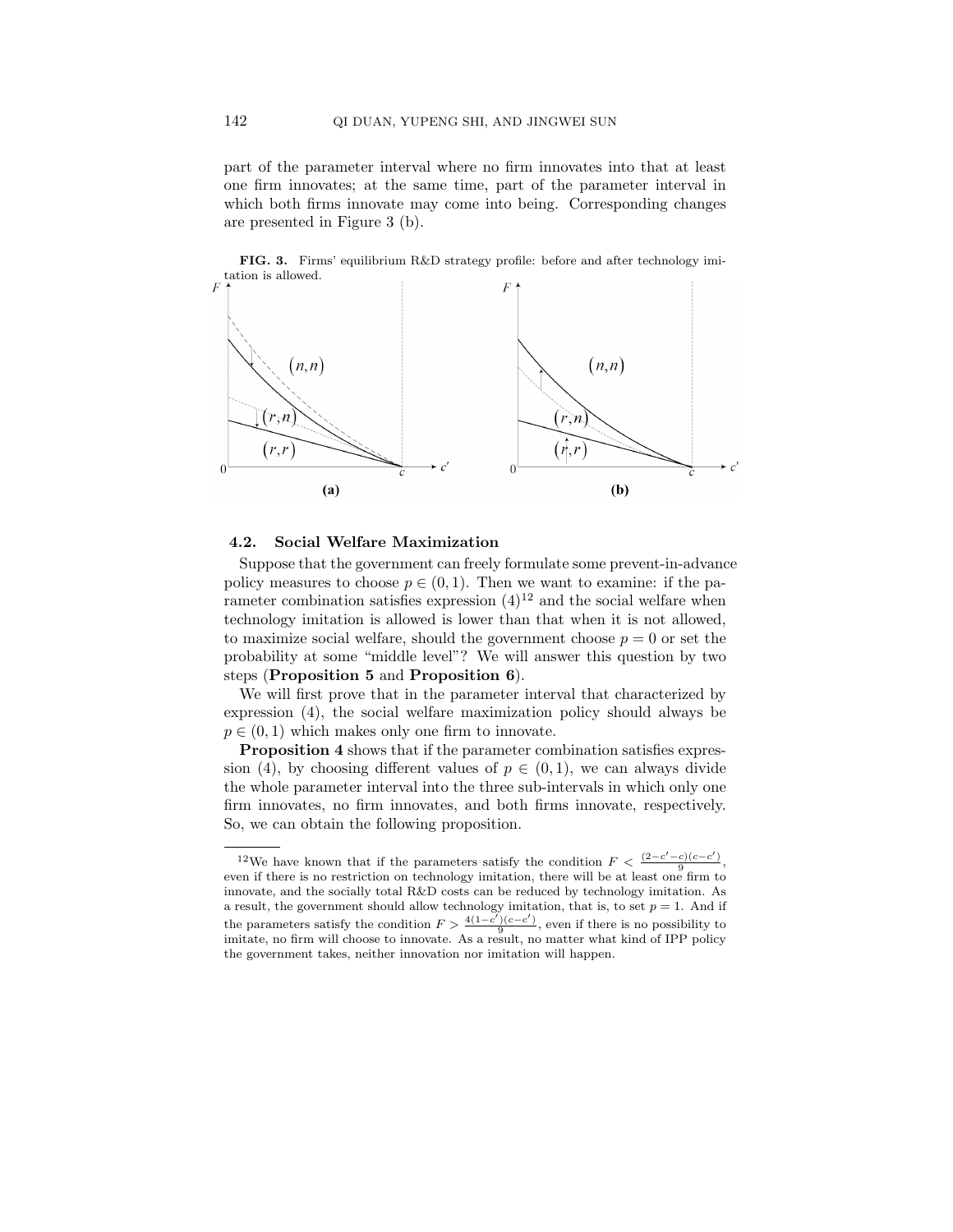PROPOSITION 5. Suppose that the parameter combination satisfies expression  $(4)$ , then whatever the value of p is (including 0 and 1), the (expected) social welfare (denoted by  $E W^P(r,n)$ ) in case that only one firm innovates, is higher than that when no firm innovates (denoted by  $W^{P}(n,n)$ ), and that when both firms innovate (denoted by  $W^P(r,r)$ ).

*Proof.* See in Appendix.

Proposition 5 means that if the government adopts prevent-in-advance policy that restricts the success probability of imitation at  $p \in (0, 1)$ , then a necessary condition under which this policy is optimal is that in equilibrium only one firm invests and innovates. Combining Proposition 4 and Proposition 5, we know that the success probability of imitation which is socially optimal must satisfy the following conditions:

$$
(1-p)\frac{4(1-c)(c-c')}{9} \le F \le p\frac{(2-c-c')(c-c')}{9} + (1-p)\frac{4(1-c')(c-c')}{9}
$$

that is

$$
1 - \frac{9F}{4(1-c)(c-c')} \le p \le \frac{4(1-c')}{(c-c')+2(1-c')} - \frac{9F}{[(c-c')+2(1-c')](c-c')} \tag{5}
$$

Based on the above conditions, we can derive the optimal level of  $p$  as in the following proposition.

PROPOSITION 6. Suppose that the parameter combination satisfies expression  $(4)$ . The government should set p at the social welfare maximization level, denoted by  $p^*$ , satisfying

(1) 
$$
F = (1 - p^*) \frac{4(1 - c)(c - c')}{9}
$$
 when  $\frac{c - c'}{1 - c} > \frac{8}{3}$ , that is,  
\n
$$
p^* = 1 - \frac{9F}{4(1 - c)(c - c')}
$$
\n(2)  $F = p^* \frac{(2 - c - c')(c - c')}{9} + (1 - p^*) \frac{4(1 - c')(c - c')}{9}$  when  $\frac{c - c'}{1 - c} < \frac{8}{3}$ , that is,  
\n
$$
p^* = \frac{4(1 - c')}{(c - c') + 2(1 - c')} - \frac{9F}{[(c - c') + 2(1 - c')] (c - c')}
$$

Proof. See in Appendix.

On the basis of Proposition 5, Proposition 6 describes the level of success probability of imitation at which the social welfare is maximized.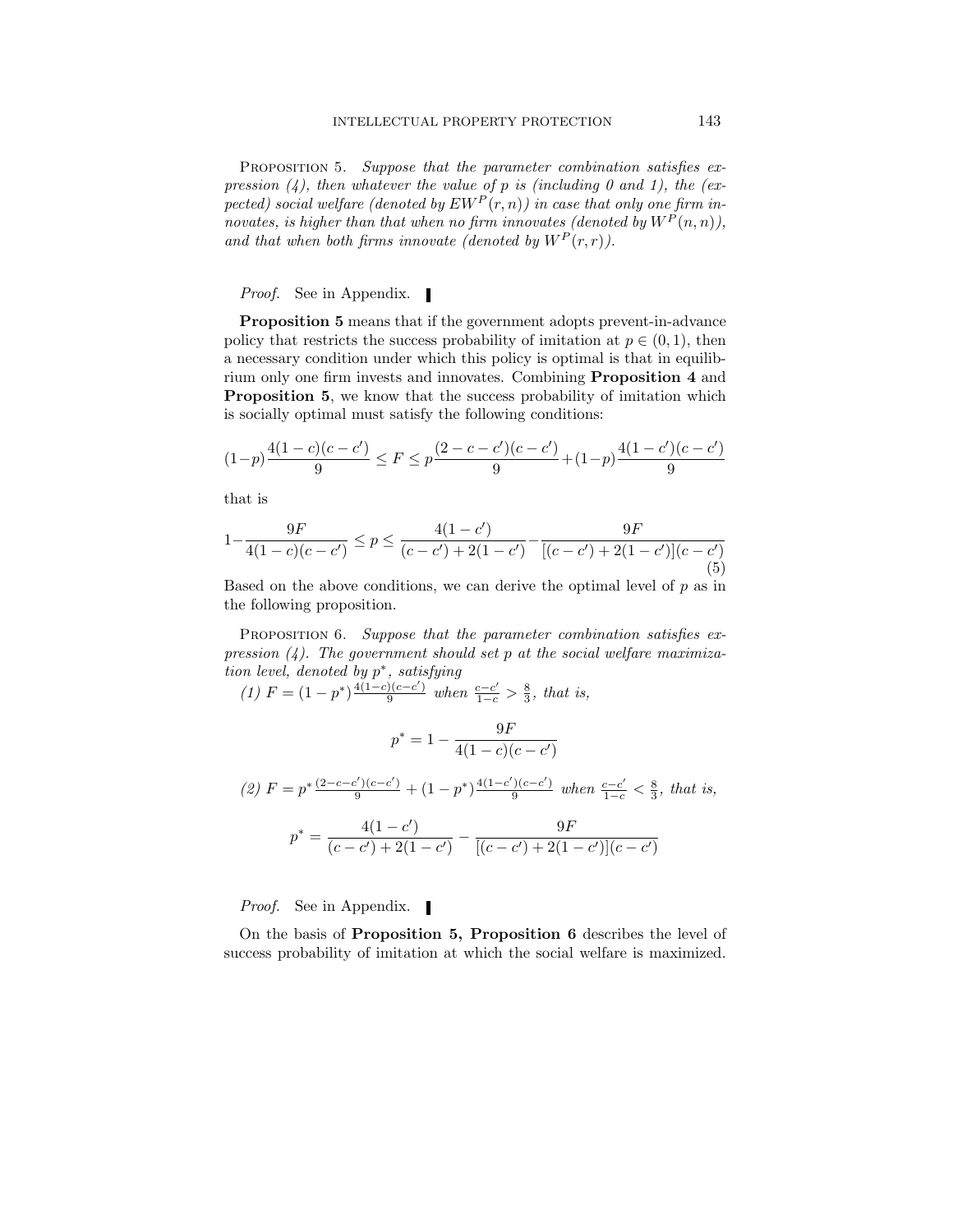By Lemma 2, we know that given only one firm innovates: (1) when  $\frac{c-c'}{1-c} > \frac{8}{3}$ , the imitation behavior of the low-tech firm will reduce social welfare. So the policy should choose the lowest possible success probability of imitation; (2) when  $\frac{c-c'}{1-c} < \frac{8}{3}$ , the imitation behavior of low-tech firm to high-tech firm may improve social welfare. So the optimal policy is to choose the highest possible success probability of imitation.

### 5. PUNISHMENT AFTERWARD

The government can also adopt measures that make no prevention in advance, but make punishment afterward to the imitation behavior that has occurred. In this paper, we consider the latter type of measures as a punishment standard set by the government, specifically, an amount of fine, denoted by  $T$ , imposed to the firm which has technology imitation behavior.<sup>13</sup>

Two points should be noted here. First, the government sets the punishment standard before firms decide their R&D and production strategies, but after one firm has invested in R&D while the other has not, the policy choice that maximizes social welfare might be to allow technology imitation. Therefore, we assume that the government has the commitment mechanism and cannot change the punishment standard that has been set. Second, to ensure the budget balance of the government, the confiscated income T would be redistributed to the representative consumer through transfer payments. Therefore, this part has been offset and thus does not have to appear in the social welfare function.

As in the previous section, here we first consider the equilibrium of the firms' R&D game taking the government's policy as given, and then discuss the policy that maximizes social welfare.

#### 5.1. The Maximization of Firms

Assume that the parameter combination satisfies expression (4). Obviously, for any given punishment standard  $T \geq 0$ , if one firm innovates while the other firm does not, the latter would imitate the former's technology if and only if the profits increase due to imitation exceeds the penalty.

Note that a firm has three available choices given its opponent has innovated and got the new technology: innovates, does not innovates or imitates its opponent's technology, does not innovate but imitates its op-

<sup>13</sup>Assume that when the government only takes punishment measure to restrict technology imitation, the firm's imitation difficulties do not increase. Therefore, once a firm chooses to imitate its opponent's technology, it will succeed. We can also assume that in this case imitation can only succeed with a probability  $p' \in (p, 1)$ , but it would make nothing difference on the fundamental results of our discussion.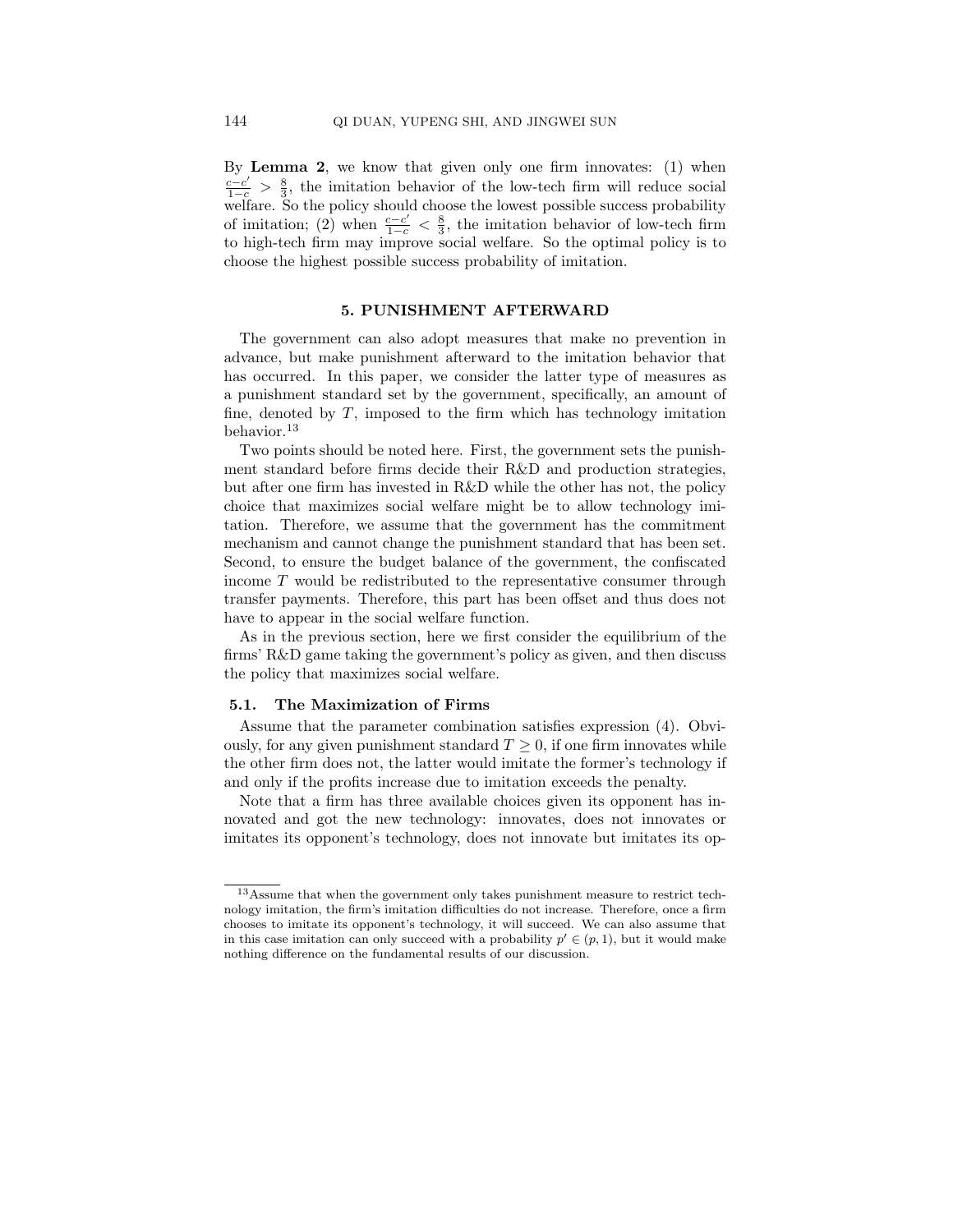ponent's technology.<sup>14</sup> In order to distinguish the last two cases, we use "n" to denote "do not innovate and do not imitate its opponent's technology" and "s" to denote "do not innovate but imitate its opponent's technology". That is, the R&D game can be viewed as two steps: in the first step, each firm decides whether to innovate or not; in the second step, if it has not innovated in the first step while its opponent has it needs to decide whether to imitate its opponent's technology. Therefore, given the government's policy, we need to use the concept of Sub-game Perfect Equilibrium to analyze the firms' R&D game. We can obtain the following proposition.

PROPOSITION 7. Assume that the parameter combination satisfies expression  $(4)$ . If the government adopts measures, specifically, an amount of fine T, to punish technology imitation behavior afterward, then:

(1) when the parameter combination satisfies the condition  $F < \min\{\frac{4(1-c)(c-c')}{9}$  $\frac{f(c-c)}{9}$ , T}, both firms innovate. That is,  $\omega = (r,r)$ , is the unique (pure strategy) sub-game perfect Nash equilibrium of the  $R\&D$ game.

(2) when the parameter combination satisfies the condition  $\frac{4(1-c)(c-c')}{9}$  $\min\{F,T\}$ , one firm innovates and the other firm neither innovates nor imitates its opponent's technology. That is  $\omega = (r, n)$  and  $\omega = (n, r)$ , are the two (pure strategy) sub-game perfect Nash equilibriums of the  $R\&D$ game.

(3) when the parameter combination satisfies the condition  $T < \min\{\frac{4(1-c)(c-c')}{\alpha}$  $\frac{f(c-c)}{9}$ ,  $F$ , neither firm innovates, while once a firm's opponent invests in R&D and innovates, it will imitate its opponent's technology. That is,  $\omega = (s, s)$ , is the unique (pure strategy) sub-game perfect Nash equilibrium of the R&D game.

*Proof.* See in Appendix.

 $F, T$  and  $\frac{4(1-c)(c-c')}{9}$  $\frac{9(e-e)}{9}$  denote a firm's R&D cost, technology imitation cost and the sales benefit (produced by the new technology given the other firm has had the new technology), respectively. The equilibrium strategy profile is determined by the relative size of these three variables.

In the first case, on the one hand, when the R&D cost is smaller than the technology imitation cost, even if a firm's opponent has invested in

<sup>14</sup>This is different from the case of prevention in advance measures. When the government takes prevention in advance measures to restrict technology imitation, given one firm has innovated while the other has not, the latter will try to imitate the former's technology under any circumstances, but not necessarily successful. Therefore, in the previous section when we analyze the firms' R&D game we only need to consider two strategies, "innovate" and "not innovate".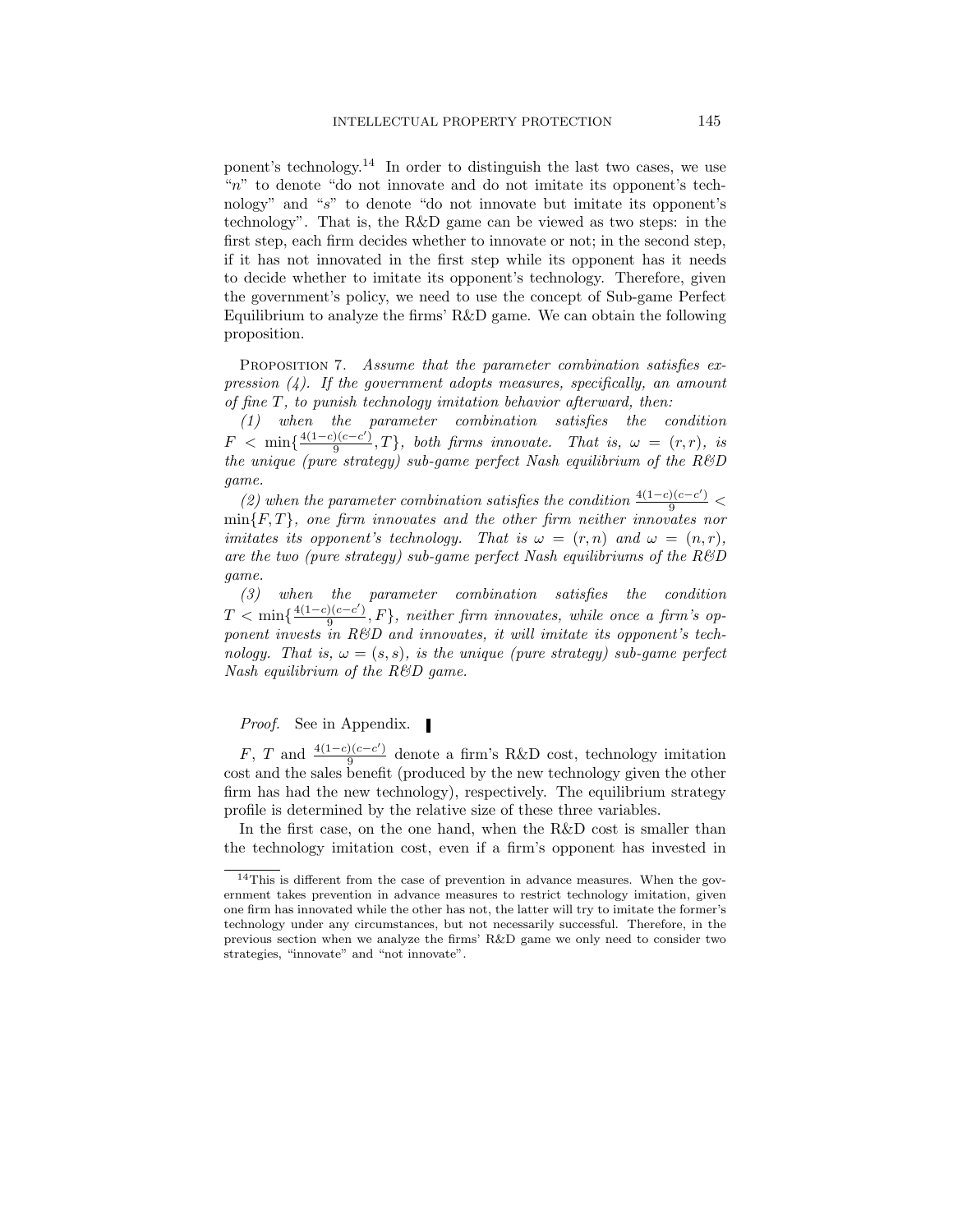R&D and obtained the new technology, it still would rather obtain the sales benefit by its independent innovation than imitation; on the other hand, the R&D cost is smaller than the technology imitation benefit (no special significance of this comparison here). As a result, in equilibrium, both firms innovate.

In the second case, on the one hand, given one firm has invested in R&D and innovated, the sales benefit of the other firm is smaller than the R&D cost, so that only one firm will invest in R&D and innovate;<sup>15</sup> on the other hand, since the imitation benefit is smaller than the imitation cost, once a firm innovates, the other firm will not imitate. As a result, in equilibrium, only one firm innovates, and the other firm neither innovates by itself nor imitates its opponent's technology.

In the third case, the imitation cost is smaller than the sales benefit, so that once a firm innovates, its opponent's imitation behavior will not be prevented; on the other hand, the imitation cost is smaller than the R&D cost, and no firm will invest in R&D and innovate, given that each firm knows that once it does so, the new technology will be imitated by its opponent. As a result, in equilibrium, neither firm innovates, and once a firm innovates, it's opponent will imitate its technology.

#### 5.2. Social Welfare Maximization

Suppose that the government can set any penalty standard  $T \geq 0$  by formulating appropriate punishment measures afterward. The issue we want to examine here is: if the relationship characterized by expression  $(4)$  holds<sup>16</sup> and the social welfare when technology imitation is allowed is lower than that when technology imitation is not allowed, what level of the penalty standard should the government set in order to maximize social welfare?

Note that since  $T$  is given to the representative consumer through transfer payments and is not counted in the social welfare function, the government's punishment merely affects the social welfare by changing the firms' R&D strategies. The optimal standard of punishment afterward is given by the following proposition.

 $^{15}\mathrm{We}$  know that when expression (4) holds, in equilibrium at least one firm will invest in R&D and innovate given that the innovating firm knows that its achievement will not be copied by its opponent.

<sup>&</sup>lt;sup>16</sup>We know that when  $F < \frac{(2-c'-c)(c-c')}{9}$ , even if there is no restriction on technology imitation, firms will choose to innovate, so the government should allow technology imitation, that is, to set  $T = 0$ , to reduce the total R&D cost of the society; when  $F >$  $\frac{4(1-c')(c-c')}{9}$ , however, even if there is no possibility to imitate, no firm will innovate, so no matter what punishment policy the government takes, neither innovation nor imitation will happen.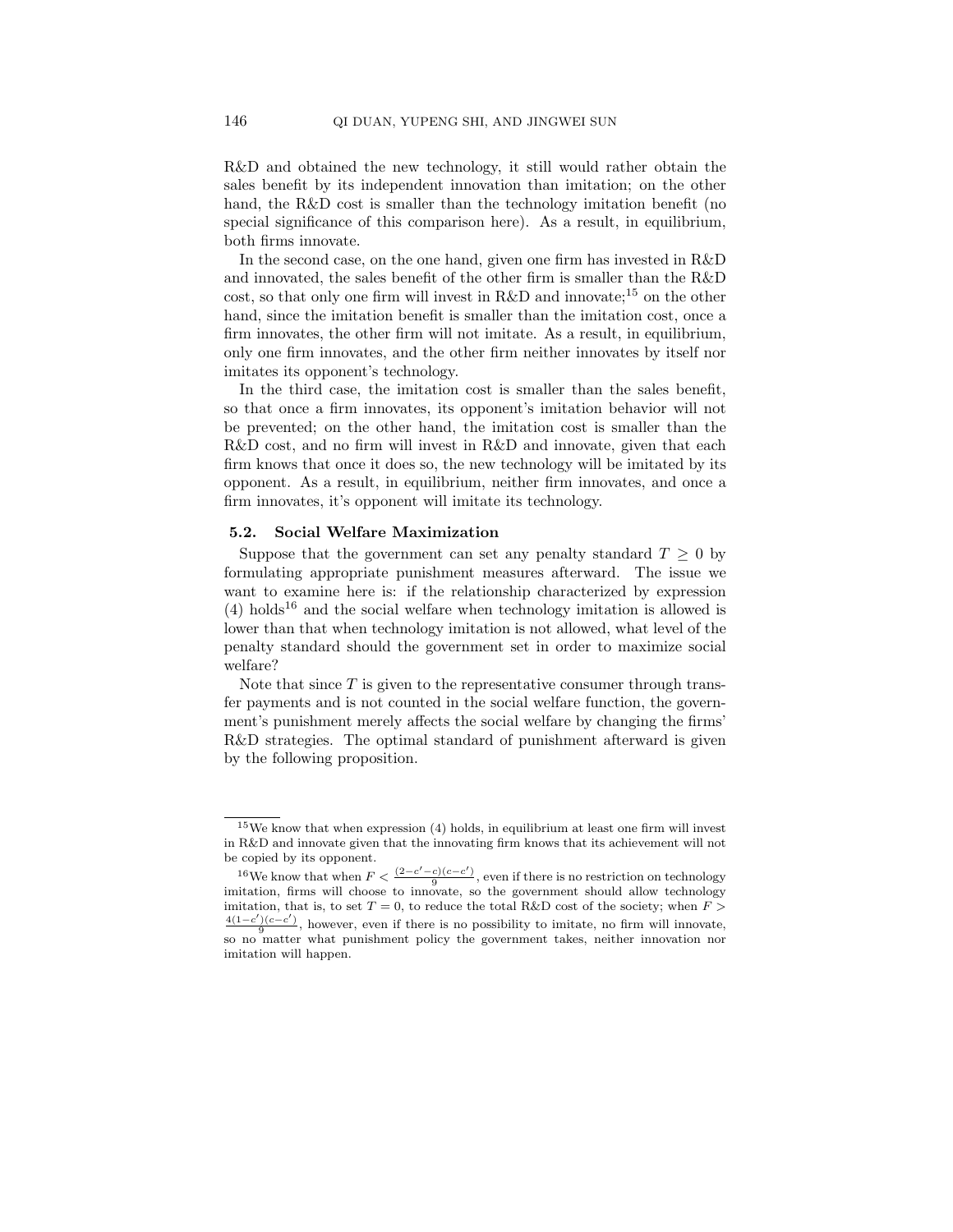PROPOSITION 8. Assume that the parameter combination satisfies expression  $(4)$ . If the firm which has imitation behavior must pay an amount of penalty T, then:

(1) When  $F < \frac{4(1-c)(c-c')}{9}$  $\frac{f(c-c)}{9}$ , the optimal policy is to set the penalty at any level higher than innovation cost, that is  $T^* > F$ . In equilibrium, both firms innovate, that is,  $\omega^* = (r, r)$ .

(2) When  $F > \frac{4(1-c)(c-c')}{a}$  $\frac{f(c-c)}{9}$ , the optimal policy is to set the penalty at any level higher than the sales benefit, that is  $T^* > \frac{4(1-c)(c-c')}{9}$  $\frac{1}{9}$ . In equilibrium, only one firm innovates and the other firm neither innovates nor imitates its opponent's technology, that is,  $\omega^* = (r, n)$ .

*Proof.* See in Appendix.

When  $F < \frac{4(1-c)(c-c')}{9}$  $\frac{f(c-c)}{9}$ , the innovation cost is smaller than the sales benefit, so the equilibrium R&D strategy profile depends on the relative size of the penalty standard T and the innovation cost F. (i) If  $T > F$ , then both firms innovate in equilibrium, that is  $\omega = (r, r)$ . (ii) If  $T \leq F$ . then no firm innovates and once the a firm innovates, the other firm will imitate the new technology, that is  $\omega = (s, s)$ . It can easily be proved that the optimal punishment standard is to set the penalty at any level that is higher than the innovation cost, that is,  $T^* > F$ . In equilibrium both firms innovate, that is,  $\omega^* = (r, r)$ .

When  $F > \frac{4(1-c)(c-c')}{9}$  $\frac{f(c-c)}{9}$ , the innovation cost is larger than the sales benefit. So, the equilibrium R&D strategy profile depends on the relative size of the penalty standard T and sales benefits  $\frac{4(1-c)(c-c')}{a}$  $rac{1}{9}$ . (i) If  $T > \frac{4(1-c)(c-c')}{9}$  $\frac{y(c-c)}{9}$ , then in equilibrium, only one firm innovates while the other neither innovates nor imitates, that is  $\omega = (r, n)$  or  $\omega = (n, r)$ . (ii) If  $T < \frac{4(1-c)(c-c')}{9}$  $\frac{1}{9}$ , then in equilibrium, no firm innovates and once a firm innovates, the other firm will imitate, that is  $\omega = (s, s)$ . It can be proved that the optimal punishment standard is to set the penalty at any level higher than the sales benefit, that is,  $T^* > \frac{4(1-c)(c-c')}{9}$  $rac{9}{9}$ . In equilibrium, only one firm innovates and the other firm neither innovates nor imitates, that is,  $\omega^* = (r, n)$ .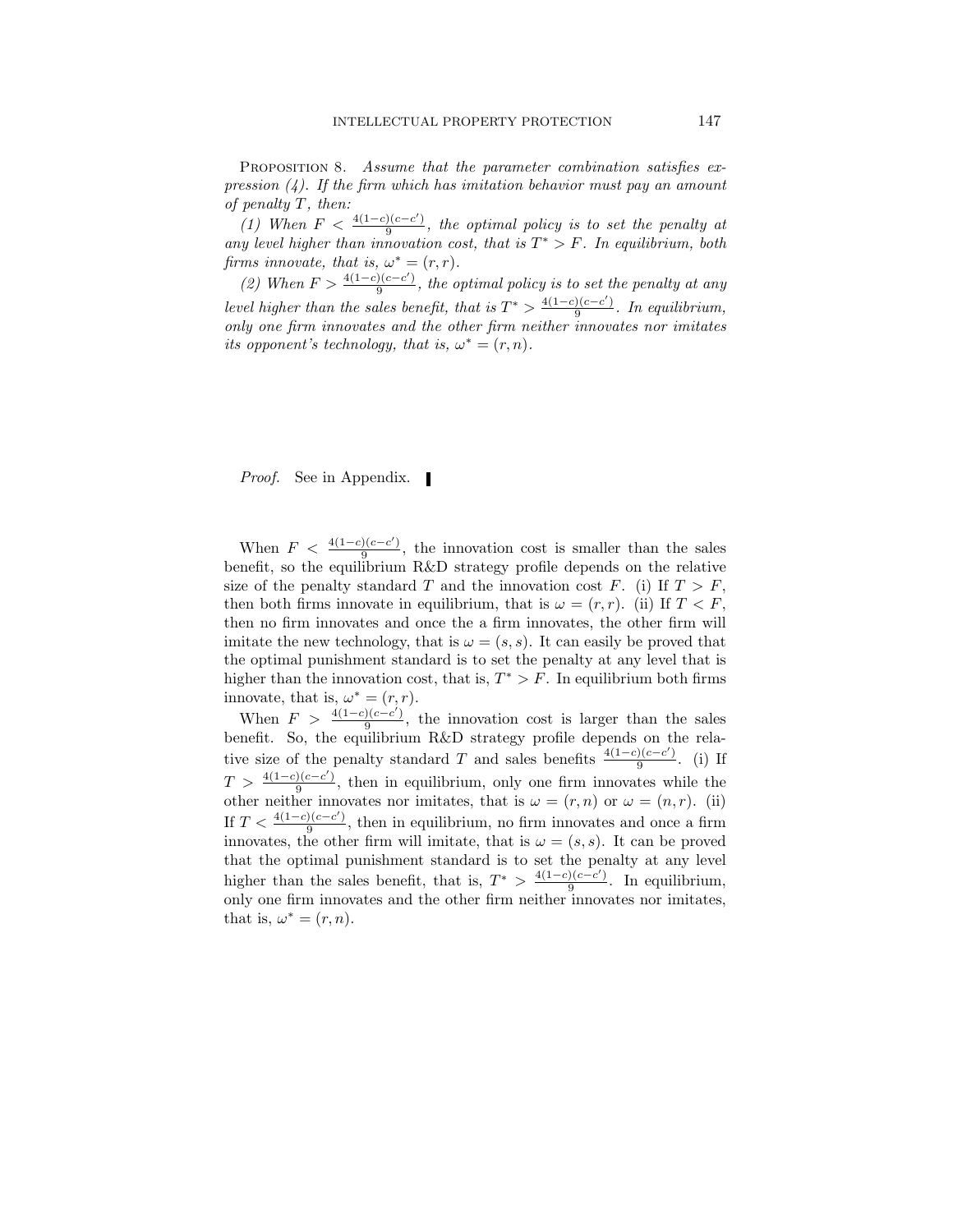# 6. COMPARISION AND CONCLUSION

Based on the results obtained in Section 4 and 5, here we discuss what type of IPP policies the government should adopt to encourage technology innovation and maximize social welfare.<sup>17</sup>

### 6.1. Equilibrium

We first compare the equilibrium strategies of the firms under different types of IPP policies, prevention in advance and punishment afterward.

Different types of IPP policies give firms various incentives of technology imitation. When the government takes prevention in advance measures to restrict technology imitation and protect intellectual property, the difficulties of imitation is increased, but the infringement behaviors are not completely prevented. When the government takes punishment afterward measures, a firm can imitate its opponent's technology (if it has not innovated while its opponent has), but it must pay a certain amount of penalty — if the penalty is high enough it will actually be a complete prohibition of imitation.<sup>18</sup> Therefore, if the government adopt the policies regarding prevention in advance, it can flexibly choose the best level of policy stringency according to the specificsituation, to achieve any possible equilibrium outcomes; however, a punishment afterward measure is effective only if the imitation behavior is completely prevented, which means that no matter what R&D strategy of the firms have chosen, in equilibrium there is no technology imitation.

Different incentives of technology imitation suggest different incentives of R&D and innovation, which may lead to diverse equilibriums of the firms' R&D game. Specifically, if the government takes prevention in advance measures, as the imitation behavior is restricted to some extent (but not completely), the firms' R&D incentive behavior will be maintained at some certain level. If the government takes (any effective) punishment afterward measures, as the technology imitation will be completely prohibited, the protection of R&D incentive (and intellectual property rights) is at the highest possible level.

Proposition 5 and Proposition 8 have summarized the different effects of IPP policies on the firms' R&D strategies. We prove that when the government takes prevention in advance measures to restrict technol-

 $17$ In practice, the government may adopt both types of policies simultaneously, which is beyond the discussion of this paper, because such circumstance is meaningful only when  $\frac{c-c'}{1-c} = \frac{8}{3}$ , suggesting a zero-measure set in the parameter space.

 $^{18}$ Actually, Proposition 8 has proved that when the government takes punishment afterward measures, no matter in which interval that parameter combination locates, the optimal policy is to set the punishment standard on a level that can completely prevent imitation. That is to say, because imitation behavior is actually prohibited in this case, the punishment does not occur in equilibrium.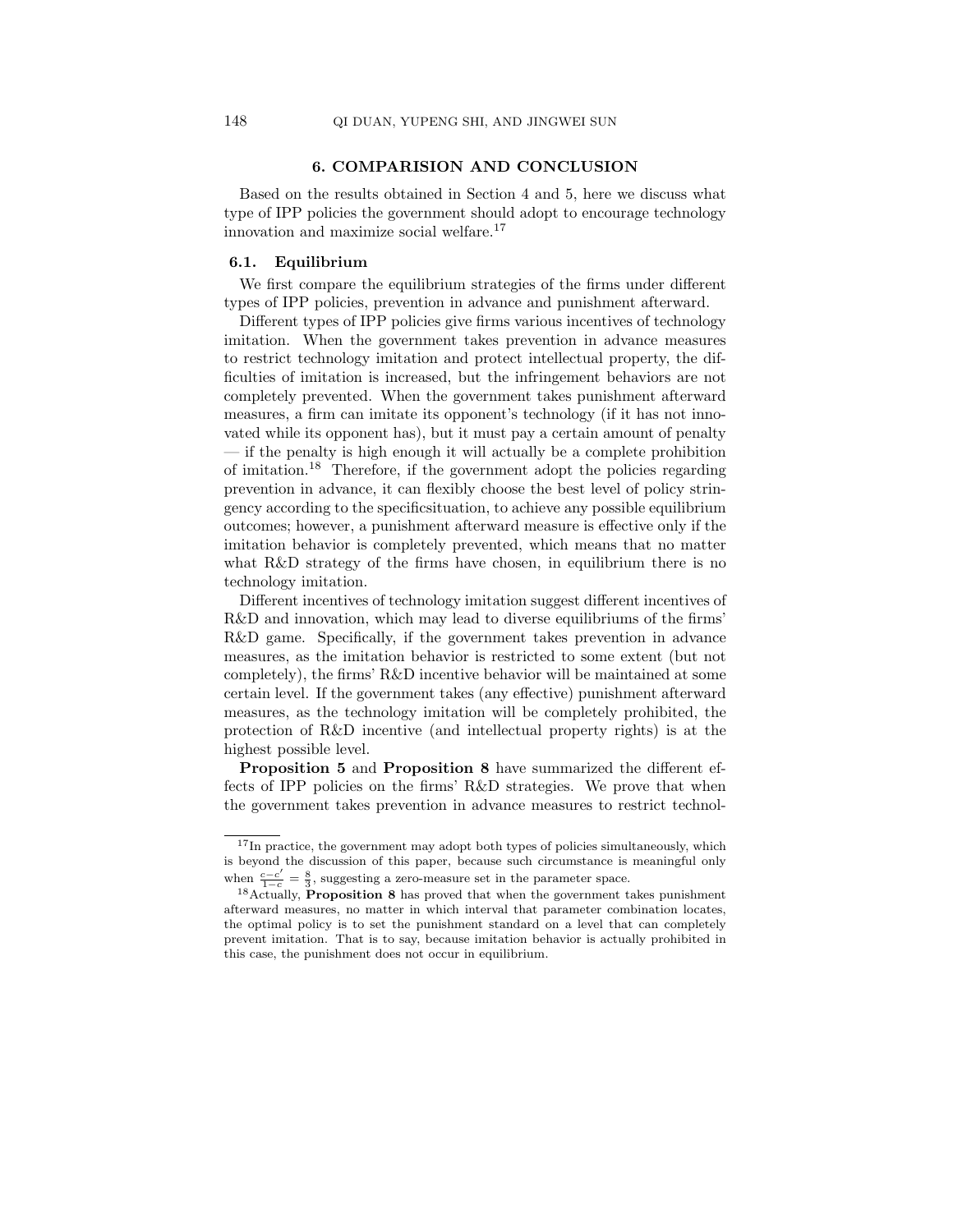ogy imitation, the optimal policy is to make only one firm innovate and the other imitate with a certain probability of success; when the government takes punishment afterward measures, according to different parameter conditions, the optimal policy may lead to two equilibrium outcomes: both firms innovate, or only one firm innovates and technology imitation is completely prevented by a sufficiently high penalty.

### 6.2. Social Welfare

Based on the comparisons in the previous sub-section, we are able to compare the effects of the two types of the IPP policies on social welfare. First, Proposition 5 shows that regardless of the success probability of imitation (including 0 and 1), the social welfare when only one firm innovates is higher than either when no firms innovates or when both two firms innovate. The case that no firm innovates means that the new technology cannot be developed and the case that both firms innovate means that the social resource is wasted. As a result, neither case is socially optimal. Therefore, a prerequisite condition of the optimal IPP policies is that it must lead to an equilibrium in which only one firm innovates.

Second, we need to determine when allowance of imitate is beneficial or harmful to the social welfare. According to Lemma 2, we know that (1) if  $\frac{c-c'}{1-c} < \frac{8}{3}$ , then allowance of the imitation is beneficial for the social welfare. So, the optimal policy should assign the highest possible success probability of technology imitation, and (2) if  $\frac{c-c'}{1-c} > \frac{8}{3}$ , then allowance of the imitation is harmful for the social welfare. So, the optimal policy should assign the lowest possible success probability of technology imitation.

We use **Proposition 9** to summarize these results.

# PROPOSITION 9. Assume that the parameters satisfy expression  $(4)$ .

(1) When  $F < \frac{4(1-c)(c-c')}{9}$  $\frac{f(c-c)}{9}$ , to maximize social welfare, the government should take prevention in advance rather than punishment afterward measures to restrict technology imitation.

(2) When  $F > \frac{4(1-c)(c-c')}{9}$  $\frac{f(c-c')}{9}$ , to maximize social welfare, (i) if  $\frac{c-c'}{1-c} > \frac{8}{3}$ , punishment afterward is superior to prevention in advance. (ii) if  $\frac{c-c'}{1-c} < \frac{8}{3}$ , prevention in advance is superior to punishment afterward.

Proof. By contrasting the social welfare under different equilibrium conditions, we can obtain the conclusions.

 $F < \frac{4(1-c)(c-c')}{9}$  means that the innovation cost is smaller than the sales benefit, so if the government takes punishment afterward measures, an equilibrium in which only one firm innovates cannot be achieved. So we have the conclusions of **Proposition 9** (1): when  $F < \frac{4(1-c)(c-c')}{a}$  $\frac{a}{9}$ , if the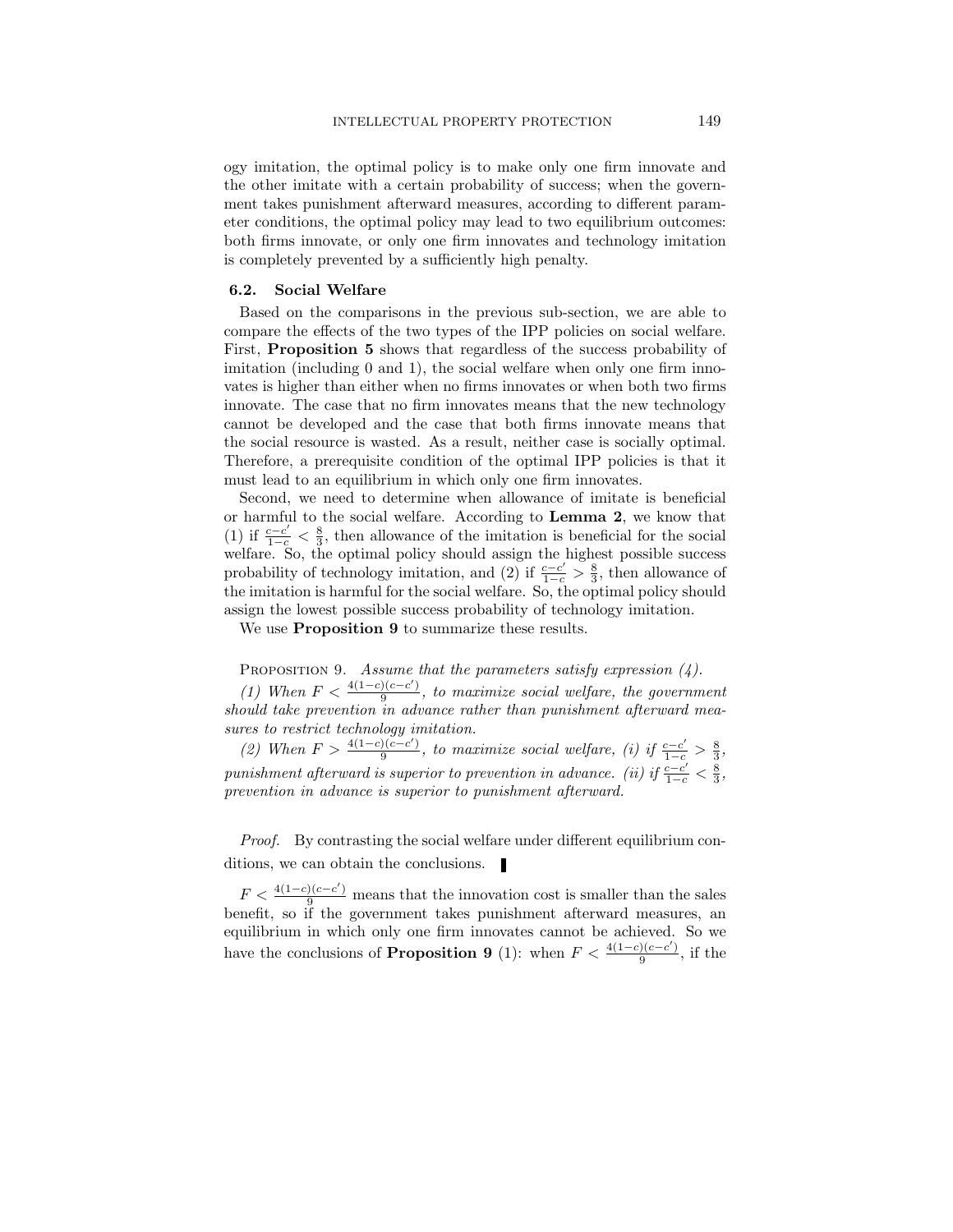government takes prevention in advance measures, only one firm innovates in equilibrium; if the government takes punishment afterward measures, both firms innovate in equilibrium.

The second part of **Proposition 9**: when  $F > \frac{4(1-c)(c-c')}{a}$  $\frac{1}{9}$ , no matter what type of policies is taken, only one firm innovates in equilibrium (see Proposition 5 and Proposition 8). As a result, when the government takes prevention in advance measures, the firm that has not innovated will imitate the new technology with a certain probability of success; and when the government takes punishment afterward measures, no imitation will happen. Therefore, the key point is whether the imitation behavior is beneficial or harmful for the social welfare. With the previous analysis we can prove that, if  $\frac{c-c'}{1-c} > \frac{8}{3}$ , the imitation is harmful for the social welfare. So, punishment afterward is superior to prevention in advance; if  $\frac{c-c'}{1-c} < \frac{8}{3}$ , the imitation is beneficial for then social welfare. So, prevention in advance is superior to punishment afterward.

FIG. 4. The dominant region of prevention in advance and punishment afterward, when (a)  $c \leq 8/11$ , and (b)  $c > 8/11$ .



The conclusions of Proposition 9 are depicted in Figure 4. Here, (a) and (b) show the circumstance of  $c \leq 8/11$  and  $c > 8/11$ , respectively.

# 6.3. Policy Implications

One of the advantages of prevention in advance is that this type of policies can ensure that only one firm innovates in equilibrium. Therefore, if the equilibrium with only one innovating firm is not sustainable under the circumstance of punishment afterward, adopting policies regarding prevention in advance is the optimal choice for the government. If both types of policies are able to achieve the equilibrium outcome in which only one firm innovates, then the priority of the policies depends on the welfare effects of the imitation behavior. In particular, if imitation behavior is benefi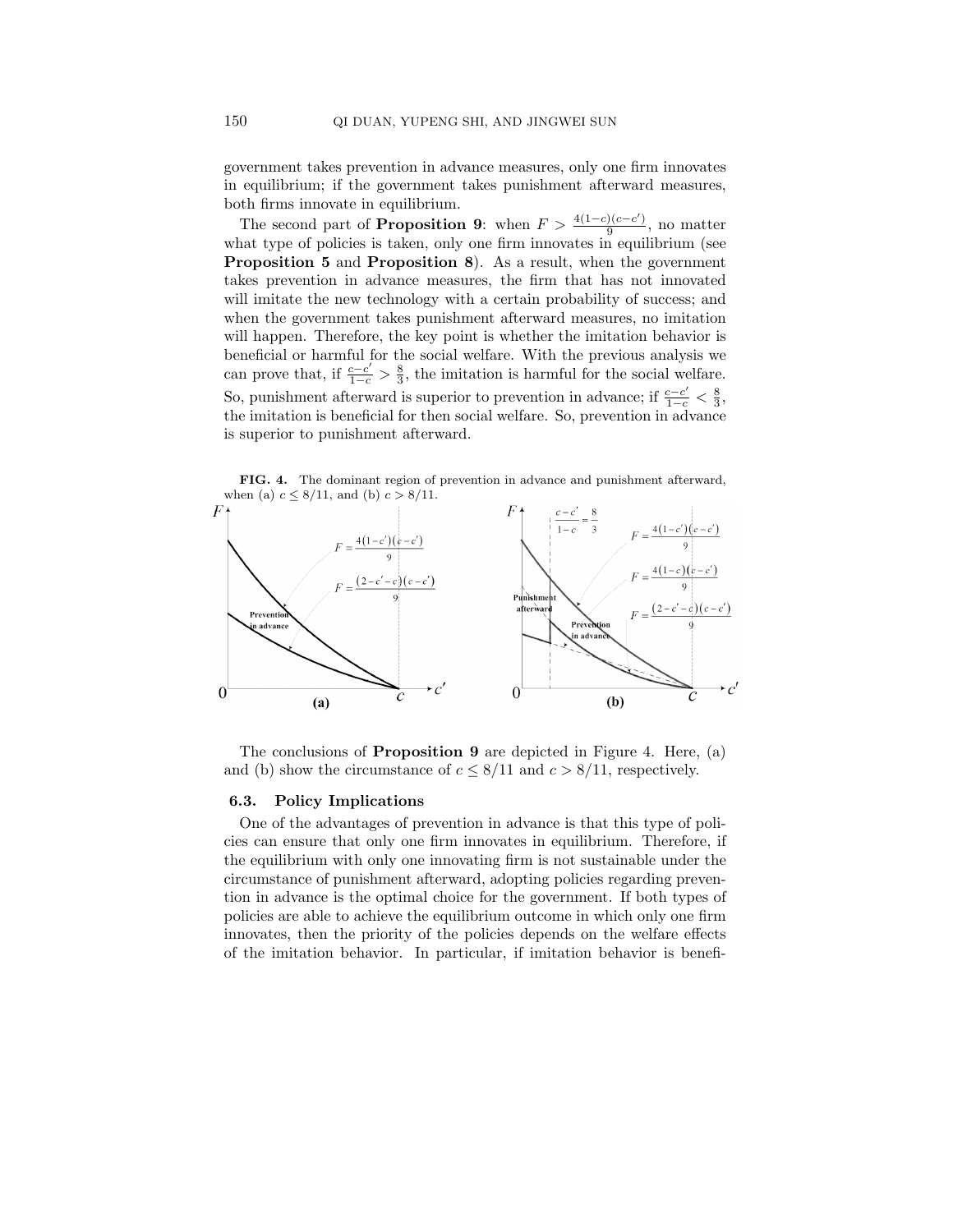cial for the social welfare, prevention in advance is superior to punishment afterward, while advance prevention is inferior otherwise.

# APPENDIX A

# A.1. PROOF OF PROPOSITION 1

(A) Without considering the technology imitation, we have:

For convenience, we denote the profits of firm 1 and firm 2 in stage two (that is, the gross profits before offset the innovation costs) by  $\tilde{\pi}_1$  and  $\tilde{\pi}_2$ respectively. Assume that the unit costs of firm 1 and firm 2 in stage two are  $c_1$  and  $c_2$ . Then the profits maximization problem of firm 1 and firm 2 in stage two can be written as follows:

$$
\max_{q_1} \tilde{\pi}_1 = q_1(1 - q_1 - q_2 - c_1)
$$
\n
$$
\max_{q_2} \tilde{\pi}_2 = q_2(1 - q_2 - q_1 - c_2)
$$
\n
$$
q_1(q_2) = (1 - c_1 - q_2)/2, \quad q_2(q_1) = (1 - c_2 - q_1)/2
$$
\n
$$
q_1^* = \frac{2(1 - c_1) - (1 - c_2)}{3}, \quad q_2^* = \frac{2(1 - c_2) - (1 - c_1)}{3}
$$
\n
$$
p_1^* = 1 - \frac{1 - c_1}{3} - \frac{1 - c_2}{3}, \quad p_2^* = 1 - \frac{1 - c_2}{3} - \frac{1 - c_1}{3}
$$
\n
$$
\tilde{\pi}_1 = \left[ \frac{2(1 - c_1) - (1 - c_2)}{3} \right]^2, \quad \tilde{\pi}_2 = \left[ \frac{2(1 - c_2) - (1 - c_1)}{3} \right]^2
$$

If one of the firm invests in R&D for  $F$ , then in stage two, its unit production cost equals c'. Otherwise, its unit production cost remains unchanged as c. Hence, if the innovation costs of firms in stage one are considered, then:

$$
\pi_1^*(r,r) = \pi_2^*(r,r) = \left[\frac{2(1-c')}{3} - \frac{(1-c')}{3}\right]^2 - F = \frac{(1-c')^2}{9} - F
$$
  

$$
\pi_1^*(r,n) = \left[\frac{2(1-c')}{3} - \frac{(1-c)}{3}\right]^2 - F, \quad \pi_2^*(r,n) = \left[\frac{2(1-c)}{3} - \frac{(1-c')}{3}\right]^2
$$
  

$$
\pi_1^*(n,r) = \left[\frac{2(1-c)}{3} - \frac{(1-c')}{3}\right]^2, \quad \pi_2^*(n,r) = \left[\frac{2(1-c')}{3} - \frac{(1-c)}{3}\right]^2 - F
$$
  

$$
\pi_1^*(n,n) = \pi_2^*(n,n) = \left[\frac{2(1-c)}{3} - \frac{(1-c)}{3}\right]^2 = \frac{(1-c)^2}{9}
$$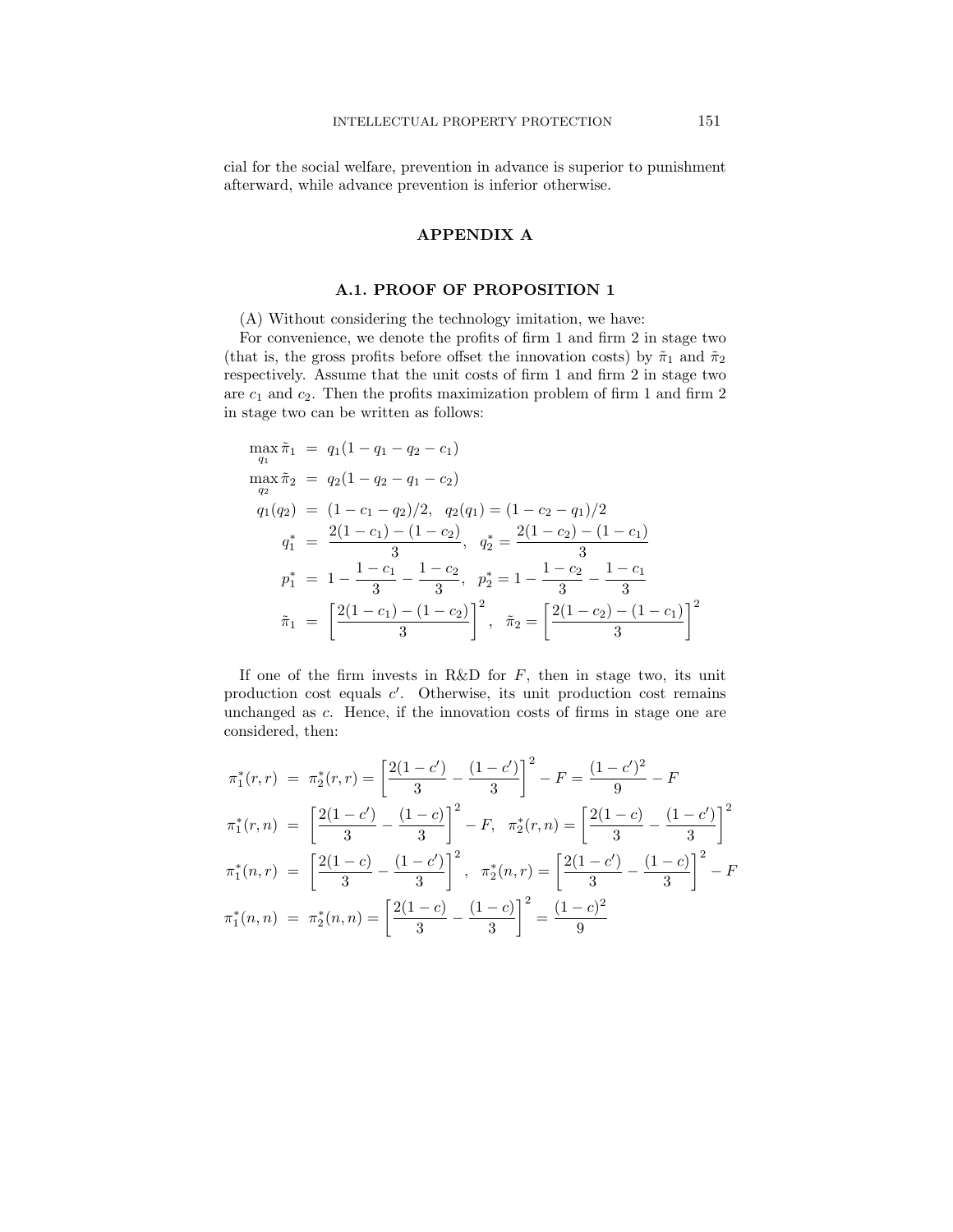Hence, given that firm 2 innovates, firm 1 chooses to innovate if and only if  $\pi_1^*(r,r) > \pi_1^*(n,r)$ , that is:

$$
\frac{4(1-c)(c-c')}{9} > F
$$

Given that firm 2 dose not innovate, firm 1 chooses to innovate if and only if  $\pi_1^*(r, n) > \pi_1^*(n, n)$ , that is:

$$
\frac{4(1-c')(c-c')}{9} > F
$$

Since  $c > c'$ , we have:

$$
\frac{4(1-c')(c-c')}{9} > \frac{4(1-c)(c-c')}{9}
$$

As firm 1 and firm 2 are symmetrical, we can easily derive the following results when technology imitation is not considered:

(1) If  $\frac{4(1-c')(c-c')}{9} < F$ , then an unique dominant strategy equilibrium exists in stage one of R&D game,  $\omega^* = (n, n)$ , that is, neither firm innovates.

(2) If  $\frac{4(1-c)(c-c')}{9} < F < \frac{4(1-c')(c-c')}{9}$  $\frac{f(c-c)}{9}$ , then two Nash equilibriums in pure strategy exist in stage one of R&D game,  $\omega^* = (r, n)$  and  $\omega^* = (n, r)$ , that is, if the opponent does not innovate, the firm innovates, and vice versa.

(3) If  $\frac{4(1-c)(c-c')}{9}$  > F, then an unique dominant strategy equilibrium exists in stage one of R&D game,  $\omega^* = (r, r)$ , that is, both two firms innovate.

(B) When considering the technology imitation, we have:

By symmetry, we suppose that firm 2 does not innovate and consider the innovation behavior of firm 1. Note that because firm 2 can obtain the technology of the firm 1 by imitation, if firm 1 does not innovate, the unit costs of both two firms equal  $c$  in stage two. If firm 1 innovates, the unit costs of both two firms equal  $c'$  in stage two. If firm 1 innovates, its profits can be expressed as follows:

$$
\pi_1^* = \left[\frac{2(1-c')}{3} - \frac{(1-c')}{3}\right]^2 - F = \frac{(1-c)^2}{9} - F
$$

If firm 1 does not innovate, its profits can be expressed as:

$$
\pi_1^* = \left[\frac{2(1-c)}{3} - \frac{(1-c)}{3}\right]^2 = \frac{(1-c)^2}{9}
$$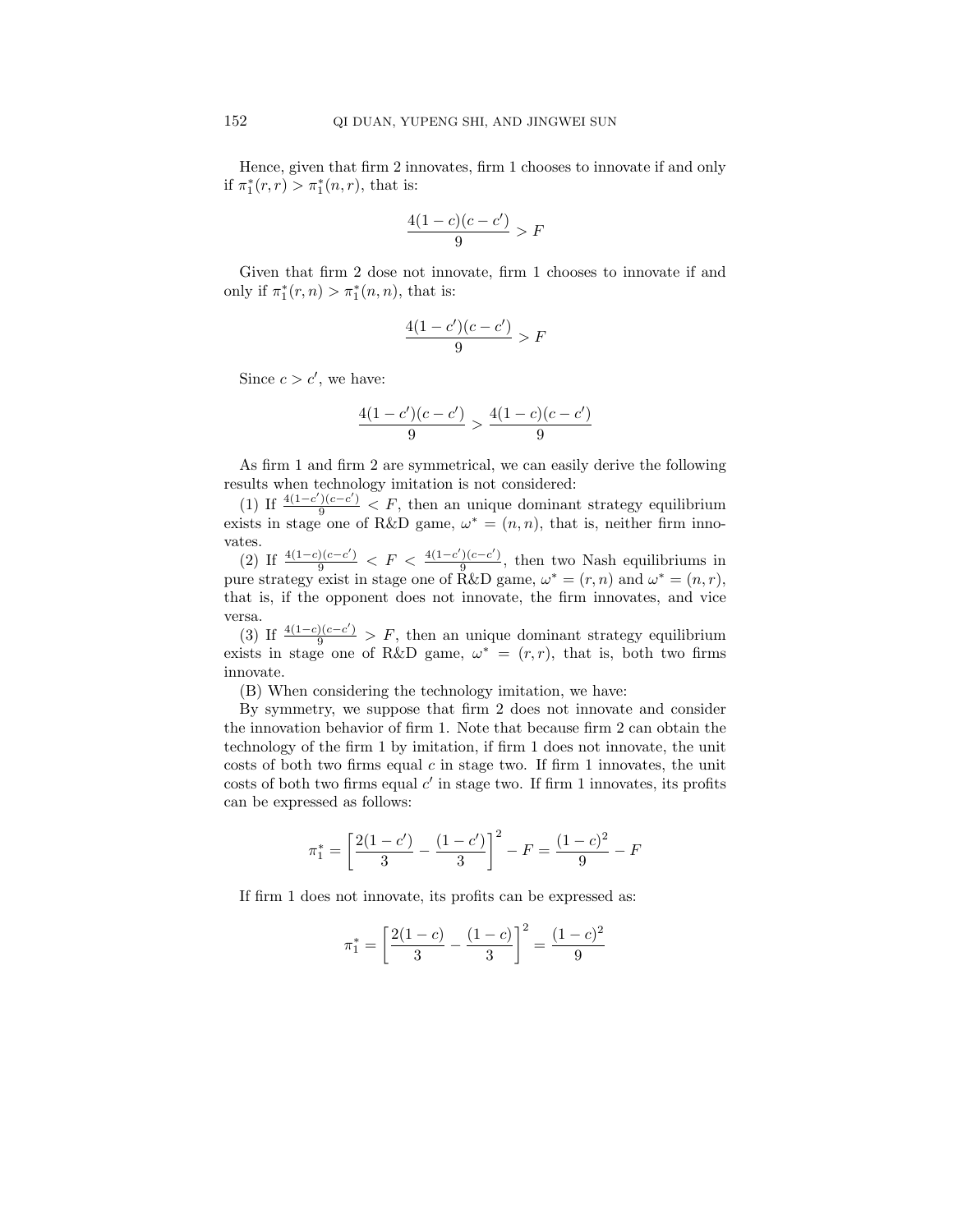Hence, firm 1 chooses to innovate if and only if:

$$
\frac{(2-c'-c)(c-c')}{9} > F
$$

Note that under this condition, given that firm 1 innovates, firm 2 would choose not to innovate.

# A.2. PROOF OF PROPOSITION 2

The utility function is quasilinear, which means the consumption of valuation products  $z$  can be derived by directly calculating the income of representative consumers minus the expenditure of products 1 and products 2. That is:

$$
z = w = p_1 q_1 = p_2 q_2
$$

Therefore, the utility of a representative consumer can be expressed as:

$$
u(q_1, q_2, z) = q_1 + q_2 - \frac{1}{2}(q_1 + q_2)^2 + w - p_1q_1 - p_2q_2
$$

Assume that the parameters satisfy the conditions  $\frac{(2-c'-c)(c-c')}{9} < F <$  $4(1-c')(c-c')$  $rac{1(c-c)}{9}$ .

(1) If imitation is not considered, then two cases exist:

(i) Only one firm innovates (we assume it to be firm 1 for convenience), then the social welfare equals:

$$
W(r,n) = u^* + \pi_1^*(r,n) + \pi_2^*(r,n)
$$
  
=  $q_1^*(r,n) + q_2^*(r,n) - \frac{1}{2}(q_1^*(r,n) + q_2^*(r,n))^2$   
+  $w - c_1q_1^*(r,n) - c_2q_2^*(r,n) - F$ 

Where  $c_1 = c'$ ,  $c_2 = c$ ,  $q_1^*(r, n) = \frac{2(1-c')-(1-c)}{3}$  $\frac{(-1-c)}{3}, q_2^*(r, n) = \frac{2(1-c)-(1-c')}{3}$  $\frac{-1-c}{3}$ . Substituting them into the expression and rewriting it yield:

$$
W(r,n) = \frac{(1-c') + (1-c)}{3} - \frac{1}{2} \left( \frac{(1-c') + (1-c)}{3} \right)^2 - \frac{c'(1-c') + c(1-c) - (c-c')^2}{3} + w - F
$$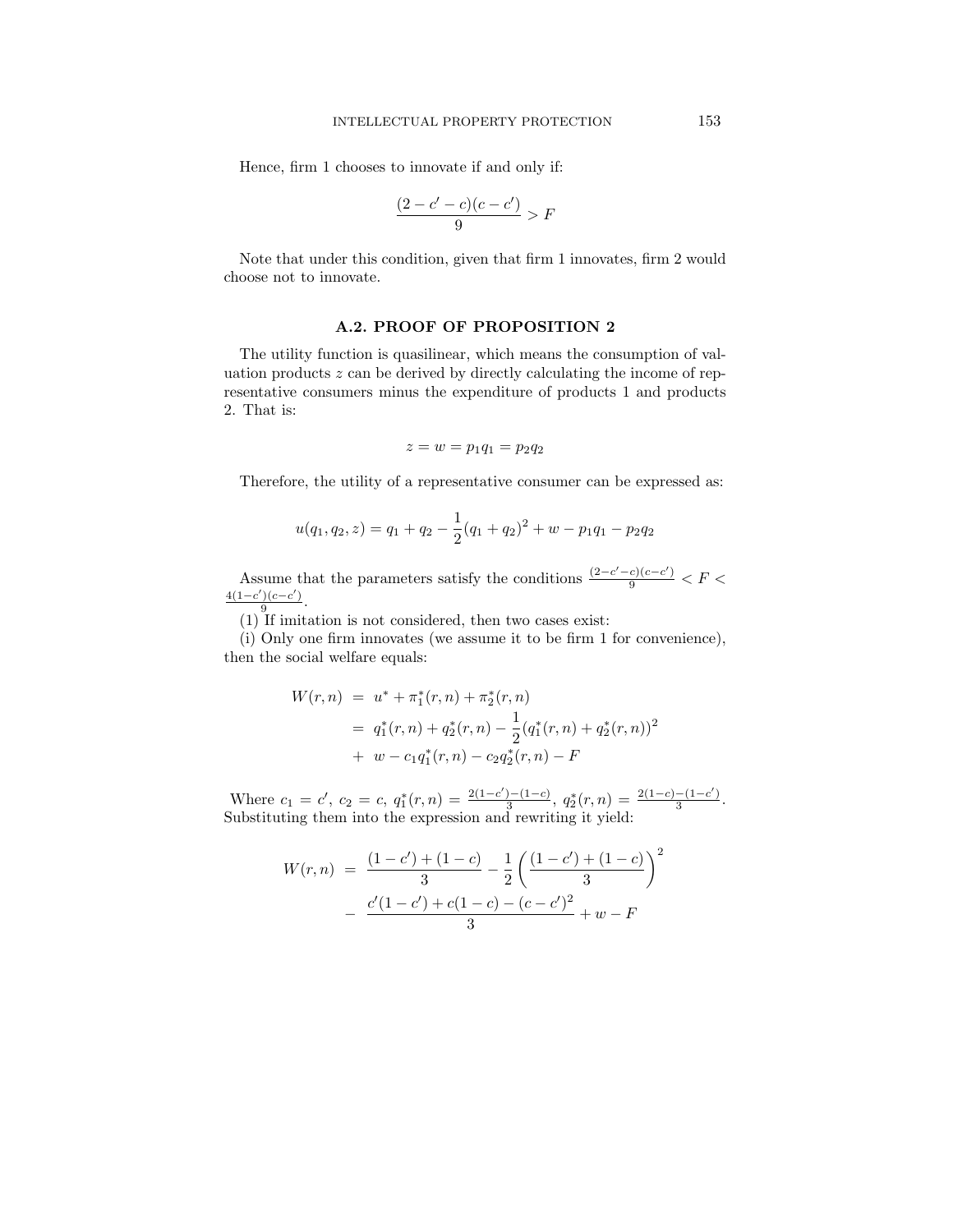(ii) If parameters further satisfy the condition  $F < \frac{4(1-c)(c-c')}{a}$  $\frac{9}{9}$ , both two firms innovate and the social welfare equals:

$$
W(r,r) = u^* + \pi_1^*(r,r) + \pi_2^*(r,r)
$$
  
=  $q_1^*(r,r) + q_2^*(r,r) - \frac{1}{2}(q_1^*(r,r) + q_2^*(r,r))^2$   
+  $w - c_1q_1^*(r,r) - c_2q_2^*(r,r) - 2F$ 

Where  $c_1 = c_2 = c'$ ,  $q_1^*(r, r) = q_2^*(r, r) = \frac{1 - c'}{3}$  $\frac{-c}{3}$ . Substituting them into the expression and rewriting it yield:

$$
W(r,r) = \frac{2(1-c')}{3} - \frac{1}{2} \left( \frac{2(1-c')}{3} \right)^2 - \frac{2c'(1-c')}{3} + w - 2F = \frac{4(1-c')^2}{9} + w - 2F
$$

(2) If imitation is considered, then none of the firm innovates. The social welfare equals (superscript "S" indicates that technology imitation is considered):

$$
W^{S}(n, n) = u^{*} + \pi_{1}^{*}(n, n) + \pi_{2}^{*}(n, n)
$$
  
=  $q_{1}^{*}(n, n) + q_{2}^{*}(n, n) - \frac{1}{2}(q_{1}^{*}(n, n) + q_{2}^{*}(n, n))^{2}$   
+  $w - c_{1}q_{1}^{*}(n, n) - c_{2}q_{2}^{*}(n, n)$ 

Where  $c_1 = c_2 = c, q_1^*(r, r) = q_2^*(r, r) = \frac{1-c}{3}$ . Substituting them into the expression and rewriting it yield:

$$
W^{S}(n,n) = \frac{2(1-c)}{3} - \frac{1}{2} \left( \frac{2(1-c)}{3} \right)^2 - \frac{2c(1-c)}{3} + w = \frac{4(1-c)^2}{9} + w
$$

In order to prove that the allowance of technology imitation may reduce social welfare, we need prove that  $W<sup>S</sup>(n, n) < W(r, n)$  and  $W<sup>S</sup>(n, n) <$ W(r, r). When parameters satisfy the conditions  $\frac{(2-c'-c)(c-c')}{9} < F <$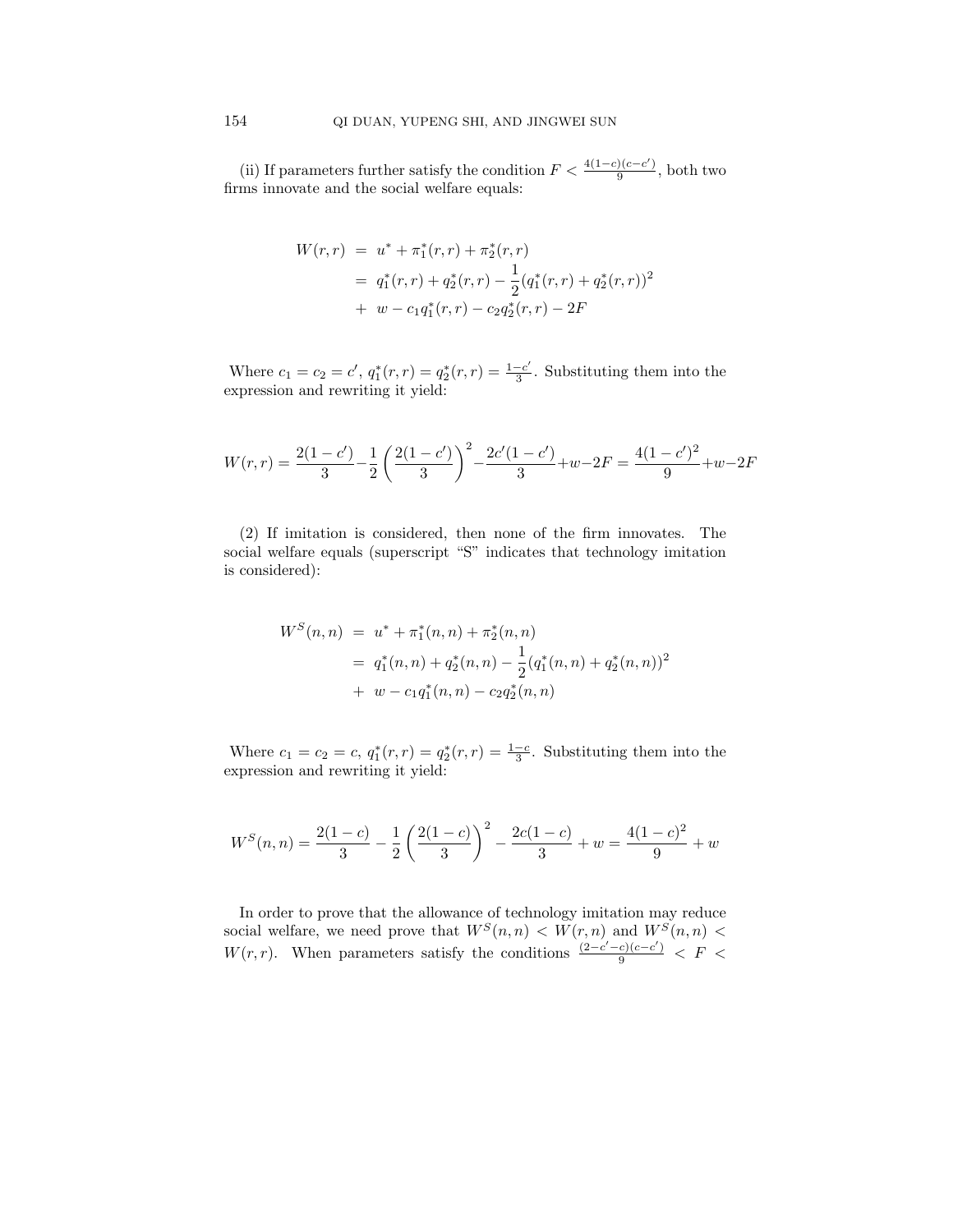$$
\frac{4(1-c')(c-c')}{9}, it is straightforward that:
$$
\n
$$
W^{S}(n, n) - W(r, n)
$$
\n
$$
= \frac{2(1-c)}{3} - \frac{1}{2} \left(\frac{2(1-c)}{3}\right)^2 - \frac{2c(1-c)}{3} - \frac{(1-c') + (1-c)}{3}
$$
\n
$$
+ \frac{1}{2} \left(\frac{(1-c') + (1-c)}{3}\right)^2 + \frac{c'(1-c') + c(1-c) - (c-c')^2}{3} + F
$$
\n
$$
= \frac{(1-c)^2}{3} - \frac{(1-c')^2}{3} - \frac{1}{2} \left[\left(\frac{2(1-c)}{3}\right)^2 - \left(\frac{(1-c') + (1-c)}{3}\right)^2\right] - \frac{(c-c')^2}{3} + F
$$
\n
$$
= \frac{(1-c)^2}{3} - \frac{(1-c')^2}{3} + \frac{1}{2} \left[(1-c) + \frac{(1-c')}{3}\right] \frac{(c-c')}{3} - \frac{(c-c')^2}{3} + F
$$
\n
$$
= -\frac{2(1-c')(c-c')}{3} + \frac{1}{2} \left[(1-c) + \frac{(1-c')}{3}\right] \frac{(c-c')}{3} + F
$$
\n
$$
< -\frac{2(1-c')(c-c')}{3} + \frac{1}{2} \left[(1-c) + \frac{(1-c')}{3}\right] \frac{(c-c')}{3} + \frac{4(1-c')(c-c')}{9}
$$
\n
$$
= -\frac{2(1-c')(c-c')}{9} + \frac{1}{2} \left[(1-c) + \frac{(1-c')}{3}\right] \frac{(c-c')}{3}
$$
\n
$$
= \left[\frac{(1-c)}{3} - \frac{(1-c')}{3}\right] \frac{(c-c')}{3} < 0
$$

If the parameters further satisfy the conditions  $F < \frac{4(1-c)(c-c')}{a}$  $rac{1}{9}$ . It is straightforward:

$$
W^{S}(n, n) - W(r, r)
$$
\n
$$
= \frac{2(1-c)}{3} - \frac{1}{2} \left(\frac{2(1-c)}{3}\right)^2 - \frac{2c(1-c)}{3} - \frac{2(1-c')}{3} + \frac{1}{2} \left(\frac{2(1-c')}{3}\right)^2
$$
\n
$$
+ \frac{2c'(1-c')}{3} + 2F
$$
\n
$$
= \frac{2(1-c)^2}{3} - \frac{2(1-c')^2}{3} - \frac{1}{2} \left[ \left(\frac{2(1-c)}{3}\right)^2 - \left(\frac{2(1-c')}{3}\right)^2 \right] + 2F
$$
\n
$$
= -\frac{2[(1-c)+(1-c')](c-c')}{3} + \frac{(1-c)+(1-c')}{3} \frac{2(c-c')}{3} + 2F
$$
\n
$$
= -\frac{2[(1-c)+(1-c')]}{3} \frac{2(c-c')}{3} + 2F
$$
\n
$$
< -\frac{2[(1-c)+(1-c')]}{3} \frac{2(c-c')}{3} + \frac{8(1-c)(c-c')}{9}
$$
\n
$$
= \frac{2[(1-c)-(1-c')]}{3} \frac{2(c-c')}{3} < 0
$$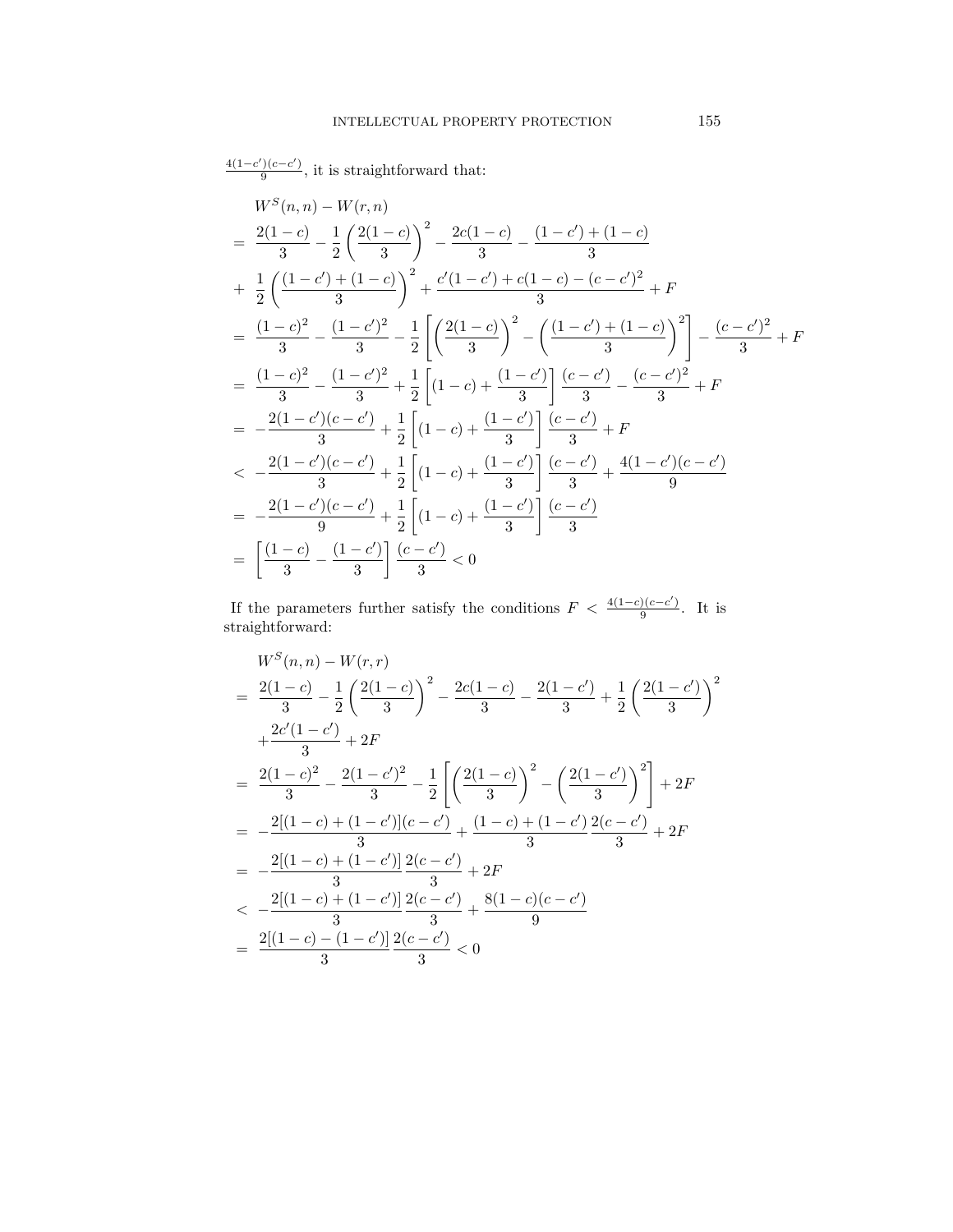### Proof of Lemma 2

For simplicity, we use  $W(c_1, c_2)$  to denotes the social welfare in the situation where the marginal costs of production of firm 1 is  $c_1$  and marginal costs of production of firm 2 is  $c_2$  (no innovation costs). Assume that one of the firm (say, firm 1) operates on the marginal costs of production  $c_1 = c'$ , while the other firm (firm 2) operates on the marginal costs of production  $c_2 \in \{c', c\}.$ 

By Proposition 1, the first part of Lemma 2 can be directly proved. Then, we may separate the proof of the second part into two steps.

In the first step, combining with the proof of **Proposition 2**, we have:

$$
W(c', c') = \frac{4(1-c')^2}{9}
$$
  
\n
$$
W(c', c) = \frac{(1-c')^2 + (1-c)^2}{3} - \frac{1}{2} \left( \frac{(1-c') + (1-c)}{3} \right)^2 + \frac{(c-c')^2}{3}
$$

It is straightforward that:

$$
\frac{4(1-c')^2}{9} > \frac{(1-c')^2 + (1-c)^2}{3} - \frac{1}{2} \left( \frac{(1-c') + (1-c)}{3} \right)^2 + \frac{(c-c')^2}{3}
$$

if and only if

$$
\frac{c-c'}{1-c} < \frac{8}{3}
$$

Hence, if  $\frac{c-c'}{1-c} < \frac{8}{3}$ , then  $W(c', c') < W(c', c)$ , and if  $\frac{c-c'}{1-c} > \frac{8}{3}$ , then  $W(c', c') > W(c', c)$ . Note that this condition does not depend on whether the marginal cost of two firms is supported by the equilibrium strategy combination. In other words, this condition holds regardless of whether their marginal costs are supported by the equilibrium strategy combination under certain situation or not, this condition is true.

In the second step, by **Proposition 1**, when  $\frac{4(1-c)(c-c')}{9} < F < \frac{(2-c-c')(c-c')}{9}$  $\frac{(c-c)}{9},$ no matter whether imitation is allowed or not, only one firm innovates in the equilibrium (the first part of Lemma 2). Therefore, on the one hand,  $(c_1, c_2) = (c', c')$  and  $(c_1, c_2) = (c', c)$  exactly indicate the marginal cost of two firms when imitation is allowed and when imitation is not allowed, respectively. On the other hand, the innovation costs of whole society are equivalent (are equal to  $F$ ) in the situation where imitation is allowed and in the situation where imitation is not allowed, which means whether innovation costs are considered or not has no influence on the social welfare in these two situations.

Based on the previous two steps, we can directly prove the second part of Lemma 2.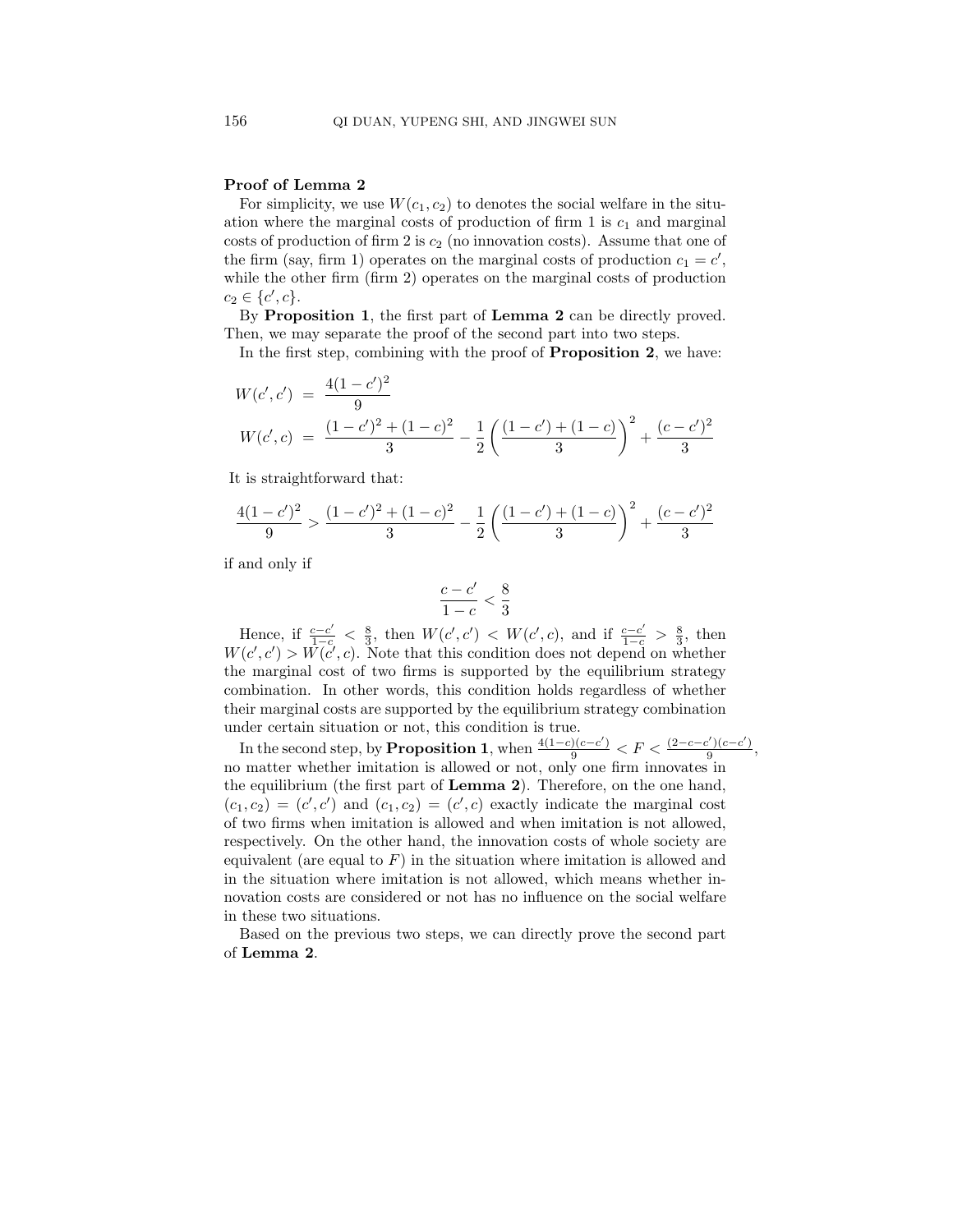### A.3. PROOF OF PROPOSITION 3

In the first step, we discuss the equilibrium outcome.

Text and **Proposition 1** have proved that, when  $F < \frac{(2-c'-c)(c-c')}{2}$  $\frac{c_1(c-c_1)}{9},$ under the condition that technology imitation is not considered, only one firm innovates (if  $F > \frac{4(1-c)(c-c')}{9}$  $\frac{9(c-c')}{9}$  or two firms innovate  $(F<\frac{4(1-c)(c-c')}{9})$  $\frac{y(c-c)}{9}$ ). As  $c' < c$ , we can easily prove that:

(1) If  $c \leq 2/3$ , then  $\frac{4(1-c)(c-c')}{9} \geq \frac{(2-c'-c)(c-c')}{9}$  $\frac{c)(c-c'}{9}$ . Hence,  $F < \frac{(2-c'-c)(c-c')}{9}$  $\frac{9}{9}$  =  $\frac{9}{9}$ . Hence,  $\frac{9}{10}$  =  $\frac{9}{9}$ . Hence,  $\frac{9}{10}$  =  $\frac{9}{9}$  means if technology imitation is not considered, both two firms innovate.

(2) If  $c > 2/3$ , then: (i) when  $2(1 - c) < c - c'$ , then  $\frac{4(1 - c)(c - c')}{9}$  $(2-c' - c)(c - c')$  $\frac{c)(c-c')}{9}$ . Hence, if  $F < \frac{4(1-c)(c-c')}{9}$  $\frac{9(e-c)}{9}$  and technology imitation is not considered, both firms innovate; if  $\frac{4(1-c)(c-c')}{9} < F < \frac{(2-c'-c)(c-c')}{9}$ and technology imitation is not considered, only one firm innovates. (ii) when  $2(1-c) \ge c-c'$ ,  $\frac{4(1-c)(c-c')}{9} \ge \frac{(2-c'-c)(c-c')}{9} > F$ . Hence,  $F <$  $\frac{(2-c'-c)(c-c')}{9}$  means if technology imitation is not considered, both firms innovate.

In the second step, we compare the social welfare in the situation where imitation is allowed and that in the situation where imitation is not allowed.

Note that when  $F < \frac{(2-c'-c)(c-c')}{9}$  $\frac{e^{i(e-e)}}{9}$ , if imitation is allowed, only one firm innovates, while finally both firms obtain the new technology (low costs). But if imitation is not allowed, then it may lead to two outcomes:

(1) Only one firm innovates. In this case, no matter whether imitation is considered or not, the innovation costs of the whole society are equivalent (and equal  $F$ ). While if imitation is not allowed, then only one firm is able to operate on the low production costs and the other firm operates on high production costs. Comparing with the situation where imitation is allowed, this may reduce the social welfare.

(2) Both firms innovate. In this case, from the point of unit production costs, product price in the market, and sales quantities in the stage two, no matter whether imitation is considered or not, the consumption and production of product 1 and product 2 are completely equivalent for the whole society. However, in the situation where imitation is not allowed, both firms pay for the innovation expenditure in the stage one, hence the total social welfare is lower than that in the situation where imitation is allowed.

#### A.4. PROOF OF PROPOSITION 4

Suppose that the firm which imitates its opponent can only succeed with a probability  $p \in (0, 1)$  and reduce its unit costs to  $c'$ .

In the first step, given that the opponent (say, firm 1) innovates and obtains the new technology, the firm (firm 2) has two choices: innovate by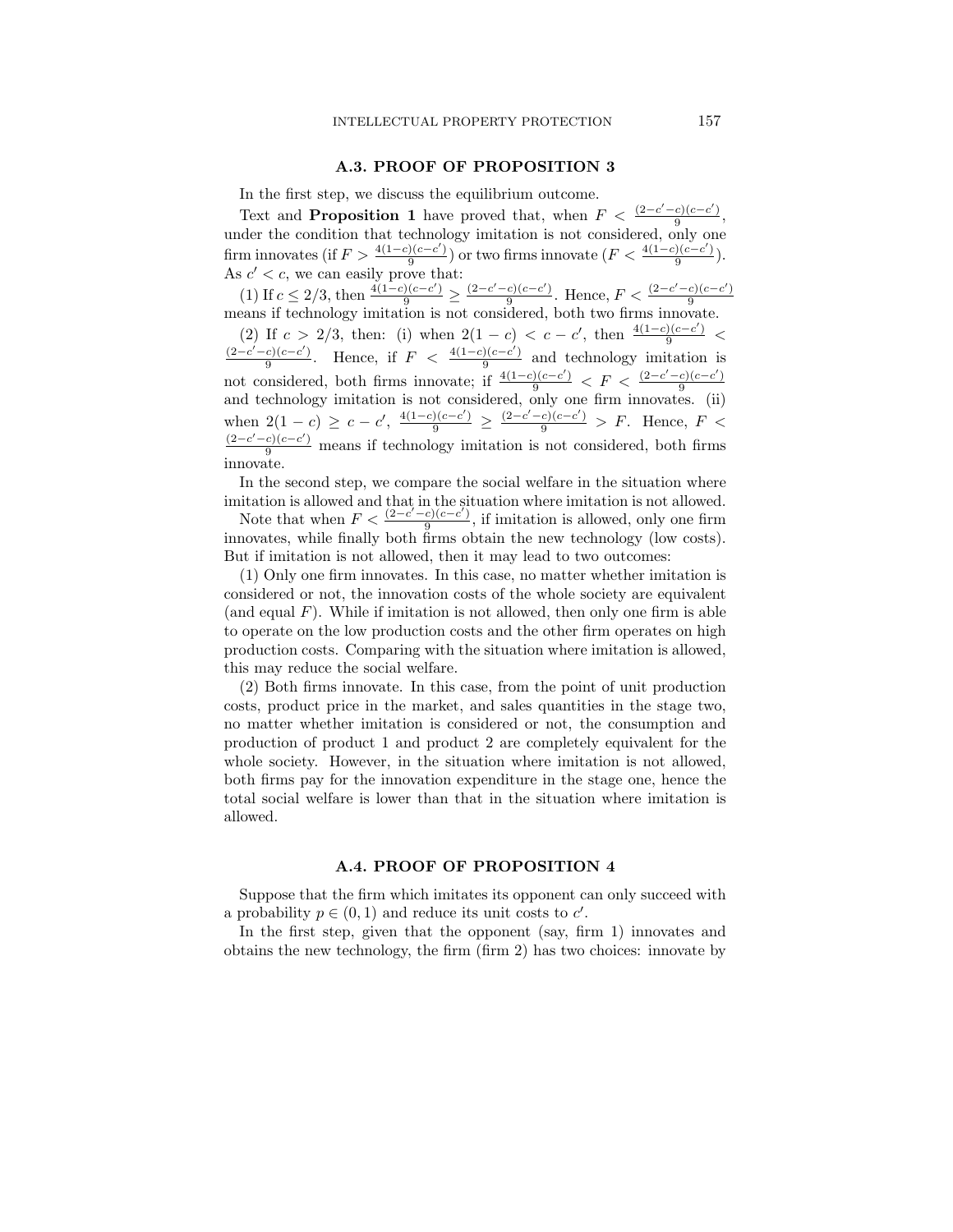itself, or imitate its opponent (and does not innovate). According to the proof of Proposition 1, if firm 2 chooses to innovate by itself, it will get the profits:

$$
\pi_2^*(r,r) = \frac{(1-c')^2}{9} - F
$$

If firm 2 chooses to imitate firm 1 and gets its technology, it will get the expected profits:

$$
E\pi_2^*(r,n) = p\frac{(1-c')^2}{9} + (1-p)\left[\frac{2(1-c)}{3} - \frac{(1-c')}{3}\right]^2
$$

It is straightforward that, firm 2 chooses to innovate by itself if and only if:

$$
(1-p)\frac{4(1-c)(c-c')}{9} > F
$$

Otherwise, firm 2 chooses to imitate firm 1 and get the new technology. In the second step, by previous proof, we have:

(1) If parameters satisfy the conditions

$$
(1-p)\frac{4(1-c)(c-c')}{9} > F
$$

Then both firm innovate.

(2) If parameters satisfy the conditions

$$
(1-p)\frac{4(1-c)(c-c')}{9} < F
$$

As mentioned before, given that firm 1 innovates, firm 2 will not innovate, but imitate firm 1. Given that firm 1 does not innovate, then if firm 2 innovates, firm 1 will imitate firm 2. Hence, the expected profits of firm 2 when it chooses to innovate or not to innovate can be respectively expressed as:

$$
E\pi_2^*(n,r) = p\frac{(1-c')^2}{9} + (1-p)\left[\frac{2(1-c')}{3} - \frac{(1-c)}{3}\right]^2 - F
$$

$$
\pi_2^*(n,n) = \frac{(1-c)^2}{9}
$$

In the case that firm 2 innovates, it may be imitated by firm 1 for probability p, or it may exclusively maintain the new technology and operate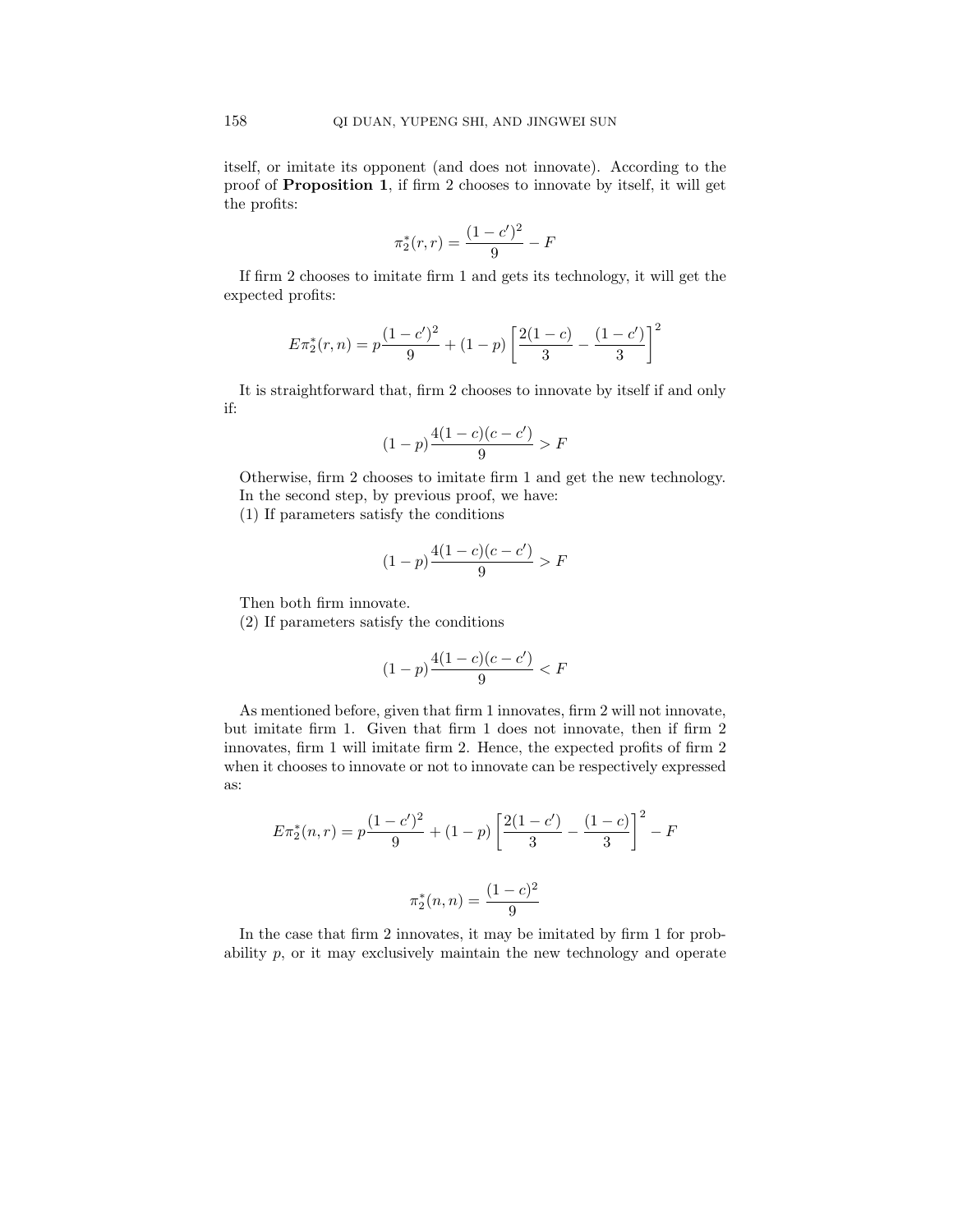at low production costs. We can easily prove that firm 2 will choose to innovate by itself if and only if:

$$
p\frac{(2-c-c')(c-c')}{9}+(1-p)\frac{4(1-c')(c-c')}{9}>F(>\frac{4(1-c)(c-c')}{9})
$$

Otherwise, firm 2 will choose not to innovate.

In the third step, from the above, if the government take measure prevention in advance to restrain the technology imitation, and make the firm which imitates its opponent's technology could only succeed with a probability  $p \in (0, 1)$ , then:

(1) If the parameters satisfy the conditions

$$
F < (1 - p) \frac{4(1 - c)(c - c')}{9}
$$

Then both firms innovate, which means  $\omega = (r, r)$  is the unique dominant strategy equilibrium in the R&D game of firms.

(2) If the parameters satisfy the conditions

$$
(1-p)\frac{4(1-c)(c-c')}{9} < F < p\frac{(2-c-c')(c-c')}{9} + (1-p)\frac{4(1-c')(c-c')}{9}
$$

Then only one firm innovates and the other firm does not innovate, which means  $\omega = (r, n)$  and  $\omega = (n, r)$  are two Nash equilibriums in pure strategy in the R&D game of firms.

(3) If the parameters satisfy the conditions

$$
p\frac{(2-c-c')(c-c')}{9} + (1-p)\frac{4(1-c')(c-c')}{9} < F
$$

Then neither firm innovates, which means  $\omega = (n, n)$  is the unique dominant strategy equilibrium in the R&D game of firms.

# A.5. PROOF OF PROPOSITION 5

We use the superscript " $P$ ", " $S$ ", and " $L$ " to represent the circumstances where "the government take measure prevention in advance to restrain the technology imitation, and make the firm which imitates its opponent's technology could only succeed with a probability, the firm without innovation succeeds in imitating its opponent's technology", and "the firm without innovation does not succeed in imitating its opponent's technology", respectively.

In the first step, we derive the social welfare in different equilibriums. By Proposition 4: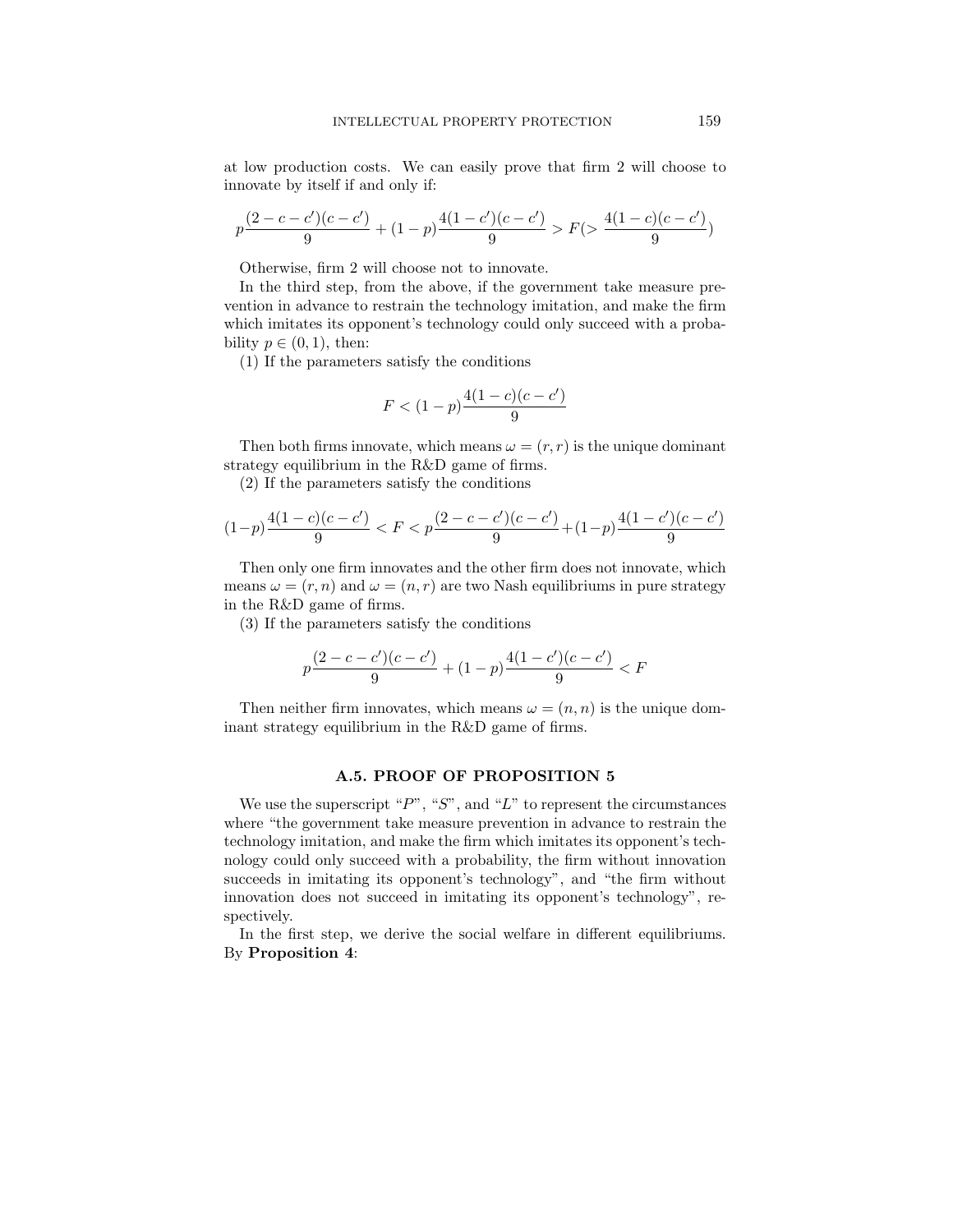(1) When the parameters satisfy the conditions

$$
F < (1-p)\frac{4(1-c)(c-c')}{9}
$$

both firms innovate, that is,  $\omega = (r, r)$ . In this case, the social welfare equals:

$$
W^{P}(r,r) = W^{L}(r,r) = \frac{4(1-c')^{2}}{9} + w - 2F
$$

(See also the proof of Proposition 2)

(2) When the parameters satisfy the conditions

$$
(1-p)\frac{4(1-c)(c-c')}{9} < F < p\frac{(2-c-c')(c-c')}{9} + (1-p)\frac{4(1-c')(c-c')}{9}
$$

only one firm innovates (assumed to be firm 1), while the other firm (firm 2) does not innovate, that is  $\omega = (r, n)$ . In this case, the (expected) social welfare equals:

$$
EWP(r, n) = pWS(r, n) + (1 - p)WL(r, n)
$$
  
=  $p\frac{4(1 - c')^{2}}{9}$   
+  $(1 - p)\left[\frac{(1 - c')^{2} + (1 - c)^{2}}{3} - \frac{1}{2}\left(\frac{(1 - c') + (1 - c)}{3}\right)^{2} + \frac{(c - c')^{2}}{3}\right] + w - F$ 

(See also the proof of Proposition 2)

(3) When the parameters satisfy the conditions

$$
p\frac{(2-c-c')c-c'}{9} + (1-p)\frac{4(1-c')(c-c')}{9} < F
$$

Neither firm innovates, that is  $\omega = (n, n)$ . In this case, the social welfare equals:

$$
W^{P}(n, n) = W^{L}(n, n) = \frac{4(1 - c)^{2}}{9} + w
$$

(See also the proof of Proposition 2)

In the second step, we prove that: no matter what value  $p$  is (including 0 and 1), the (expected) social welfare in the situation where only one firm innovates, is higher than that in the situation where no firm innovates, and also higher than that in the situation where both two firms innovate.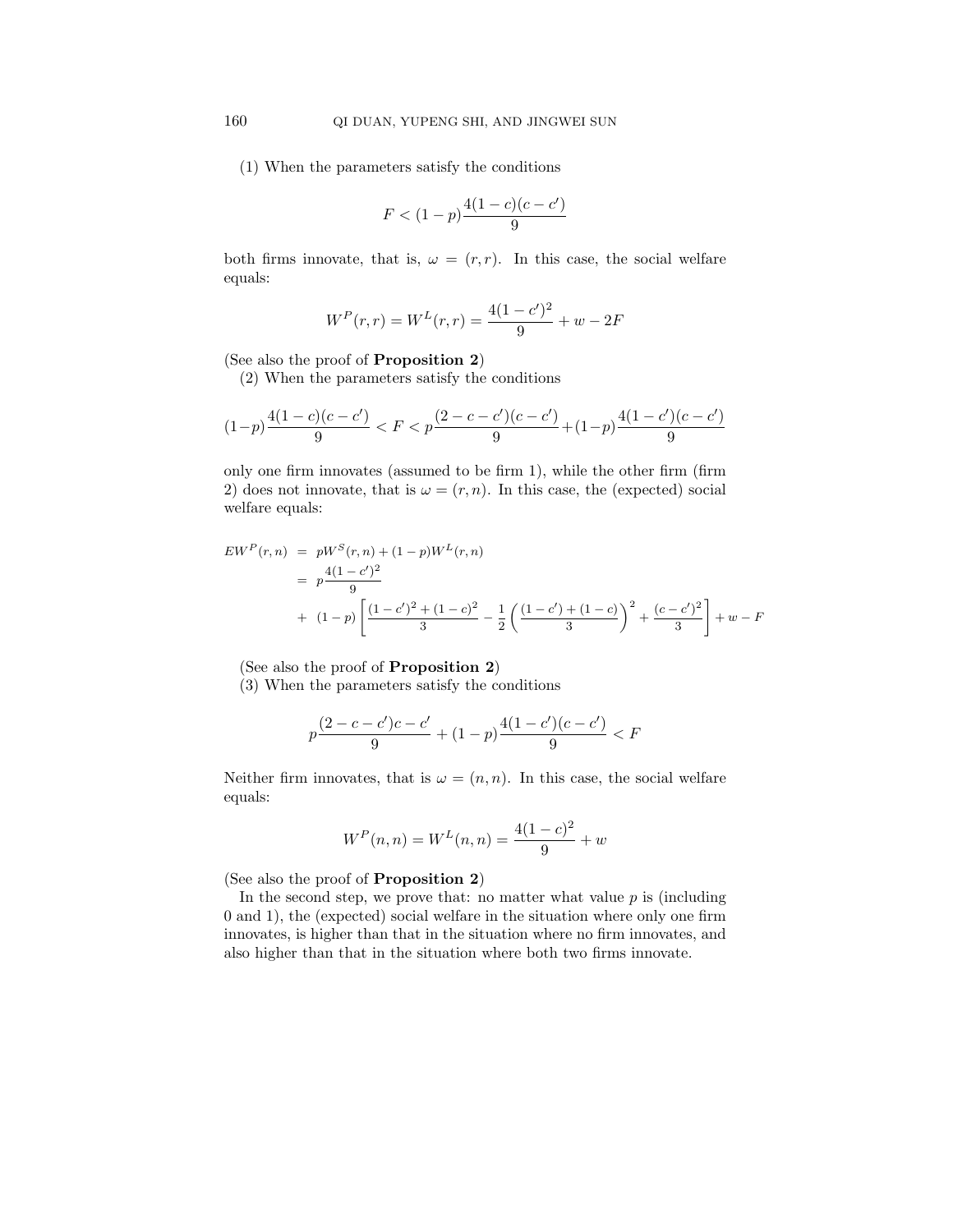We compare the situation where only one firm innovates and the situation where no firm innovates. For any value of  $p \in [0,1]$ , we have:

$$
EW^{P}(r, n) - W^{P}(n, n)
$$
\n
$$
= p \frac{4(1-c)^{2}}{9} + (1-p) \left[ \frac{(1-c)^{2} + (1-c)^{2}}{3} - \frac{1}{2} \left( \frac{(1-c') + (1-c)}{3} \right)^{2} + \frac{(c-c')^{2}}{3} \right]
$$
\n
$$
= \frac{4(1-c)^{2}}{9} - F
$$
\n
$$
= p \frac{4(1-c)^{2}}{9} - \frac{4(1-c')^{2}}{9} + (1-p) \left[ \frac{(1-c')^{2} + (1-c)^{2}}{3} - \frac{1}{2} \left( \frac{(1-c') + (1-c)}{3} \right)^{2} + \frac{(c-c')^{2}}{3} \right]
$$
\n
$$
= \frac{4(1-c)^{2}}{9} + \frac{4(1-c')^{2}}{9} - F
$$
\n
$$
= (1-p) \left[ \frac{(1-c')^{2} + (1-c)^{2}}{3} - \frac{1}{2} \left( \frac{(1-c') + (1-c)}{3} \right)^{2} + \frac{(c-c')^{2}}{3} \right]
$$
\n
$$
= (1-p) \left[ \frac{(1-c')^{2}}{9} + \frac{4(2-c-c')(c-c')}{9} - F \right]
$$
\n
$$
= (1-p) \left[ \frac{(1-c)^{2}}{6} - \frac{(1-c')^{2}}{6} + \frac{(1-c)^{2} - (1-c')(1-c)}{9} + \frac{(c-c')^{2}}{3} \right]
$$
\n
$$
+ \frac{4(2-c-c')(c-c')}{9} - F
$$
\n
$$
= (1-p) \left[ \frac{(c-c')^{2}}{6} - \frac{4(1-c)(c-c')}{9} \right] + \frac{4(2-c-c')(c-c')}{9} - F
$$
\n
$$
> (1-p) \left[ \frac{(c-c')^{2}}{6} - \frac{4(1-c)(c-c')}{9} \right] + \frac{4(2-c-c')(c-c')}{9} - \frac{4(1-c')(c-c')}{9}
$$
\n
$$
= (1-p) \left[ \frac{(c-c')^{2}}{6} + p \frac{4(1-c)(c-c')}{9} \right] \times \frac{4(1-c)(c-c')}{9}
$$
\n

Hence, the (expected) social welfare in the situation where only one firm innovates, is higher than the social welfare in the situation where no firm innovates.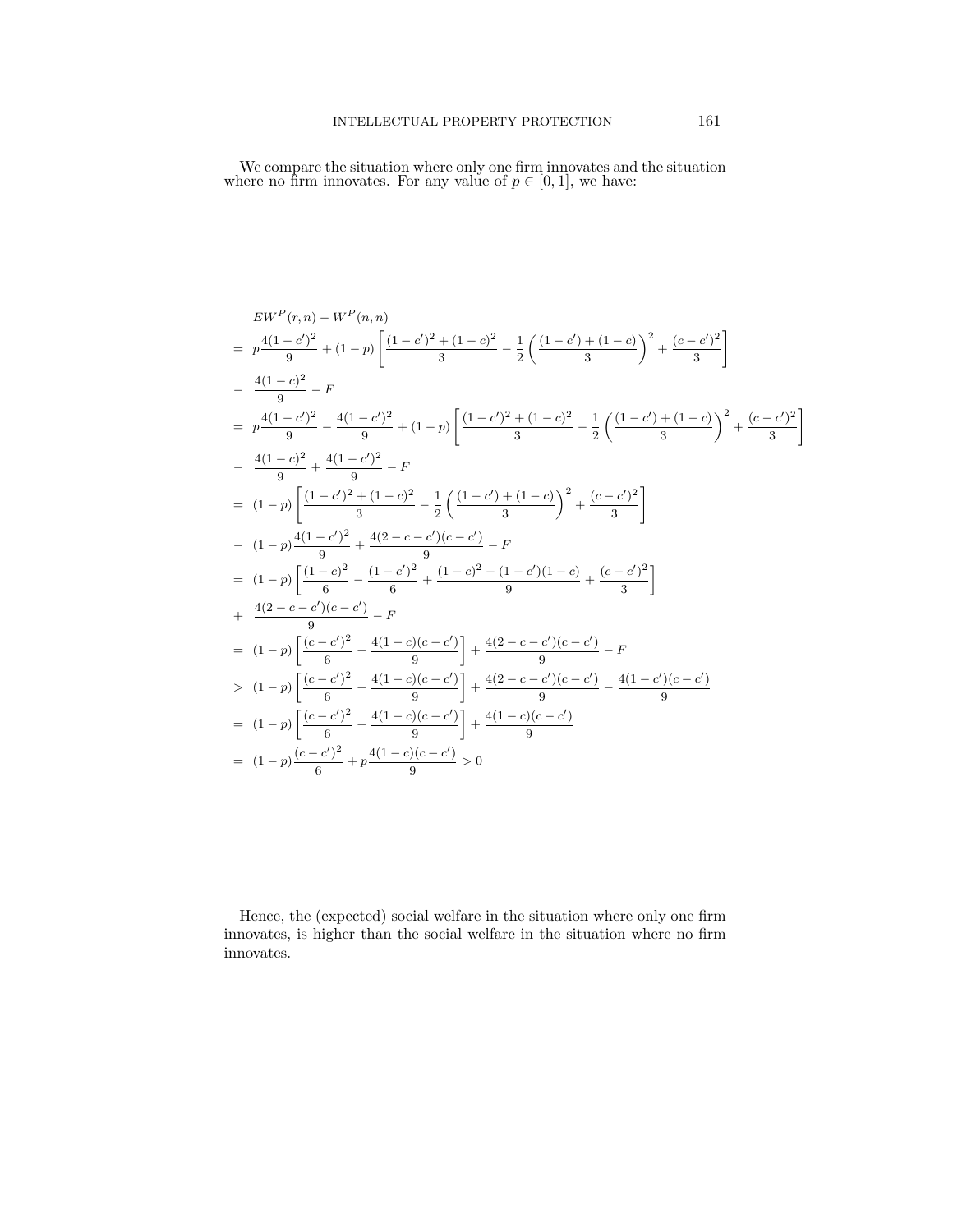We compare the situation where only one firm innovates and the situation where both two firms innovate. For any value of  $p \in [0, 1]$ , we have:

$$
EW^{P}(r,n) - W^{P}(r,r)
$$
\n
$$
= p \frac{4(1-c')^{2}}{9} + (1-p) \left[ \frac{(1-c')^{2} + (1-c)^{2}}{3} - \frac{1}{2} \left( \frac{(1-c') + (1-c)}{3} \right)^{2} + \frac{(c-c')^{2}}{3} \right]
$$
\n
$$
- \frac{4(1-c')^{2}}{9} + F
$$
\n
$$
= (1-p) \left[ \frac{(1-c')^{2} + (1-c)^{2}}{3} - \frac{1}{2} \left( \frac{(1-c') + (1-c)}{3} \right)^{2} + \frac{(c-c')^{2}}{3} \right]
$$
\n
$$
- (1-p) \frac{4(1-c')^{2}}{9} + F
$$
\n
$$
= (1-p) \left[ \frac{(1-c)^{2} + (1-c')^{2}}{6} + \frac{(1-c)^{2} - (1-c')(1-c)}{9} + \frac{(c-c')^{2}}{3} \right] + F
$$
\n
$$
= (1-p) \left[ -\frac{(2-c-c')(c-c')}{6} - \frac{(1-c)(c-c')}{9} + \frac{(c-c')^{2}}{3} \right] + F
$$
\n
$$
= (1-p) \left[ \frac{(c-c')^{2}}{6} - \frac{4(1-c)(c-c')}{9} \right] + F
$$
\n
$$
> (1-p) \left[ \frac{(c-c')^{2}}{6} - \frac{4(1-c)(c-c')}{9} \right] + (1-p) \frac{4(1-c)(c-c')}{9}
$$
\n
$$
> (1-p) \frac{(c-c')^{2}}{6} \ge 0
$$

Hence, the (expected) social welfare in the situation where only one firm innovates, is higher than the social welfare in the situation where both two firms innovate.

Thus it can be seen that if possible, the government should take measures to lead to the situation where only one firm innovates.

# A.6. PROOF OF PROPOSITION 6

Here we continue to use the symbols in the proof of Proposition 5. We try to find the optimal policy that maximizes the social welfare (to find the optimal "p") by making a comparison among different social welfare under different values of p.

First of all, by Proposition 1 to Proposition 5, for all parameter combinations satisfying expression (3), the government is able to choose different value of p to make only one firm innovate, or to make no firm innovate.

Based on the previous proof, we have that the government should choose the value of p which satisfies:

$$
(1-p)\frac{4(1-c)(c-c')}{9}\leq F\leq p\frac{(2-c-c')(c-c')}{9}+(1-p)\frac{4(1-c')(c-c')}{9}
$$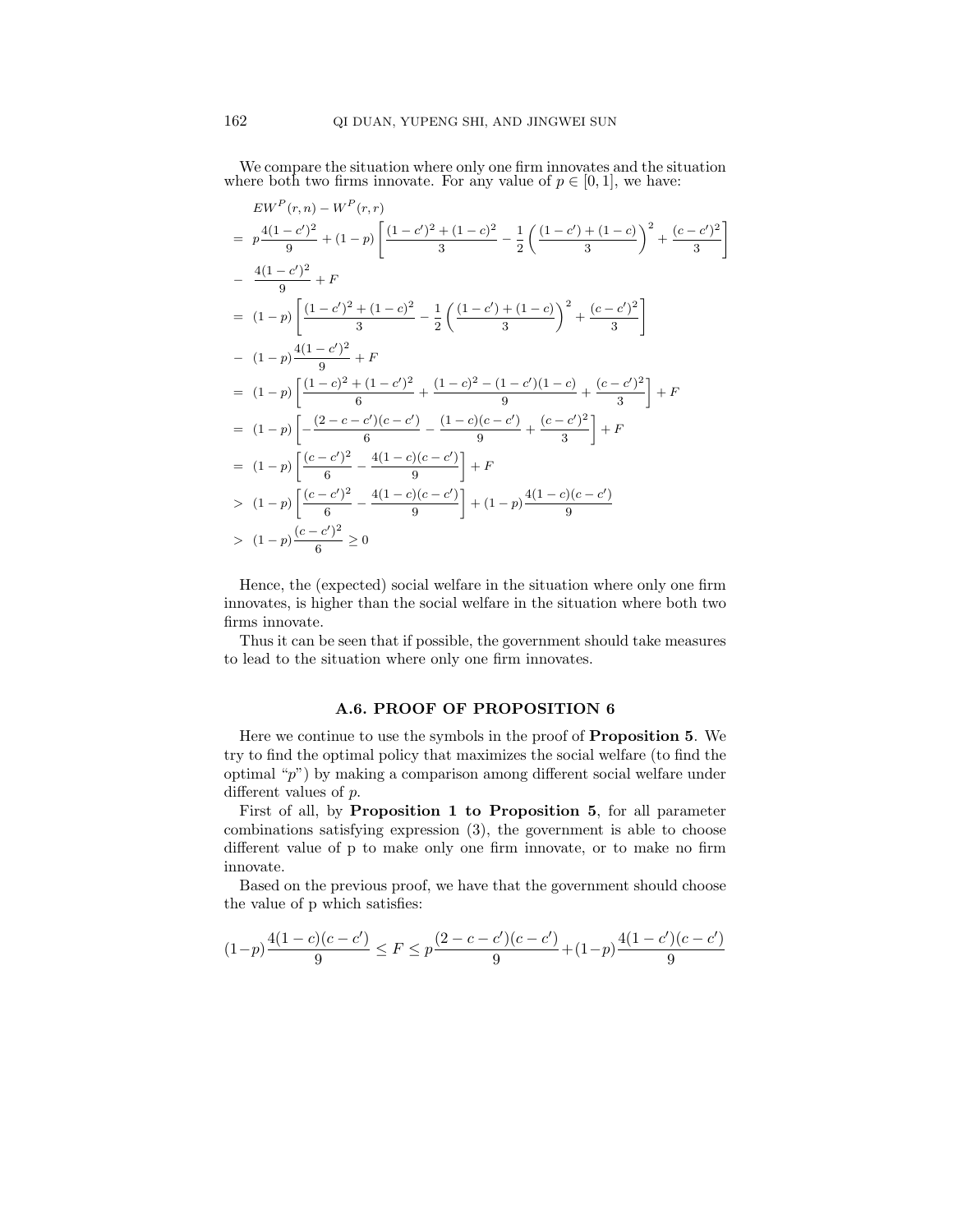to make only one firm innovate.

Furthermore, the expected social welfare in this case equals (by step one):

$$
EW^{P}(r,n) = p\frac{4(1-c')^{2}}{9} + (1-p)\left[\frac{(1-c')^{2} + (1-c)^{2}}{3} - \frac{1}{2}\left(\frac{(1-c') + (1-c)}{3}\right)^{2} + \frac{(c-c')^{2}}{3}\right] + w - F
$$
  
= 
$$
\left[\frac{(1-c')^{2} + (1-c)^{2}}{3} - \frac{1}{2}\left(\frac{(1-c') + (1-c)}{3}\right)^{2} + \frac{(c-c')^{2}}{3}\right] - p\left[\frac{(c-c')^{2}}{6} - \frac{4(1-c)(c-c')}{9}\right] + w - F
$$

where  $\frac{4(1-c')^2}{9}$  $\frac{(-c)}{9}$  denotes the social welfare when both two firms' marginal cost are  $c'$ ,  $\frac{(1-c')^2 + (1-c)^2}{3} - \frac{1}{2}(\frac{(1-c')+(1-c)}{3})$  $\frac{+(1-c)}{3}$ <sup>2</sup> +  $\frac{(c-c')^2}{3}$  $\frac{c}{3}$  denotes the social welfare when one of the firm's marginal cost is  $c$  and the other firm's marginal cost is  $c'$ . By **Lemma 2**, we have proved that:

$$
\frac{4(1-c')^2}{9} > \frac{(1-c')^2 + (1-c)^2}{3} - \frac{1}{2} \left( \frac{(1-c') + (1-c)}{3} \right)^2 + \frac{(c-c')^2}{3}
$$

if and only if

$$
\frac{c-c'}{1-c} < \frac{8}{3}
$$

Therefore,

(i) when  $\frac{c-c'}{1-c} > \frac{8}{3}$ ,  $EW^P(r, n)$  is a decreasing function of p. Hence, in feasible interval, the government should choose the value of  $p$  as low as possible to satisfy:

$$
(1-p)\frac{4(1-c)(c-c')}{9} = F
$$

that is

$$
p = 1 - \frac{9F}{4(1-c)(c-c')}
$$

It is easy to prove that, the expected social welfare in this case equals:

$$
EW^P(r,n) = \frac{5(1-c')^2}{18} + \frac{(1-c)^2}{6} + \frac{(2-c-c')(c-c')}{6} + \frac{3(c-c')}{8(1-c)}F - 2F + w
$$

(ii) when  $\frac{c-c'}{1-c} < \frac{8}{3}$ ,  $EW^P(r, n)$  is an increasing function of p. Hence, in feasible interval, the government should choose the value of  $p$  as high as possible to satisfy:

$$
F = p \frac{(2 - c - c')(c - c')}{9} + (1 - p) \frac{4(1 - c')(c - c')}{9}
$$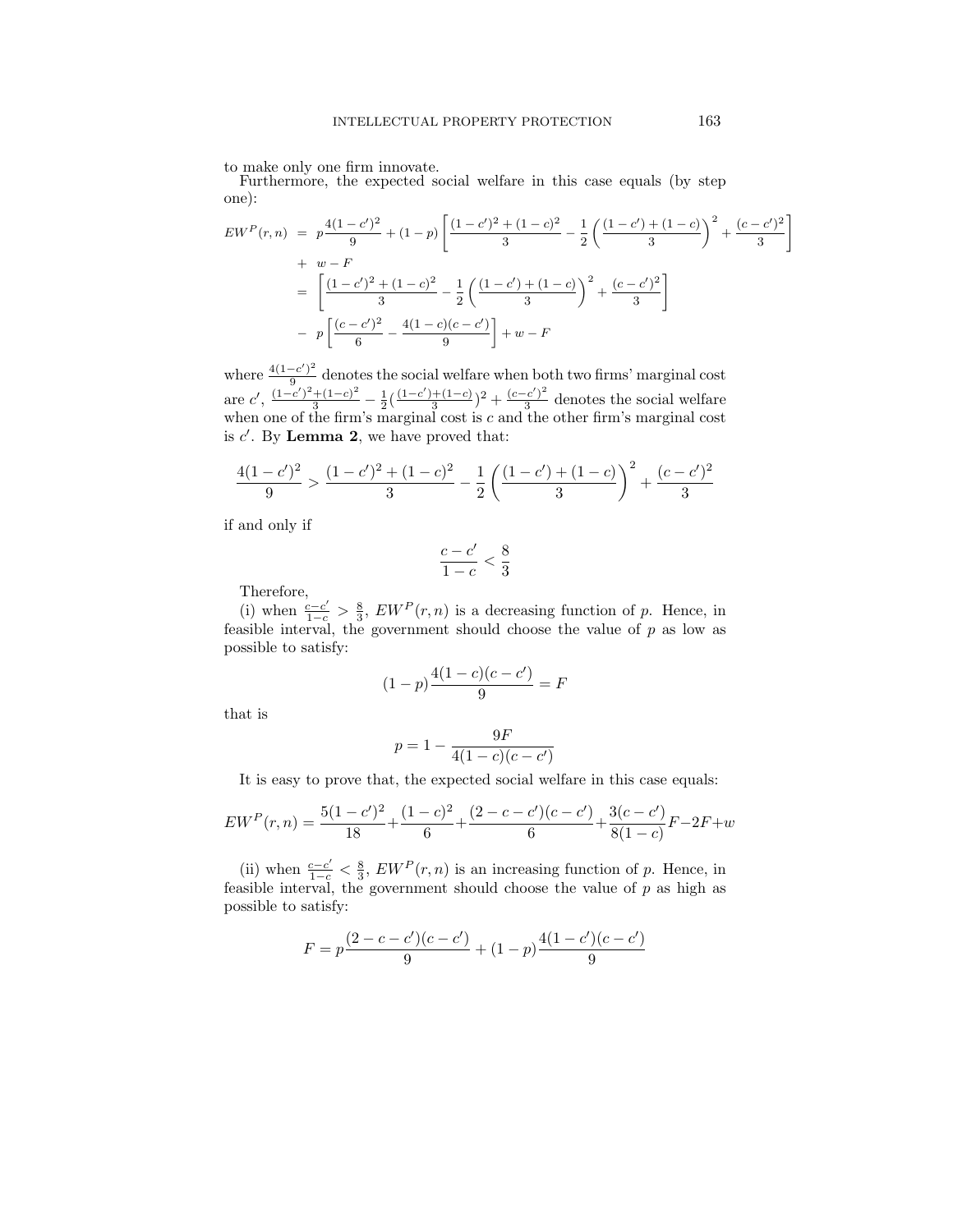that is

$$
p = \frac{4(1 - c')}{(c - c') + 2(1 - c')} - \frac{9F}{[(c - c') + 2(1 - c')] (c - c')}
$$

It is easy to prove that, the expected social welfare in this case equals:

$$
EW^{P}(r,n) = \left[ \frac{(1-c')^{2} + (1-c)^{2}}{3} - \frac{1}{2} \left( \frac{(1-c') + (1-c)}{3} \right)^{2} + \frac{(c-c')^{2}}{3} \right] - \frac{2(1-c')(c-c')}{9} \frac{3(c-c') - 8(1-c)}{(c-c') + 2(1-c')} + \frac{1}{2} \frac{3(c-c') - 8(1-c)}{(c-c') + 2(1-c')} F + w - F
$$

# A.7. PROOF OF PROPOSITION 7

(1) Assume that firm 1 chooses to innovate. Then firm 2 faces three choices: to innovate by itself  $(r)$ , not to innovate or imitate  $(n)$  and not to innovate but to imitate  $(s)$ . By the proof of **Proposition 1**, if firm 2 chooses to innovate by itself, its profits can be rewritten as:

$$
\pi_2^*(r,r) = \frac{(1-c')^2}{9} - F
$$

If firm 2 chooses not to innovate or imitate  $(n)$ , its profits can be rewritten as:

$$
\pi_2^*(r, n) = \left[\frac{2(1-c)}{3} - \frac{(1-c')}{3}\right]^2
$$

If firm 2 chooses not to innovate but to imitate (s), its profits can be rewritten as:

$$
\pi_2^*(r,s) = \frac{(1-c')^2}{9} - T
$$

It is easy to prove that, firm 2 chooses to innovate by itself (r) if and only if:

$$
F<\min\left\{\frac{4(1-c)(c-c')}{9},T\right\}
$$

Firm 2 chooses not to innovate or imitate  $(n)$  if and only if:

$$
\frac{4(1-c)(c-c')}{9} < \min\{F,T\}
$$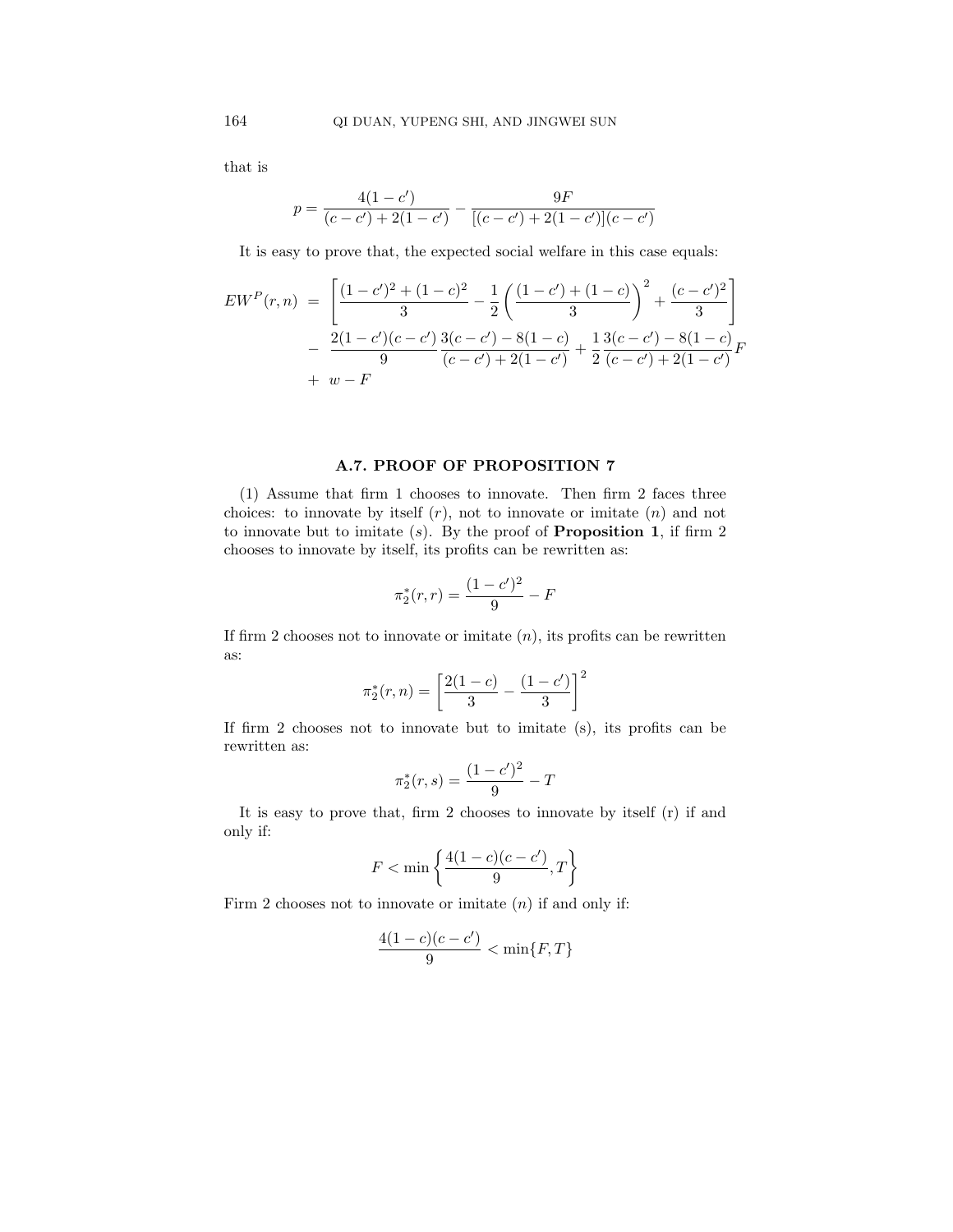Firm 2 chooses not to innovate but to imitate  $(s)$  if and only if:

$$
T < \min\left\{\frac{4(1-c)(c-c')}{9}, F\right\}
$$

(2) Assume that firm 1 chooses n, that is, not to innovate and once firm 2 innovates, firm 1 chooses not to imitate. In this case, firm 2 faces two choices: to innovate by itself  $(r)$  or not to innovate  $(n \text{ or } s)$ . If firm 2 chooses to innovate by itself  $(r)$ , its profits can be rewritten as:

$$
\pi_2^*(n, n) = \left[\frac{2(1-c')}{3} - \frac{(1-c)}{3}\right]^2 - F
$$

If firm 2 chooses not to innovate  $(n \text{ or } s)$ , its profits can be rewritten as:

$$
\pi_2^*(n, n) = \pi_2^*(n, s) = \frac{(1 - c)^2}{9}
$$

It is easy to prove that, firm 2 chooses to innovate  $(r)$  if and only if:

$$
F < \frac{4(1 - c')(c - c')}{9}
$$

Also, firm 2 chooses not to innovate  $(n \text{ or } s)$  if and only if:

$$
F > \frac{4(1 - c')(c - c')}{9}
$$

(3) Assume that firm 1 chooses s, that is, not to innovate and once firm 2 innovates, firm 1 chooses to imitate. In this case, firm 2 faces two choices: to innovate by itself  $(r)$  or not to innovate  $(n \text{ or } s)$ . If firm 2 chooses to innovate by itself  $(r)$ , its profits can be rewritten as:

$$
\pi_2^*(s, r) = \frac{(1 - c')^2}{9} - F
$$

If firm 2 chooses not to innovate  $(n \text{ or } s)$ , its profits can be rewritten as:

$$
\pi_2^*(s, n) = \pi_2^*(s, s) = \frac{(1 - c)^2}{9}
$$

It is easy to prove that, firm 2 chooses to innovate  $(r)$  if and only if:

$$
F<\frac{(2-c-c')(c-c')}{9}
$$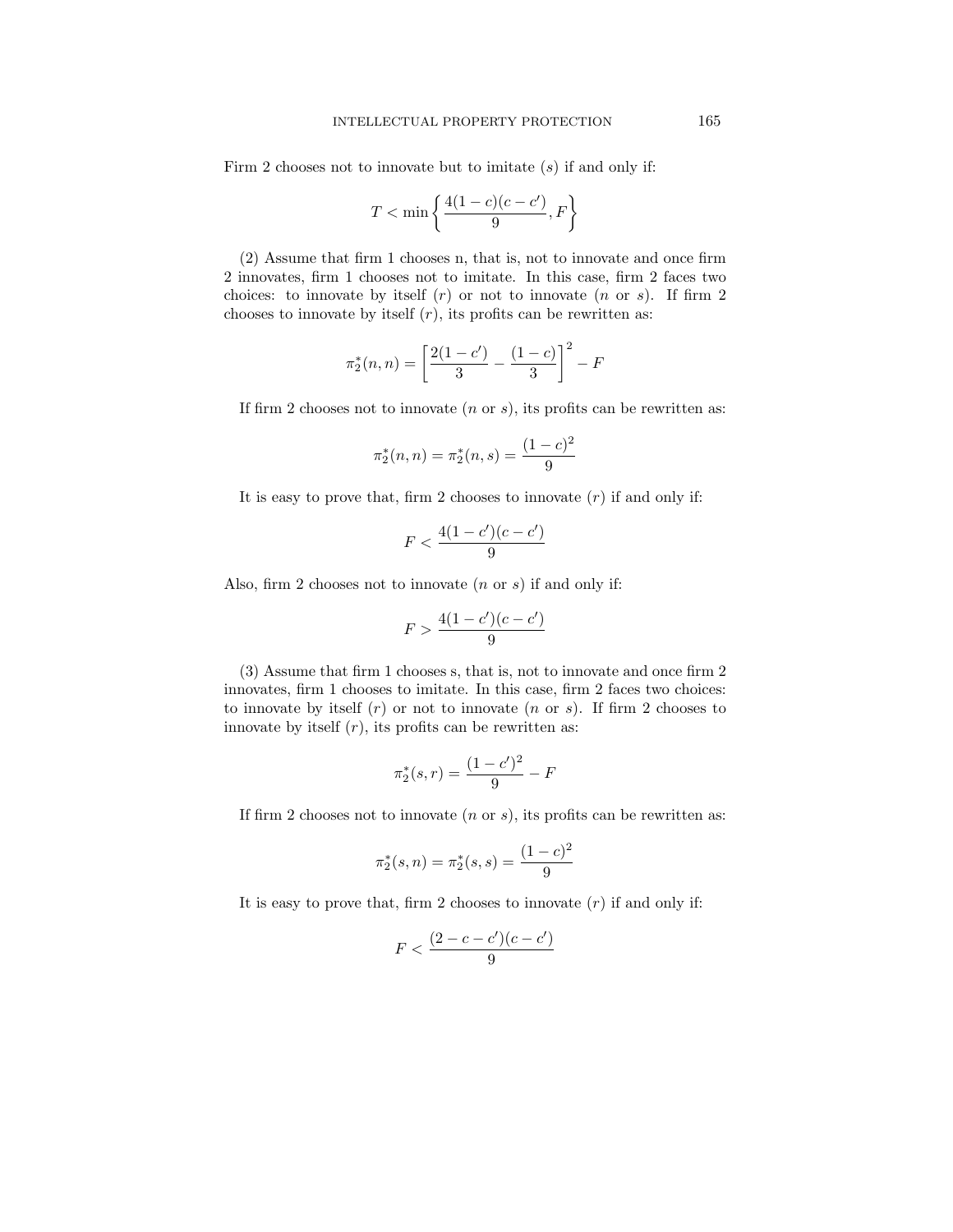Also, firm 2 chooses not to innovate  $(n \text{ or } s)$  if and only if:

$$
\frac{(2-c-c')(c-c')}{9} < F
$$

(4) By the previous proof, we have derived the reaction functions of firms (since two firms are symmetrical, the reaction function of firm 1 to firm 2 is equivalent to the reaction function of firm 2 to firm 1). Through the analysis of two reaction functions, we can solve for the equilibrium of the R&D game given the government's policy.

As we only need to consider the parameter interval that satisfies expression (3), in conclusion, we know that if the government takes measure punishment afterward to limit technology imitation and impose fine on the firm which has imitation behavior for penalty  $T$ , then:

(1) When parameters satisfy the condition

$$
F<\min\left\{\frac{4(1-c)(c-c')}{9},T\right\}
$$

both firms innovate, that is,  $\omega = (r, r)$ , is the unique (pure strategy) subgame perfect Nash equilibrium of the R&D game.

(2) When parameters satisfy the condition

$$
\frac{4(1-c)(c-c')}{9} < \min\{F,T\}
$$

one firm innovates and the other firm does not innovate or imitate opponent's technology, that is,  $\omega = (r, n)$  and  $\omega = (n, r)$ , are the two (pure strategy) sub-game perfect Nash equilibriums of the R&D game.

(3) When parameters satisfy the condition

$$
T < \min\left\{\frac{4(1-c)(c-c')}{9}, F\right\}
$$

neither firm innovates and once its opponent innovates, it will imitate opponent's technology, that is,  $\omega = (s, s)$ , is the unique (pure strategy) sub-game perfect Nash equilibrium of the R&D game.

Note that the reason why we use sub-game perfect Nash equilibrium is that the R&D game of firms is separated into two stages. In the first stage, firms decide whether to innovate or not and if its opponent innovates the firm that does not innovate should decide whether to imitate or not, which means when firm chooses strategy " $n$ " and "s" depends on the setting of the parameters. Specifically, by the analysis in step one, when the parameters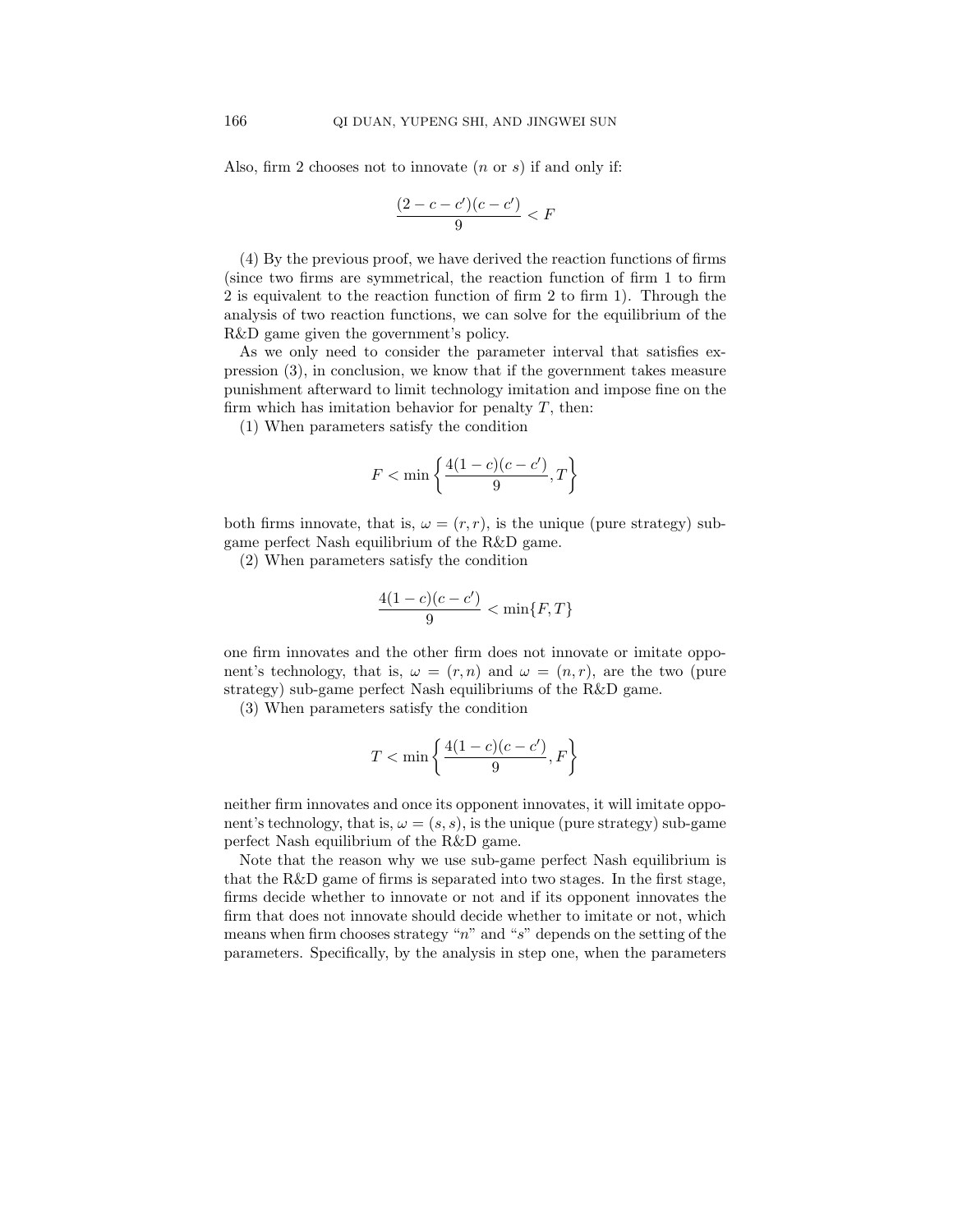satisfy the condition

$$
T > \min\left\{\frac{4(1-c)(c-c')}{9}, F\right\}
$$

neither of the firms would choose strategy "s". When parameters satisfy condition

$$
\frac{4(1-c)(c-c')}{9} > \min\{F,T\}
$$

neither of the firms would choose strategy "n".

# A.8. PROOF OF PROPOSITION 8

Suppose that the parameters satisfy the expression  $(3)$ . By **Proposition** 7,

(1) When the parameters satisfy the condition

$$
F < \frac{4(1-c)(c-c')}{9}
$$

the innovation costs are lower than the imitation benefits. In this case, the equilibrium depends on the relative level between the penalty standard and innovation costs.

(i) If the penalty standard is higher than the innovation costs, that is,  $T > F$ , then both firms innovate in the equilibrium. Both two firms obtain the new technology, and the social welfare equals

$$
W^{T}(r,r) = \frac{4(1-c')^{2}}{9} + w - 2F
$$

(ii) If the penalty standard is lower than the innovation costs, that is,  $T < F$ , then no firm innovates and once the opponent innovates, the firm will imitate its technology, that is,  $\omega = (s, s)$ . Neither firm obtains the new technology, and the social welfare equals

$$
W^{T}(s,s) = \frac{4(1-c)^{2}}{9} + w
$$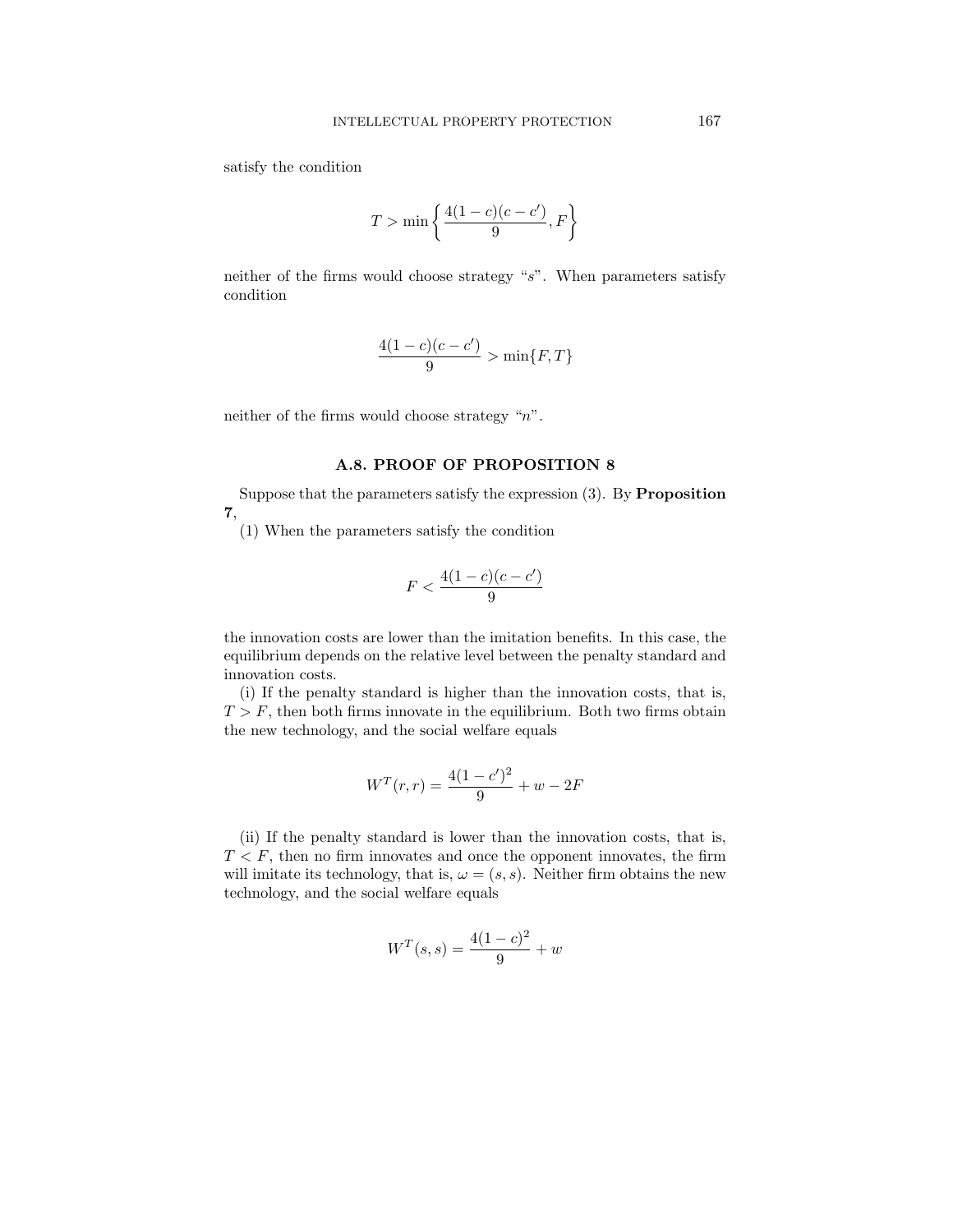Since the parameters satisfy the condition  $F < \frac{4(1-c)(c-c')}{a}$  $\frac{9}{9}$ , it is easy to prove that,

$$
W^{T}(r,r) - W^{T}(s,s) = \frac{4(1-c')^{2}}{9} + w - 2F - \frac{4(1-c)^{2}}{9} - w
$$
  
= 
$$
\frac{4(1-c')^{2}}{9} - \frac{4(1-c)^{2}}{9} - 2F
$$
  
= 
$$
\frac{4(2-c-c')(c-c')}{9} - 2F
$$
  
> 
$$
\frac{4(2-c-c')(c-c')}{9} - \frac{8(1-c)(c-c')}{9}
$$
  
= 
$$
\frac{4(c-c')[(2-c-c') - 2(1-c)]}{9} = \frac{4(c-c')^{2}}{9} > 0
$$

Therefore, the optimal policy of the government is to set the penalty at any level which is higher than innovation costs, that is,

 $T > F$ 

which means both firms innovate in the equilibrium, that is,  $\omega^* = (r, r)$ , and obtain the new technology.

(2) When the parameters satisfy the condition

$$
F > \frac{4(1-c)(c-c')}{9}
$$

the innovation costs is higher than the imitation benefits. In this case, the equilibrium depends on the relative level between the penalty standard and imitation benefits.

(i) If the penalty standard is higher than the imitation benefits, that is,  $T > \frac{4(1-c)(c-c')}{9}$  $\frac{f(c-c)}{9}$ , then in the equilibrium, only one firm innovates and the other firm neither engages in R&D nor imitates opponent's technology, that is,  $\omega = (r, n)$  or  $\omega = (n, r)$ . Only one firm obtains the new technology and the social welfare equals

$$
W^{T}(r,n) = \frac{(1-c')^{2} + (1-c)^{2}}{3} - \frac{1}{2} \left( \frac{(1-c') + (1-c)}{3} \right)^{2} + \frac{(c-c')^{2}}{3} + w - F
$$

(ii) If the penalty standard is lower than the imitation benefits, that is,  $T < \frac{4(1-c)(c-c')}{9}$  $\frac{1}{9}$ , then none of the firm innovates and once the opponent innovates, the firm will imitate its technology, that is,  $\omega = (s, s)$ . Neither firm obtains the new technology, and the social welfare equals

$$
W^{T}(s,s) = \frac{4(1-c)^{2}}{9} + w
$$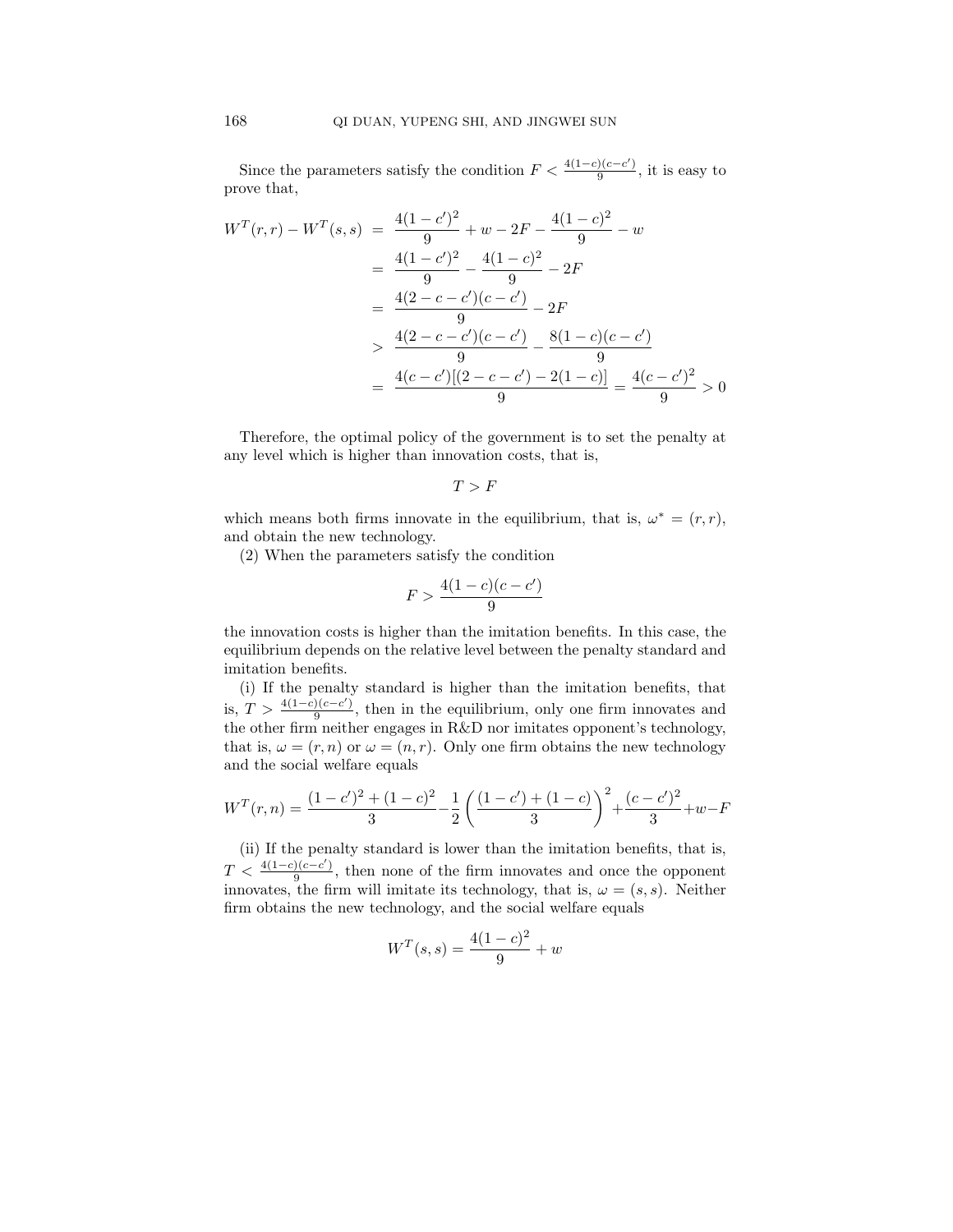Since the parameters satisfy the expression (3), it is easy to prove that,

$$
W^T(r,n) - W^T(s,s)
$$
  
=  $\frac{(1-c')^2 + (1-c)^2}{3} - \frac{1}{2} \left( \frac{(1-c') + (1-c)}{3} \right)^2$   
+  $\frac{(c-c')^2}{3} + w - F - \frac{4(1-c)^2}{9} - w$   
=  $\frac{5(1-c')^2}{18} - \frac{(1-c)^2}{6} - \frac{(1-c')(1-c)}{9} + \frac{(c-c')^2}{3} - F$   
=  $\frac{(1-c')^2}{6} - \frac{(1-c)^2}{6} + \frac{(1-c')^2}{9} - \frac{(1-c')(1-c)}{9} + \frac{(c-c')^2}{3} - F$   
=  $\frac{(2-c-c')(c-c')}{6} + \frac{(1-c')(c-c')}{9} + \frac{(c-c')^2}{3} - F$   
>  $\frac{(2-c-c')(c-c')}{6} + \frac{(1-c')(c-c')}{9} + \frac{(c-c')^2}{3} - \frac{4(1-c')(c-c')}{9}$   
=  $\frac{(2-c-c')(c-c')}{6} + \frac{(c-c')^2}{3} - \frac{(1-c')(c-c')}{3}$   
=  $\frac{(2-c-c')(c-c')}{6} - \frac{(1-c)(c-c')}{3} = \frac{(c-c')^2}{6} > 0$ 

Therefore, the optimal policy of the government is to set the penalty at any level which is higher than imitation benefits, that is,

$$
T^* > \frac{4(1-c)(c-c')}{9}
$$

which means only one firm innovates (and the other firm neither engages in R&D nor imitates opponent's technology), that is,  $\omega^* = (r, n)$ . The firm that innovates could obtain the new technology.

### REFERENCES

Acemoglu, D. and U. Akcigit, 2006. State-Dependent intellectual property rights policy. NBER Working Paper, No. 12775.

Amir, R. and J. Wooders, 1998. Cooperation vs. competition in R&D: the role of stability of equilibrium. Journal of Economics 67 (1), 63-73.

Arrow, K. J., 1962. Economic welfare and the allocation of resources for invention. In R. Nelson, eds. The Rate and Direction of Inventive Activity. Princeton University Press.

Baye, M. R. and O. Shin, 1999. Strategic behavior in contests: comment. American Economic Review 89 (3), 691-693.

Brander, J. A. and B. J. Spencer, 1983. International R&D rivalry and industrial strategy. Review of Economic Studies 50 (4), 707-722.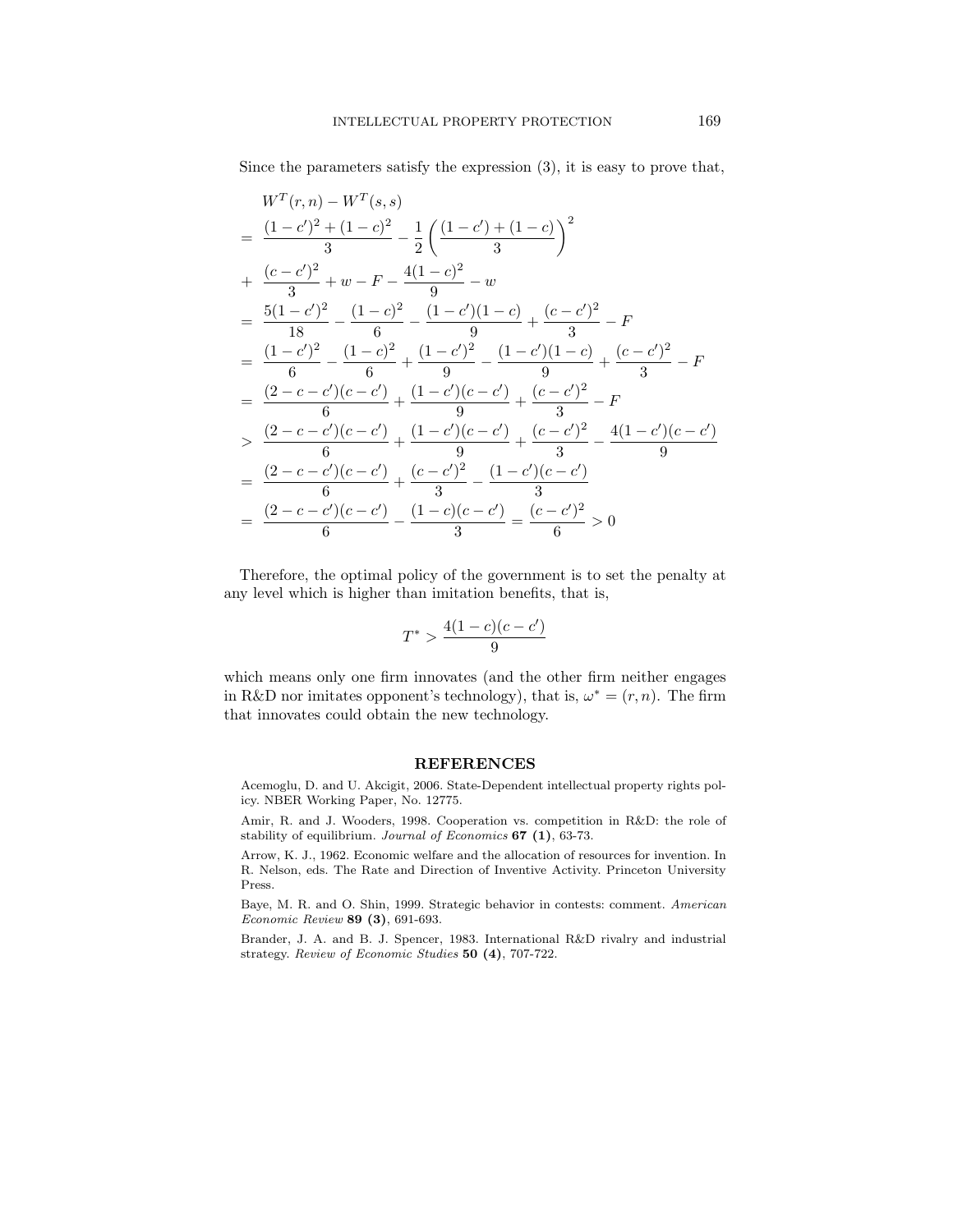Carlton, D. W. and R. H. Gertner, 2003. Intellectual property, antitrust, and strategic behavior. Innovation Policy and the Economy 3, 29-59.

Cellini, R. and L. Lambertini, 2003. Dynamic R&D with spillovers: competition vs. cooperation. Working Paper.

Chin, J. C. and G. M. Grossman, 1990. Intellectual property rights and north-south trade. In R. W. Jones and A. O. Krueger, eds. The Political Economy of International Trade: Essays in Honor of Robert E. Baldwin. Cambridge, MA: Basil Blackwell.

Colombo, L. and P. Labrecciosa, 2008. When Stackelberg and Cournot equilibria coincide. B. E. Journal of Theoretical Economics (on line) 8 (1), 1935-1704.

D' Aspremont, C. and A. Jacquemin, 1988. Cooperative and non-cooperative R&D in duopoly with spillovers. American Economic Review 78 (5), 1133-1137.

D' Aspremont, C. and A. Jacquemin, 1990. Cooperative and non-cooperative R&D in duopoly with spillovers: erratum. American Economic Review 80 (3), 641-642.

Deardorff, A. V., 1992. Welfare effects of global patent protection. Economica 59  $(233), 35-51.$ 

Druehl, C. T.,G. M. Schmidt, andG. C. Souza, 2009. The optimal pace of product updates. European Journal of Operational Research  $192$  (2), 621-633.

Fudenberg, D., R. Gilbert, J. Stiglitz, and J. Tirole, 1988. Preemption, leapfrogging and competition in patent races. European Economic Review 22 (1), 3-31.

Gallini, N. T., 1992. Patent policy and costly imitation. RAND Journal of Economics  $23(1), 52-63.$ 

Gilbert, R. and C. Shapiro, 1990. Optimal patent length and breadth. RAND Journal of Economics 21 (1), 106-112.

Grossman, G. M., and E. Helpman, 1991. Innovation and growth in the global economy. Cambridge, MA: The MIT Press.

Helpman, E., 1993. Innovation, imitation, and intellectual property rights. Econometrica 61, 1227-1280.

Hur, W. C., 2010. A multi-stage race model with strategic interaction: an agent-based simulation approach. Technological Forecasting and Social Change 77 (4), 578-586.

Jorde, T. M. and D. J. Teece, 1990. Innovation and cooperation: implications for competition and antitrust. Journal of Economic Perspective 4 (3), 75-96.

Judd, K., 1985. On the performance of patents. *Econometrica* 53  $(3)$ , 567-586.

Kamien, M. I. and N. L. Schwartz, 1972. Timing of innovations under rivalry. *Econo*metrica 40 $(1)$ , 43-60.

Kamien, M. I. and N. L. Schwartz, 1974. Patent life and R&D rivalry. American Economic Review 64 (1), 183-187.

Kamien, M. I., E. Muller, and I. Zang, 1992. Research joint ventures and R&D cartels. American Economic Review 82 (5), 1293-1306.

Kim, J. E., and H. E. Lapan, 2008. Heterogeneity of southern countries and southern intellectual property rights policy. Canadian Journal of Economics 41 (3), 894-925.

Kyung, H. B. and J. F. Shogren, 1992. Strategic behavior in contests: comment. American Economic Review 82 (1), 359-362.

Lai, E. L. C., 1998. International intellectual property protection and the rate of production innovation. Journal of Development Economics 55 (1), 133153.